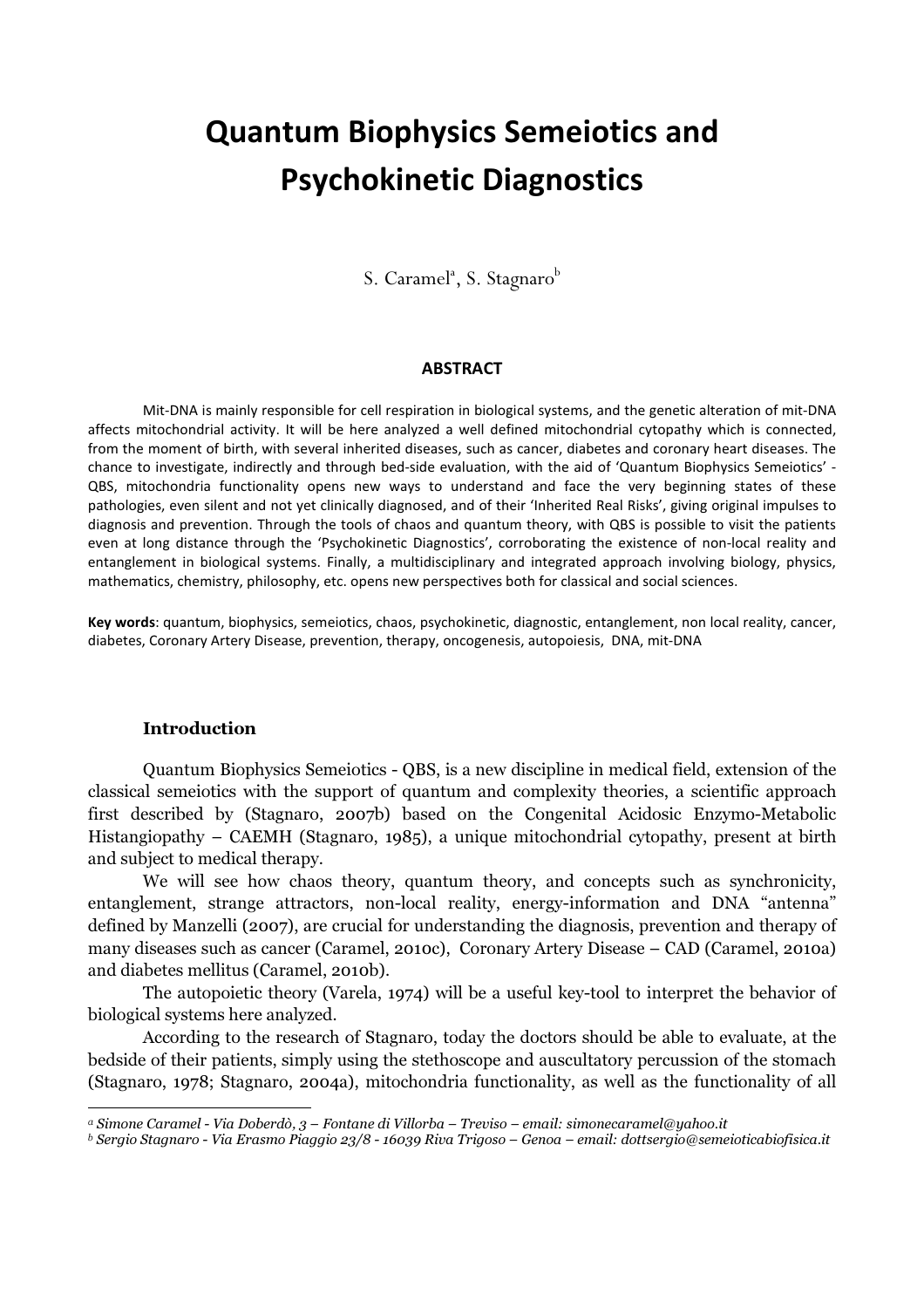biological systems. It is now possible, from the moment of birth, to make a diagnosis in order to detect the presence of Inherited Real Risk of many diseases linked with 'QBS Constitution' (Stagnaro, 2004c), so that an intelligent prevention strategy can be implemented only on those subjects with Real Risk, without incurring additional costs for the NHS – National Health Service.

The prevention done on the basis of QBS constitutions - i.e. Oncological Terrain, Diabetics Constitution (Stagnaro, 2009c), etc. - will prevent the onset of the more serious diseases that humans suffer from today - for example, cancer, diabetes, ischemic heart diseases, including myocardial infarction.

Finally, it has been corroborated the presence of non-local reality in biological systems so the doctors can exploit the properties of entanglement in order to visit their patients, according with QBS, even at very long distance, through the Psychokinetic Diagnostics.

# 1. State of art

#### Genetics, mit-DNA and chaotic dynamics

Several works of the last decades evidence the importance of deterministic chaos and fractals in genetics (Capra, 1997).

By studying the complexity of biological systems, the focus has shifted from the structures to the processes that 'emerge' from them. In the past there was the view of genes as stable and clearly distinct units that transmit hereditary characteristics. Genetic stability is instead an emergent property that stems from the complex dynamics of the whole cellular network.

The stability of genetic structure is the result of a well-orchestrated dynamic process that requires the participation of a large number of enzymes, organized in complex metabolic networks that regulate and ensure both the stability of DNA molecules, and the accuracy of their duplication. During duplication the cell not only passes the double helix newly replicated DNA but also a complete set of enzymes, coenzymes and ions needed for metabolic processes such as membranes and other cellular structures: in short the entire cell's network. In this way, cellular metabolism can perpetuate itself without ever leaving the pattern of their self-generated networks.

In all living organisms there is a subtle balance between genetic stability and mutability; the ability of the organism to actively produce mutations is only acceptable if it helps evolution. The regulatory mechanisms of mutability show a growing abundance of details. The mutations, actively generated and regulated by epigenetic cell network, and evolution are an integral part of selforganization of living organisms. The stability of genes is therefore not an intrinsic property of DNA molecules, but a result of the complex dynamics of cellular processes.

Keller discovered that the signal (or signals) that determine the specific order or pattern to which DNA must conform after recombination as a result of the final transcription process comes from those regulating complex dynamics belonging to the cell in its wholeness (Capra, 1992). From the dynamics regulating the cellular network can emerge many different proteins from a single gene, and a single protein can develop multiple functions. If we shift our attention from a single gene to the entire genome, there are many other problems that cast doubt on the idea of genetic determinism. For example, when a cell divides during development of an embryo, each new cell receives exactly the same number of genes, but these cells then take on very different skills (muscle cells, blood, nerve, etc.). The types of cells do not differ from each other with regard to the genes they contain, but for those in each of them are actually being active in the presence of different mitochondrial kit. Genes do not act on their own behalf, but must be activated. For example, Monod et al. (1961) introduced a theory: a distinction between structural genes that encode proteins and regulatory genes that control DNA transcription and thereby regulate gene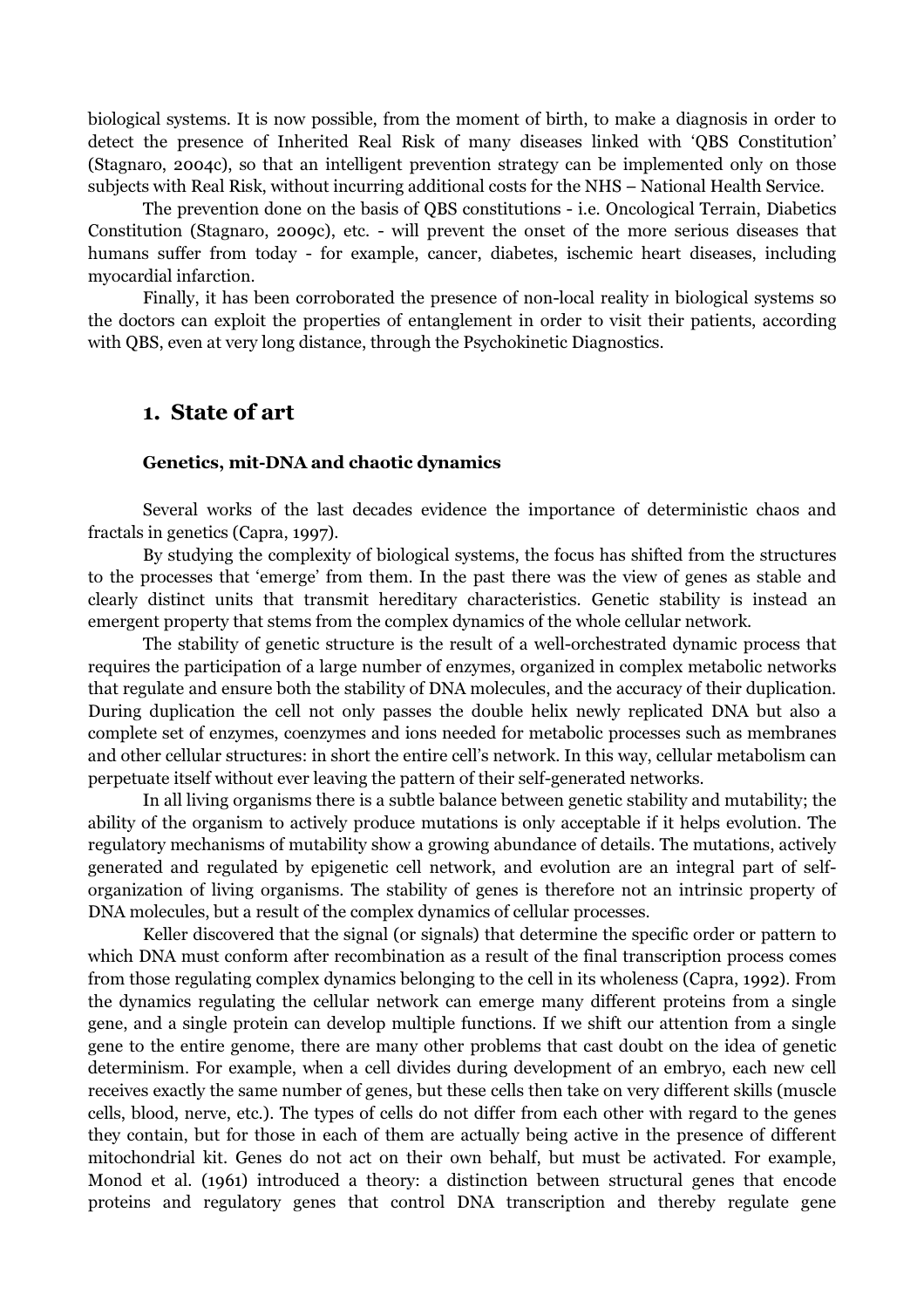expression. Recent research has revealed the fractal structure of the cytoplasm (Aon, 1994), of the genome (Dekker, 2009) and the chance that the electron can be represented with the typical complexity of a strange or chaotic attractor (Horwitz, 2004).

What emerges from these studies is the deeper understanding that biological processes involving genes are all regulated by the cellular network in which the genome is integrated. This network is a highly non-linear reality, a reality that contains multiple chains of feedback, so that patterns of genetic activity change constantly in response to changing circumstances. DNA, although certainly being an essential part of the epigenetic network, is not the only causative agent of forms and biological functions, as stated in the central dogma. The form and biological functioning are emergent properties of nonlinear dynamics of the network and we expect that our understanding of these processes of emergence will increase significantly with the application of chaos theory to the new discipline of epigenetic. Recent experiments in genetics have shown that the loss of individual genes - even when they thought they were essential - has very limited effects on the functioning of the body (Capra, 1997). Under this remarkable stability and robustness of biological development, an embryo may be different from the initial stages - for example in case of individual genes or whole cells are accidentally destroyed - then still reach the same mature form that characterizes the species to which belongs.

Natural selection does not operate on individual genes but on the scheme of selforganization bodies. It is possible to represent the whole process of biological evolution as a trajectory in a phase space that moves within a basin of attraction to an attractor (Medio, 1992) that describes the functioning of the body in the stable form that characterizes his adulthood. Complex systems exhibit nonlinear structural stability. A basin of attraction can be distorted or disturbed without changing the fundamental characteristics of the system. In the case of an embryo during evolution, it means that it is possible to change, to some extent, the initial conditions of the process without seriously damaging the development of the whole organism. Therefore, the stability of development, which remains a mystery from the perspective of genetic determinism, is clearly a consequence of basic properties of complex nonlinear systems.

DNA mutation and recombination are the two main way of bacterial evolution, but Margulis (1993) discovered a third way: the symbiosis. The most remarkable evidence of evolution through symbiosis - the tendency of different organisms to live in close association with each other, as the bacteria in our gut - is offered by mitochondria<sup>1</sup>, the power plants that are found within most nucleated cells.

These fundamental components of all animal and plant cells that perform cellular respiration, contain their own genetic material and reproduce independently and at different times than the rest of the cell, and in fact have their own DNA, mitochondrial DNA<sup>2</sup> .

#### Quantum-Deterministic chaos and non-local reality

Deterministic chaos has been defined<sup>3</sup> as the 'stochastic or probabilistic behavior occurring in a deterministic system' and its main characteristics are the uncertainty and unpredictability, but it is possible to detect and investigate it and to get qualitative information through invariant statistic measures such as LCE<sup>4</sup> , fractal dimension<sup>5</sup> and entropy<sup>6</sup> (Medio, 1992).

Entropy represents the rate of uncertainty, or equivalently, the rate of variation of qualitative information of dynamical systems, and is important in the causal interpretation of quantum theory (Bohm, 1980), which supposed the electron to be a certain kind of particle which follows a causally determined trajectory<sup>7</sup> . In addition to the Newtonian classical potential, the particle<sup>8</sup> moves according to a new potential, called Quantum Potential –  $QP -$  which is determined by the quantum wave field<sup>9</sup>, or wave function. QP is independent of the strength, or intensity, of the quantum field but depends only on its form, so that the information in the form<sup>10</sup>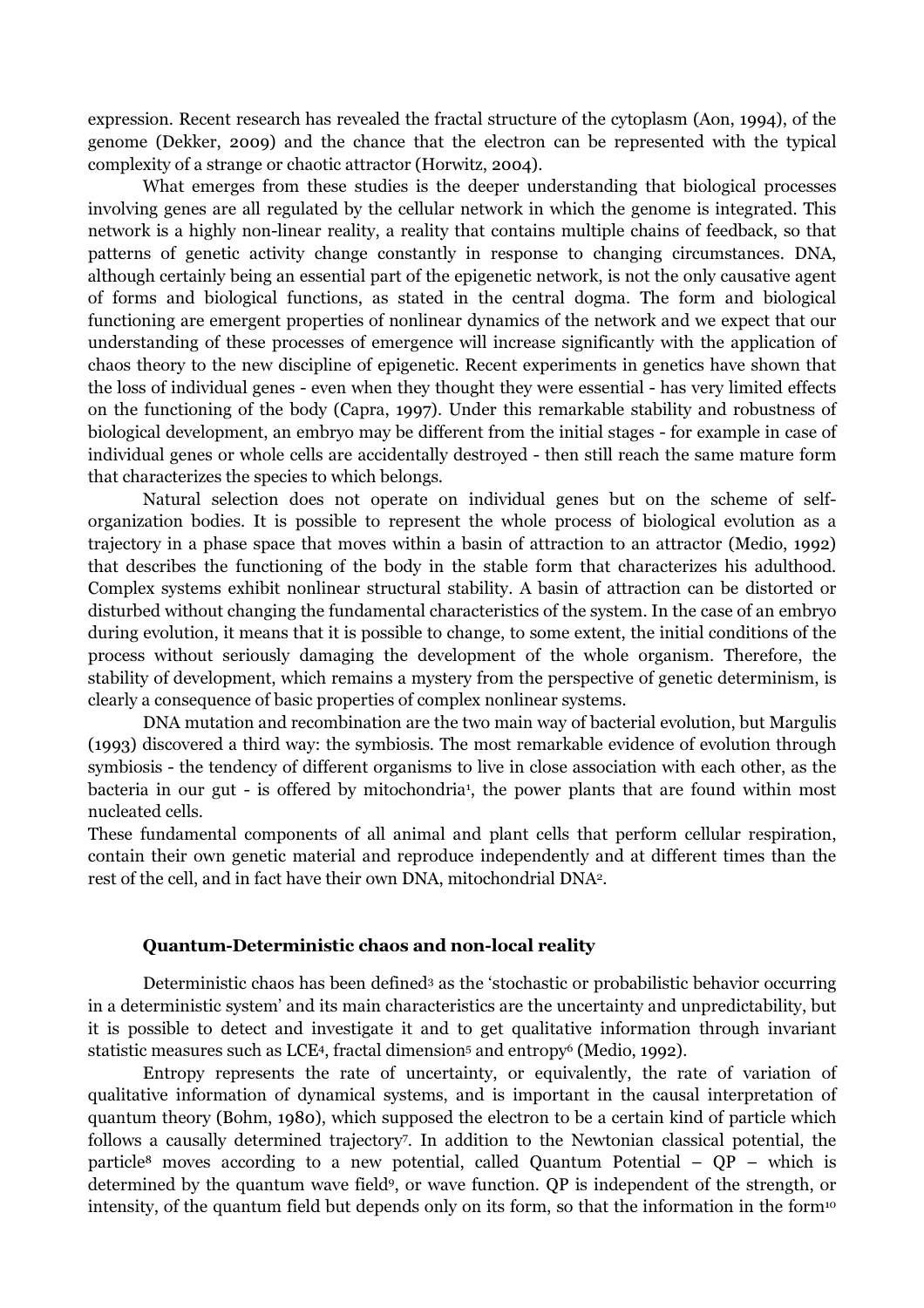of the quantum wave directs the energy of the electron and even distant features of the environment can effect this movement in a deep way.

The feature, in which very distant events can have a strong influence, is what is meant by a nonlocal interaction. Non-locality implies an instantaneous connection between distant events and does operate in nature, as proved by Aspect et al. (1982), who provide strong evidence for a nonlocal form of interaction. This result follows in a natural way, within the causal interpretation, as a result of the nonlocal QP that directly connects distant particles.

 Sub-quantum behaviors and biological systems dynamics are usually considered as separated and different worlds, but there are some interesting works as Lory's experiment (Stagnaro, 2008b) that open new perspectives about the presence of non-local reality in biological systems.

Lory's experiment is based on the fact that "all" subatomic components, both atomic and molecular, structured to form a cell and the whole cell or parenchyma, are correlated between themselves and with "all" the other branches of the same embryo in the non-local reality in a fourdimensional space (2 space dimensions and 2 time dimension –  $2S - 2T<sup>11</sup>$ ), as well as are just "plotted" (entangled) two electrons observed by Aspect in his experiment. The effect of' entanglement<sup>12</sup> means that the information takes on a "non-local" dimension. Lory's experiment is as follows: if it is done a digital pressure applied over a parotid gland, or a salivary gland sublingual, of a "single ovular" twin sister, simultaneously it is observed microcirculatory activation type I associated in the pancreas of the other twin sister, regardless of the distance that separates them: meters or kilometers (Stagnaro et al., 2007d).

 Furthermore, since life system is based on the communication system, DNA functioning can not only be seen as a storage of genetic information. We can consider DNA/RNA dynamic system as an Information Energy – EI – catalyst (Manzelli, 2009) able to transmit and receive biophysical quantum signals to and from the proteins in the living cells, so DNA can be thought as an "antenna" transmitting nonlocal information<sup>13</sup> through 'gene quantum signals'.

In biology, Varela et al. (1974) proposed the theory of autopoiesis, useful to understand the connection between organization and structures in living systems. An autopoietic system, so as described by Maturana and Varela, is based on a scheme of autopoietic organization through a process of structuring which can lead to different structures. The autopoietic organization is conservative and always acts on itself: self-production, self-regulation, self-referential, recursion, circularity. The scheme of organization works relentlessly to achieve the autopoiesis through a continuous process of structuring, generating dissipative structures with non-linear dynamics (Prigogine, 1967).

There is structural coupling between organization (conservative) and structure (dissipative) to achieve always the autopoiesis. If there was a tendency to disease (or if there is pathology), the organization would always be orientated towards the survival, materializing and engaging compensatory mechanisms to restore the simultaneity and synchronicity.

In a previous work (Caramel, 2010b) we tested successfully in biological systems the hypothesis of the correlation between nonlocal reality and deterministic chaos, of the co-presence of local reality and non-local reality in physiological states, and of a sufficient high amount of information energy – EI – as catalytic cognitive process to maintain non-locality in the autopoiesis.

If the system was fully healthy, there would be actually a non-local reality (parallel to the local reality) - simultaneity and synchronicity - and the presence of deterministic chaos (chaotic or strange attractor). If there was disease, the autopoiesis would still be present, but the non-local reality and the correlated strange attractor equilibrium, corroborating the presence of deterministic chaos, would disappear so that we would observe just limit cycle equilibrium in the case of pathology, and fixed points in case of chronicity (Scheme 1).

 Furthermore, chaotic determinism, and quantum determinism as suggested by David Bohm, could merge together in a new philosophical idea of 'quantum-chaotic determinism'<sup>14</sup>,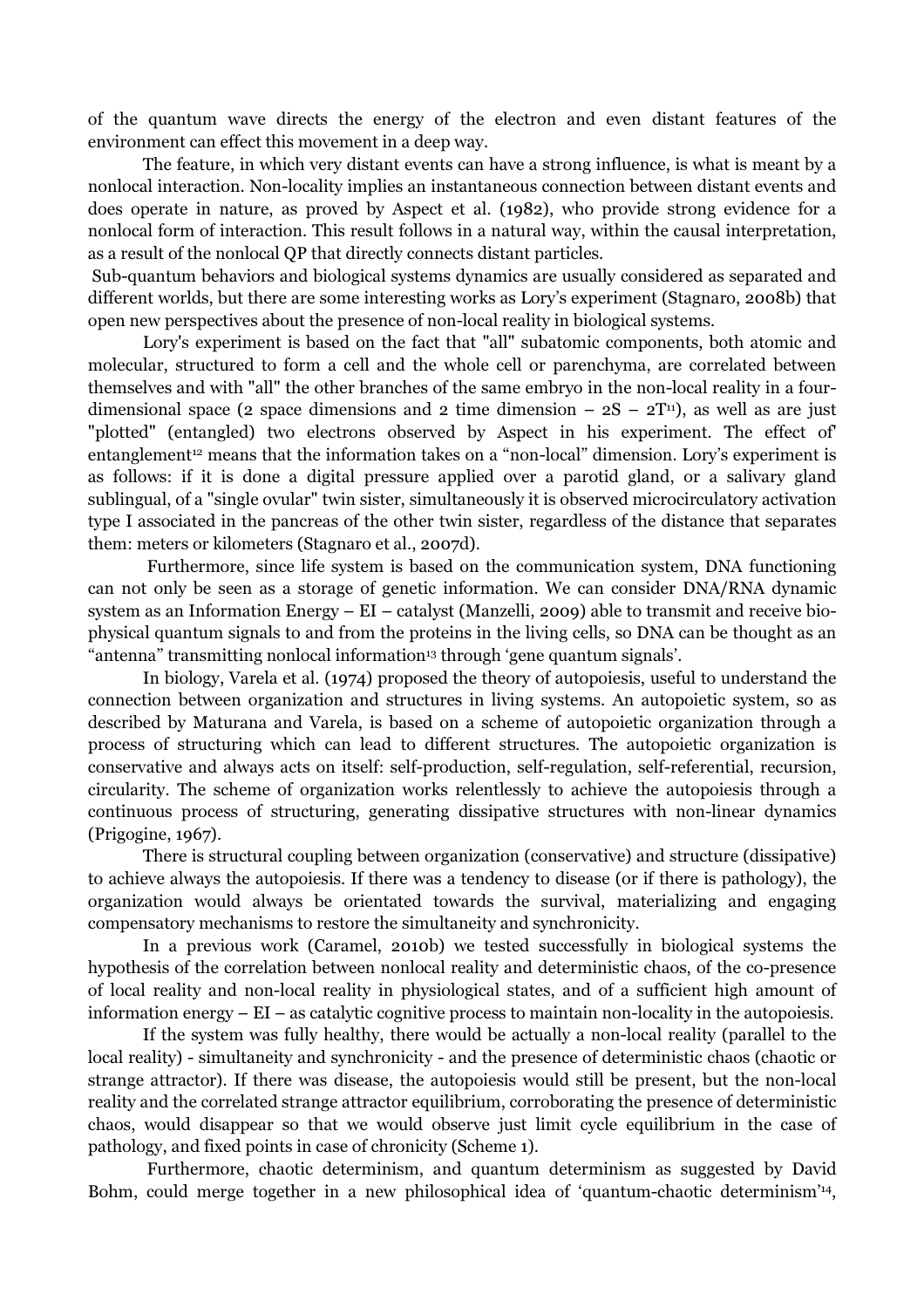corroborated by QBS and Manuel's Story<sup>15</sup>, where the 'cause and effect' is replaced just by a potential causality.



Scheme 1. Autopoiesis and Energy Information

Most of metabolic processes are catalyzed by enzymes and receive energy through special molecules known as organic phosphate or ATP, of mitochondrial origin. All cellular structures exist in conditions far from thermodynamic equilibrium: they are dissipative, far from equilibrium with their own stability, spontaneous emergence of new forms of order. As the flow of energy increases it is possible that the system encounters an instability - fork - at which the system itself can enter into a completely new state, where new structures and new forms of order can emerge - emergences - or self-organization.

 Creativity is a key property of all living systems, and if cell metabolism does not use a constant flow of energy to repair structures as soon as they damage, quickly they would decay to steady-state: the cell would die (from chaotic attractor to limit cycle to fixed point). If it is reduced the blood flow in an artery, the microcirculation would activate itself, but the fractal dimension would be reduced. We then describe the cell as an open system. Living systems are closed at the level of organizational structure (they are autopoietic networks), but open in terms of materials and energy. "The cell enters in connection automatically with other bodies. If it expels something, there will be any other body that will absorb it" (Lynn Margulis)

## Inherited Real Risks and QBS Constitutions

According to Stagnaro (2004a), genome's information are transmitted simultaneously both to parenchyma and related microvessels, so that mutations in parenchymal cell n-DNA and mit-DNA are the conditio sine qua non of the most common human disorders, like diabetes, CAD, and cancer, today's epidemics.

In fact, all these diseases are based on a particular congenital, functional, mitochondrial cytopathy, mostly transmitted through mother, and defined Congenital Acidosic Enzyme-Metabolic Histangiopathy, CAEMH (Caramel, 2010b).

The contribution of these modifications to the relative pattern of diabetic syndrome, based always on genetic or inborn errors – CAEMH - is different from patient to patient and during the disorder's evolution. For instance, in case of diabetic syndrome, insulin-secretion increases silently for years or decades, before appearing Type 2 Diabetes Mellitus - T2DM. This is a pre-clinical stage that is not detectable through usual clinical tests, so it needs to explore new approaches, such as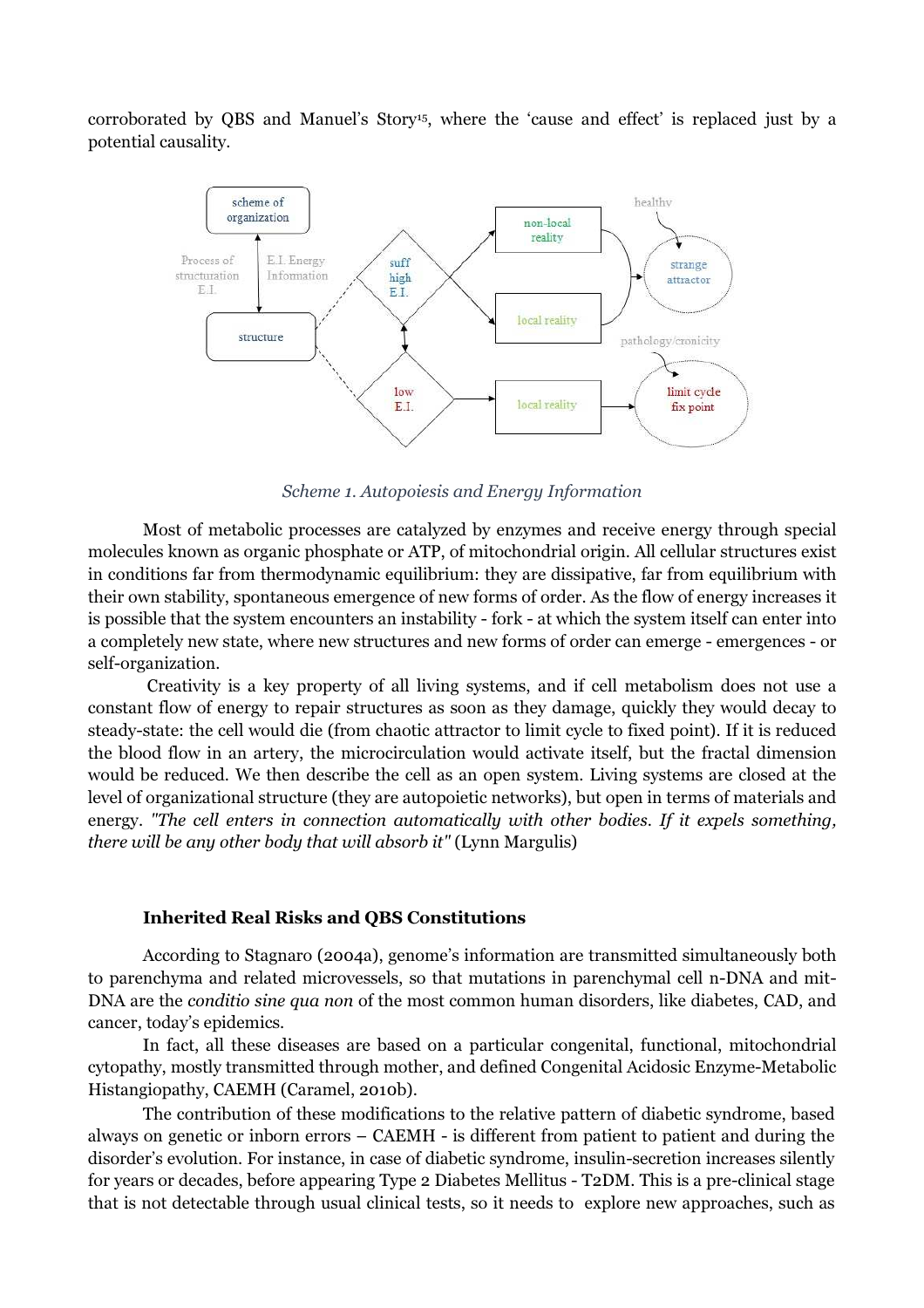that introduced by Quantum Biophysical Semeiotics – QBS – (Stagnaro, 2007b) which through bed-side evaluation, can assess the existence of pre-metabolic syndrome<sup>16</sup>, that can last for years or decades, pre-clinical stage of the disease still potential or on training (evolution to pathology, premorbid state or gray area), so allowing an effective prevention (Scheme 3).

In addition, parenchymal gene mutations cause local microcirculatory remodeling, so doctor can evaluate it at the bedside in a reliable manner, gathering indirect information on inherited modifications of relative parenchymal cell, since biological system functional modifications parallel gene mutation, according to Angiobiopathy theory (Stagnaro, 2008i).

The presence of intense CAEMH – termed CAEMH-'a' - in a well-defined area, i.e., myocardium, involved by gene mutations in both n-DNA and mit-DNA, is the ground for one or more biophysical semeiotics constitutions<sup>17</sup> (Stagnaro, 2004c) which could brings about their respective congenital Real Risks - RR (Scheme 4) characterized by microcirculatory remodeling from QBS viewpoint, especially intense under environmental risk factors.



Scheme 2. Genome affects both microvessels and parenchyma

In Scheme 2 is shown that genome affect both microvessels and parenchyma. Investigating the microvessels, whose behavior is that typical of dissipative systems far from equilibrium, this is a way to get indirect information from the state of health of their respective parenchyma.



Scheme 3. Pre-clinical and clinical stages of diseases depending on mit-DNA alteration

 The congenital microvascular remodeling, shows since birth interesting structures, i.e., newborn-pathological, type I, subtype b), Endoarteriolar Blocking Devices, EBD, localized in small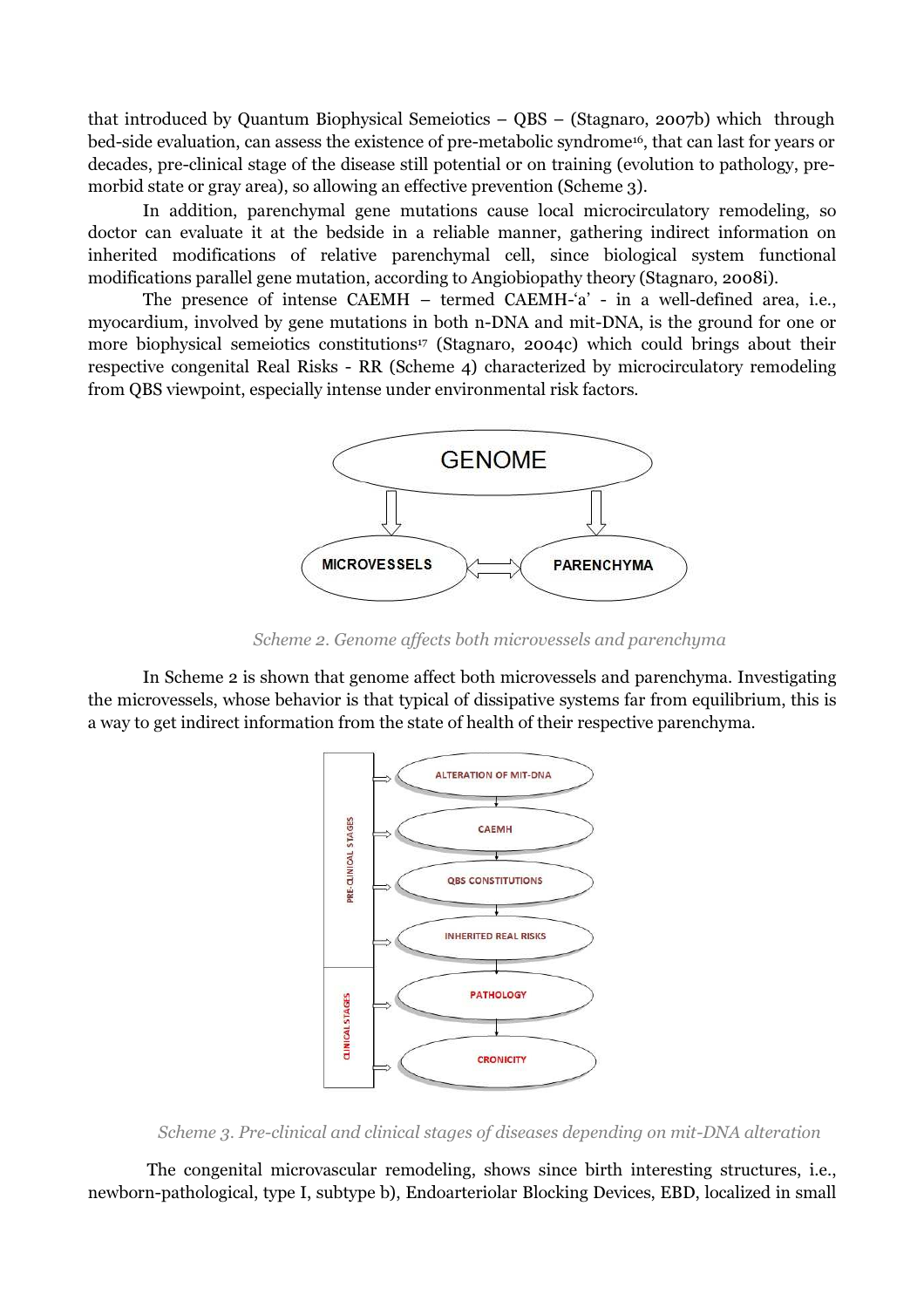arteries, according to Hammersen (1968). As a consequence of above, briefly referred remarks, physicians are able nowadays to demonstrate the presence of typical pathological EBD in well defined microvessels, which play a central role in Inherited Real Risks.



Scheme 4. CAEMH-α, QBS constitutions and associated real risks

Through the objective QBS examination in a few minutes, it is possible to recognize and quantify if a patient has got any QBS constitution and congenital Real Risk (RR) to have a disease by mean the observation of EBD, type I, subtype a) cancerogenous (Scheme 4, in yellow) b) nonspecific (Scheme 4, in gray, present in all the other more frequent and severe disease).

The EBD is a kind of dam which opening or closing itself regulates blood flow in microvessels directed to the parenchyma (tissue, substance of a body). With a simple stethoscope it is detectable if there is a clear genetic predisposition to have a disease such as cancer, diabetes or CAD, and it is possible to quantify and monitor it over time from the moment of birth. So there is the possibility to implement a prevention on a huge hall in individuals clinically finally selected in a rational way. This new way of prevention will not allow to materialize physical illness, which can be anyway potentially present (or be RR as "residual") at potential level. As similarity we can think of butterfly valves that regulate the flow and mixture of air and gasoline in car engines, since the EBD are dams that are simply regulating blood flow to the parenchyma<sup>18</sup>, precisely cells of various tissues. If these DEB are tough, rigid, inelastic, there is RR.

There are EBD Type I - located in small arteries, according to Hammersen - and Type II – they can be found in the arterioles that are, according to Hammersen, between small arteries and capillaries (Scheme 5): only type II is ubiquitous, in the sense that it is observed everywhere, in all arteries (Scheme 15). Even these physiological types get sick or old. However, the other types, pathological-neo-formed, are expressions of the RR, of potential disease, they occlude more, but through therapy they can be transformed from the subtype a) tumoural, to subtype b) aspecific, and then in "physiological" type, decreasing gradually their amount 19 .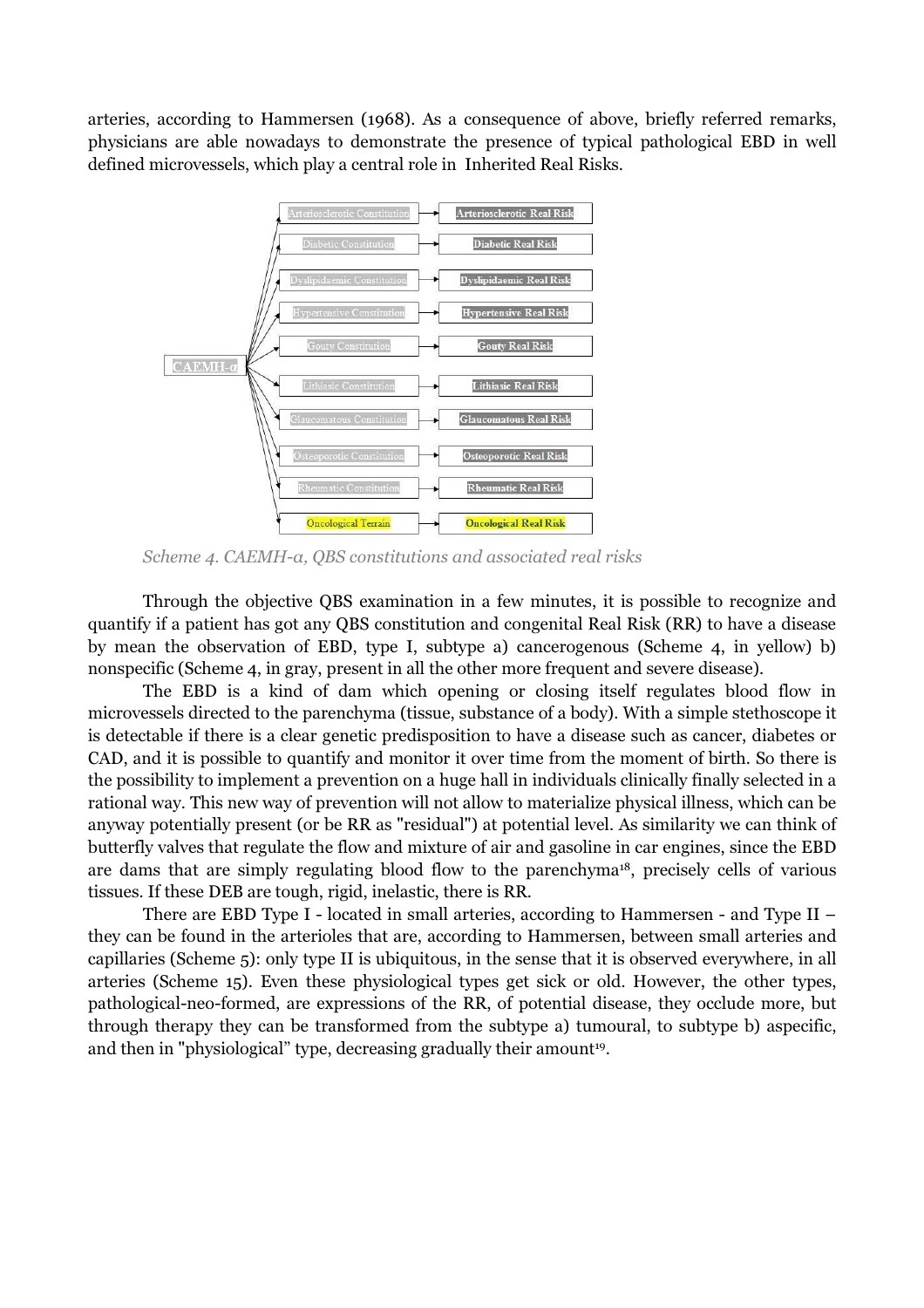

Scheme 5. Endoarteriolar Blocking Devices (EBD)

Summarizing, through QBS the doctors are able to evaluate the pre-clinical stages of the process of oncogenesis, and of many other diseases, of their patients, as shown in Scheme 3, so it is possible a pre-clinical diagnosis of the potential pathology, at bed-side, before the clinical diagnosis<sup>20</sup>, i.e. the activation of 'sleeping' cancer cells (Stagnaro, 2004a), which start the clinical process of oncogenesis.



Scheme 6. Autopoiesis and Energy Information in presence of Oncological Terrain (OT)

As shown in Scheme 6, the QBS is able to diagnose the presence or absence of Oncological Terrain (OT) at birth, before the disease can appear, at an intermediate time between scheme and structure, allowing proper and timely preventive measures. If is detected at birth absence of OT, it is clear that no scheme could never structured in any of the cancerous diseases identified by Stagnaro. This is the boundary line.



Scheme 7. Autopoiesis and Energy Information in absence of Oncological Terrain (OT)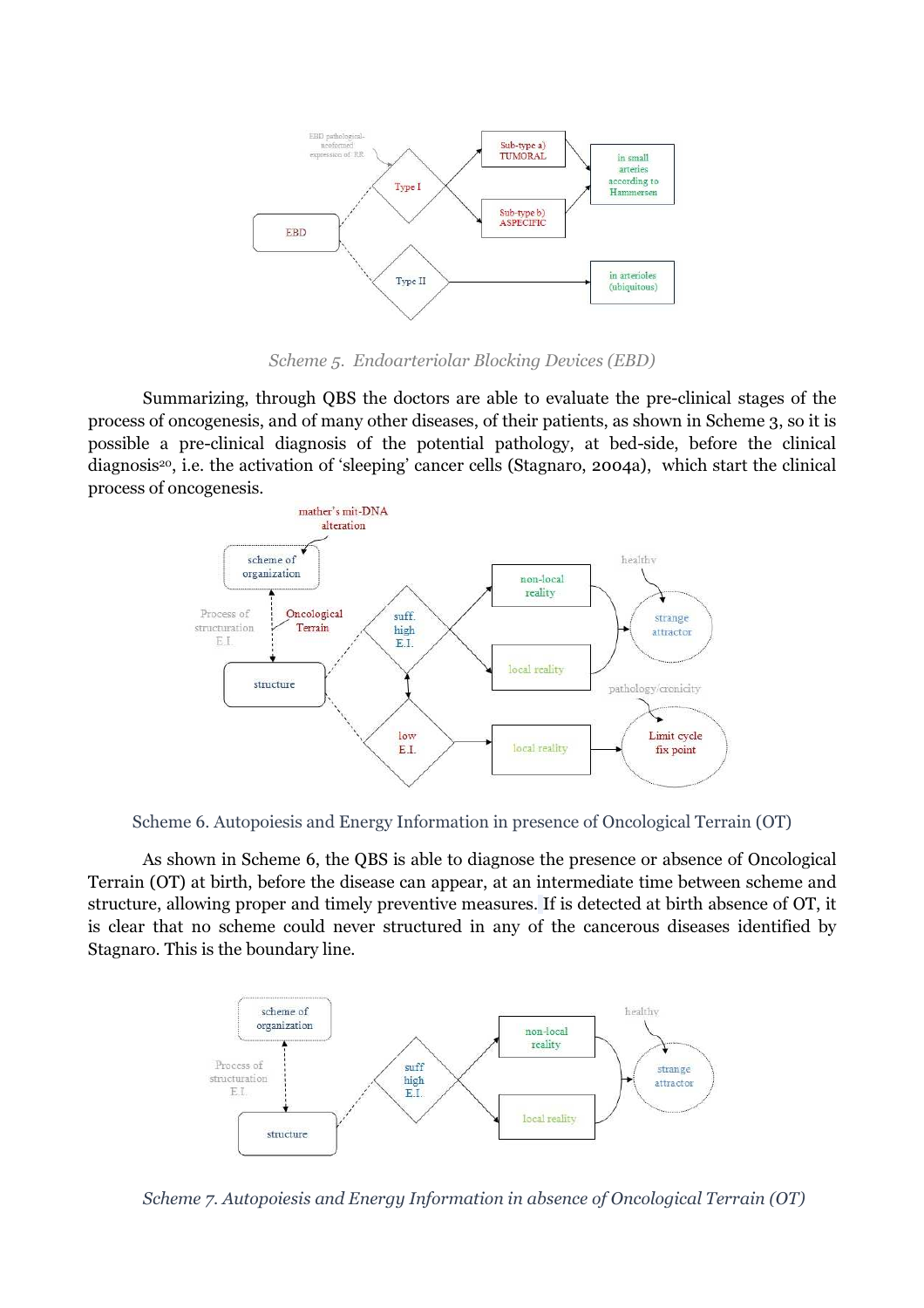Scheme 6 shows that in human bodies there is physiologically the healthy co-existence of two different realities: local reality and non-local reality. The no locality disappears if the mitochondrial respiratory activity, and consequently EI, significantly decreases. For example Lory's experiment (Stagnaro 2008b) fails, if a stimulation is applied in a subject, following the Apnea test, with the result of an impaired mitochondrial activity. The compensation takes place because of 'nuisances' involving dissipative structural changes, but always subject to the power system's and its inherent conservative autopoietic organization.

The QBS congenital Real Risk therefore arises at an intermediate stage between the scheme of organization and the structure, a first 'structuration' from the scheme (not observable) on which we can identify it (in case there was) using simple clinical tests at bedside, in a vision in which if there were RR, it would be able to tend to a pathology (potential disease), a pathology which, if occurred, would amount to a fully 'structuration' of the scheme of organization (e.g., genetic alteration of mit-DNA) to disease. RR, if pathologically evolving, is the slow 'eventing' of disease events. Also considered in itself, whether static, is a manifestation of the structuring process of the organization. The process is reversible in the sense that - through melatonin-conjugated<sup>21</sup>, administration of energy (e.g., NIR-LED, Near Infra Red light-Led), and proper diet understood in the etymological sense, etc. the RR can become "residual", so that will not disappear nor will evolve towards the structure.

The principle of the process is the Energy-Information (EI), catalytically in nature. The level of Vibration-Energy (EV) related to energy-information (EI) from the perspective of QBS is measured on the level of tissue oxygenation: namely the latency time of reflex, which is not a reflex in true. Indeed, stimulating the trigger-points of a biological system, such as the liver, "simultaneously" there is built up a sympathetic hyper-tonicity after a latency time dependent on the intensity of the stimulus: this is related to the intensity of liberation of adrenaline and noradrenaline in the biological system, so that we can observe the nonspecific gastric reflection, stomach swells, "simultaneously" when is reached the critical level of low energy or low oxygen.

 Under these conditions, in fact the biological system has become thermodynamically isolated. We are in this case, in the non-local reality: there is simultaneity and synchronicity. On a completely healthy human being (without RR) EI is in fact high enough, and then there is simultaneity of information. Local and non-local reality co-exist, exist simultaneously but in parallel, they do not overlap. When EI decreases, EM –Energy Matter – as a consequence increases, and whether EI falls below a certain threshold, non-local reality "disappears" and we can observe just local reality. In summary, if there is enough high EI, there is not RR, while if there is low EI, non-transitory and not occasional - low EI in transient form, for instance, is with the Apnea test in individuals completely healthy without RR – since permanent, then there is RR (associated, e.g., with Oncological Terrain).

The production of EI may be endogenous - it is created endogenously in humans through a transformation of breath in subtle and vital energy, and through mitochondrial activity - or exogenous - through the release of substances like melatonin, the adoption of an appropriate diet, NIR-LED (near infrared light) – that stimulates the mitochondrial respiratory function<sup>22</sup>, i.e., oxidative phosphorylation.

The endogenous EI born and is formed in the mitochondria, the power plant of human body. The autopoietic system self-produces EI, by transforming EM, including food, water and  $O_2$ which is converted into EV-EI. Endogenously we produce ourselves the EV-EI indirectly with the breath, in the sense that vital energy is a subtle energy that occurs through breathing (it is not air, it is not breath, but it travels and is created together with it).

Exogenously the EI is created by chemical transformations and biological properties of certain food we eat or through the release of specific substances (e.g., conjugated - melatonin) or certain stimuli (e.g., LLLT, including NIR-LEDs) to improve the mitochondrial respiration.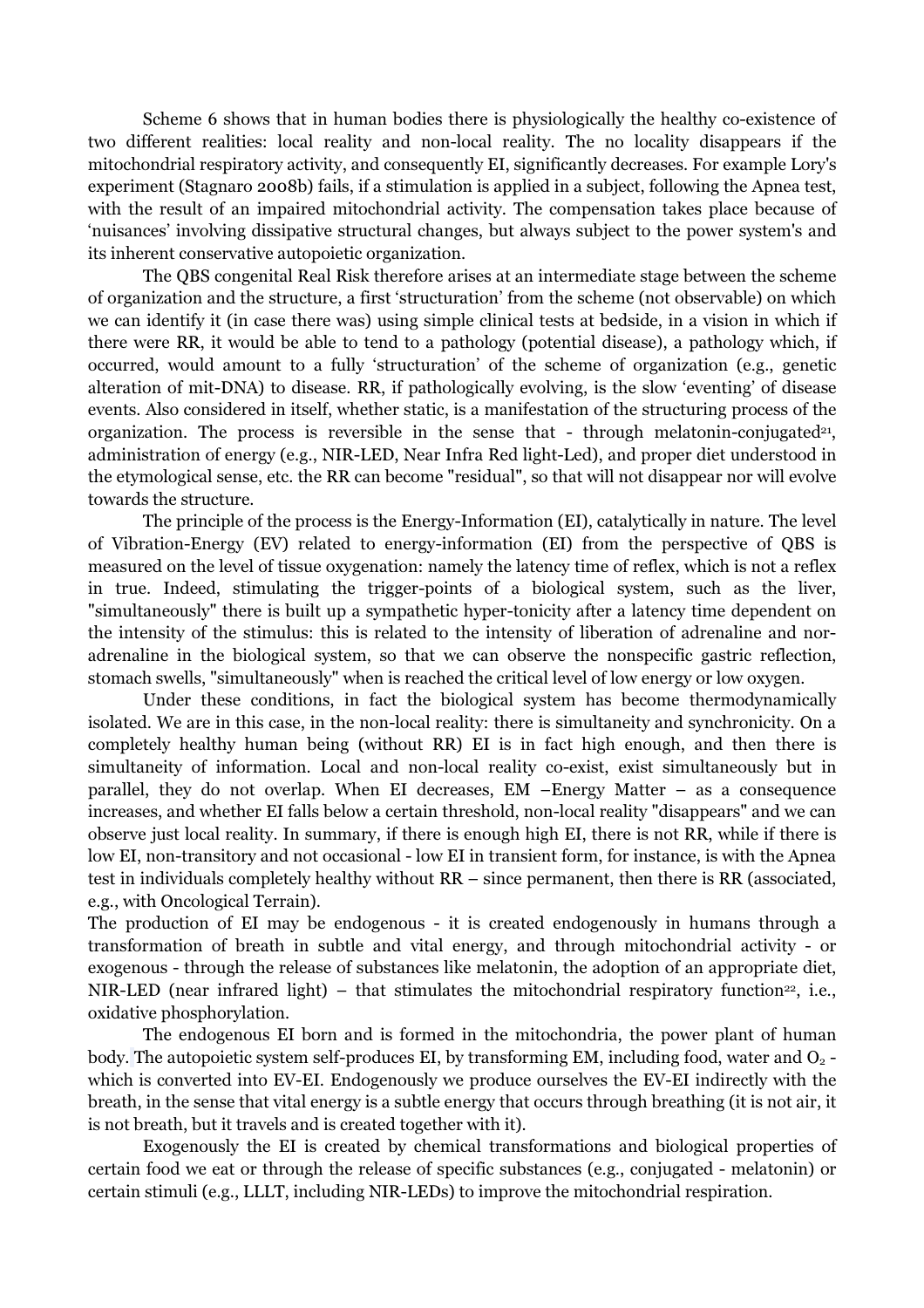In biological systems the Energy-Information can be transmitted chemically - through metabolic processes - and/or electrically - with the neurotransmitters - peptides. The peptides can be imagined as an "antenna", which carry information (waves) non-locally, simultaneously and synchronously by resonance (in case of non-local reality with high EI), or locally in space-time.

In biological systems the EI is transmitted through the classic routes in the local reality, using substrates that reach the target tissue via blood, lymphatic, venous (hormones, cytokines, etc.) or through the nerve pathways (neurotransmitters) characterized by polarization depolarization: there is time and energy consumption (if I move a substance from A to B, this imply waste of energy, and spending time). On the contrary, in non-local reality pure and catalytic EI acts according to what is known in the microscopic world, expression of entanglement, observable with the QBS, of both worlds. DNA, like an antenna, simultaneously to "intense" stimulation on certain trigger - points, starts to "vibrate" catalyzing the reactions without energy expenditure, between the compound A and B, with production of C. For example: abdominal lateral pinch of fat "simultaneously" active function of liver PPAR (the mill that burns fat and glucose) revealed by the "simultaneous" local microcirculatory activation<sup>23</sup>.

There is a continuous structural coupling bodies-environment in all directions. If there is a tendency to disease (RR), the complex dynamics in biological system decreases: there is no chaos or lesser according to the fractal dimension (fD), detectable through the reflex-diagnosticpercussio-auscultatory (Stagnaro, 2004a), with the simple use of the stethoscope, measuring the latency, intensity and duration of reflexes. The absence of the strange attractor or of deterministic chaos, is signal of low EI, the entropy is tending to zero, then in this case there is a local reality of information transmission, there is not the non-local reality. We must therefore enter EI (or create the conditions to increase it) in order to restore a sufficiently high level of EI.

In accordance to Angiobiopathy (Stagnaro, 2009a), improving mitochondrial activity in the parenchyma and in microvessel cells is involved favorably intracellular free energy and are improved various biological activities: the microcirculation will be normalized. QBS allows accurate and direct study of being and functioning of microvessels and only indirectly of the related parenchyma<sup>24</sup>. If it improves the way of being and functioning of the microcirculation does mean that it also improved the way of being and functioning of its parenchyma. This is done by stimulating the activity of mitochondria by acting on the vehicles that transmit EI: metabolism (chemical process), peptides' net (electric-electronic process), but also improving, normalizing tissue oxygenation, expression of the normal operation of mitochondrial oxidative phosphorylation. Indeed, the mitochondrial functional cytopathy is the sine qua non of more frequent and severe human disease and not.

Exogenous prevention and therapy (with environmental action) is done directly on EI (and related EV) at chemical level: proper diet, conjugated melatonin, NIR-LED, or at electric level: such as acupuncture, which also acts on neurotransmitters or peptides. Endogenous prevention and therapy (autopoietic) can be implemented for example through: improving the quality of breath, improvement of lifestyles and rhythm styles and slow pace of the same (e.g., eating serene, calmly, as appropriate as possible) choice of appropriate physical activities (exercise, sports), yoga, meditation, prayer.

We are composed of a continuum of biological systems which interpenetrate and interact each other, and in health conditions show a chaotic behavior, measured by the fractal dimension, as shown in Table 1.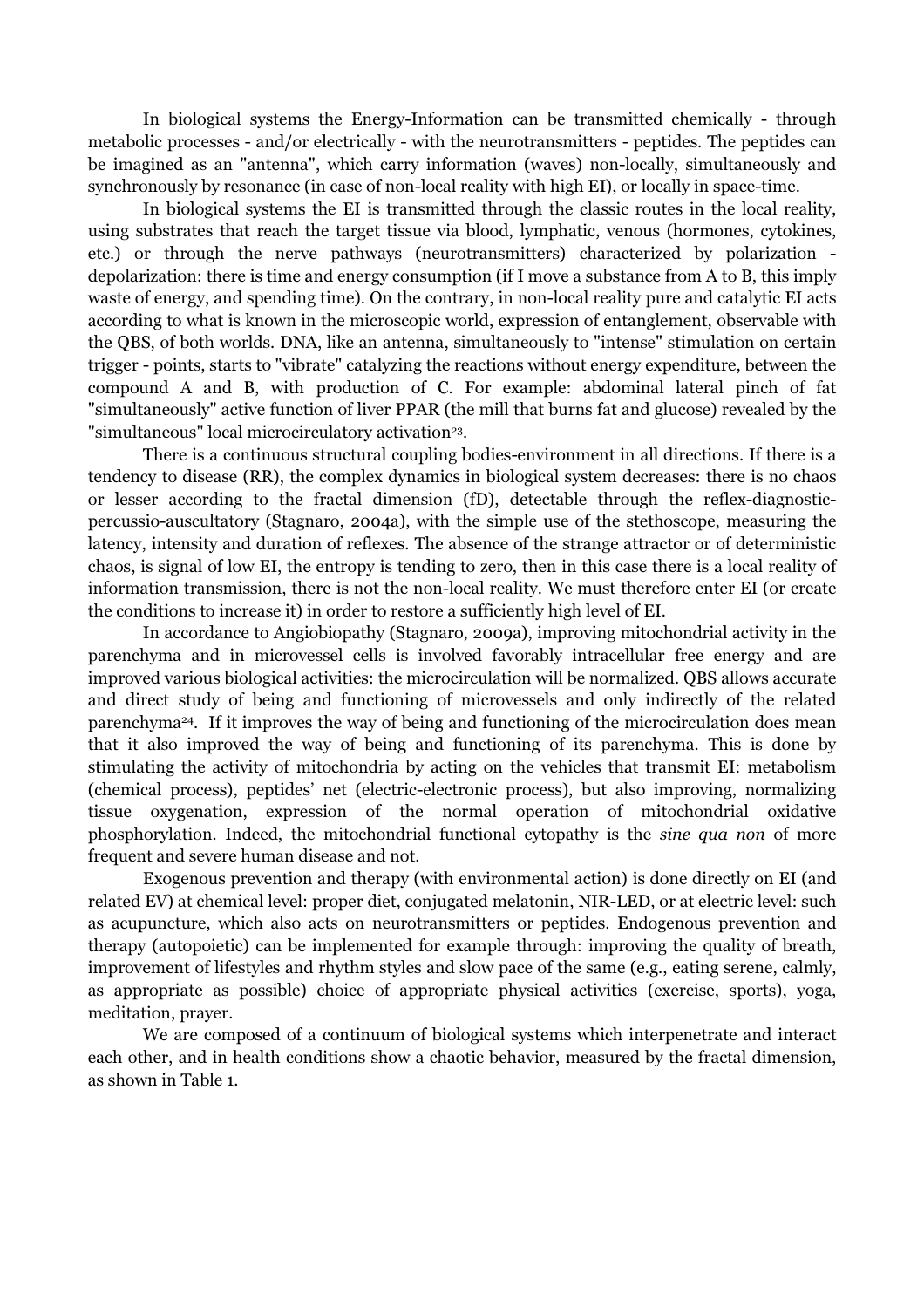| Fractal<br>Dimension fD | Equilibria                                  | State of health                                                                                                                           |  |  |
|-------------------------|---------------------------------------------|-------------------------------------------------------------------------------------------------------------------------------------------|--|--|
| $fD = 1$                | fix point                                   | chronicity – chronic and acute pathology                                                                                                  |  |  |
| $1 <$ fD $< 1.9$        | limit cycle tending to fix<br>point         | pathology – tendency to chronicity<br>State of variable severity of disease evolution                                                     |  |  |
| $1.9 \le fD < 3$        | limit cycle                                 | initial implementation of the tendency to disease<br>/potential pathology-i.e. Oncological Terrain<br>(TO) – initial evolution to disease |  |  |
| $3 \le fD < 3.81$       | limit cycle tending to<br>strange attractor | tendency to physiologic condition<br>(only potential phase)                                                                               |  |  |
| fD $\geq$ 3.81          | strange or chaotic<br>attractor             | Physiologic condition – healthy state                                                                                                     |  |  |

Table 1. State of health, equilibriums and fractal dimension

*Legend: the fractal dimension (fD) is calculated as simply as the time of the disappearance of gastric aspecific reflex, before the appearance of the next. Important is that the fD is directly related to (d) or inversely (INV) related with: A) (d) the local microcirculatory functional reserve - (vasomotility and vasomotion) and then* 

*B) (d) with the presence, or not, of the local congenital Real Risk;*

*C) (d) with the latency time of gastric aspecific reflex and then with tissue pH;* 

*D) (INV) with the duration of the gastric aspecific reflex* 

In the autopoietic living biological system (e.g., nervous system, immune system), if there was a disease, the autopoiesis would still function. The organization would remain intact, it is stable, continuous, always on, it is a conservative system, and if there were not, the structure and the system would disintegrate, it would disappear the life itself! In macro-interacting biological systems there is a "mind" synthesis of an autopoietic system that is based on a composite unit (e.g., psycho-neuro-endocrine-immune system).

 If the system was fully healthy, there would be actually a non-local reality (parallel to the local reality) - simultaneity and synchronicity - and the presence of deterministic chaos (chaotic or strange attractor). If there was disease, the autopoiesis would still be present, but the non-local reality and the correlated strange attractor equilibrium, corroborating the presence of deterministic chaos, would disappear so that we would observe just limit cycle equilibrium in the case of pathology, and fixed points in case of chronicity. The presence of just the local reality is a consequence of the reduction of EV and EI, but with proportional increase of EM.

Chaos appears to be one of the sources of life. If chaos is not (or is missing) we can create the conditions that it emerges again. Chaos in biology is related to life: whether is missing and at the same time we can not restore it, is the end. For example, through the use of melatonin conjugated, the energy level raises and then EV-EI increase fostering and perpetuating the nonlocal reality parallel to local reality. If there were only local reality (which denotes a tendency to disease or pathology or potential disease) it would then need to return to a more complex order (chaotic attractor), but only if there is deterministic chaos arising from well-functioning mitochondria.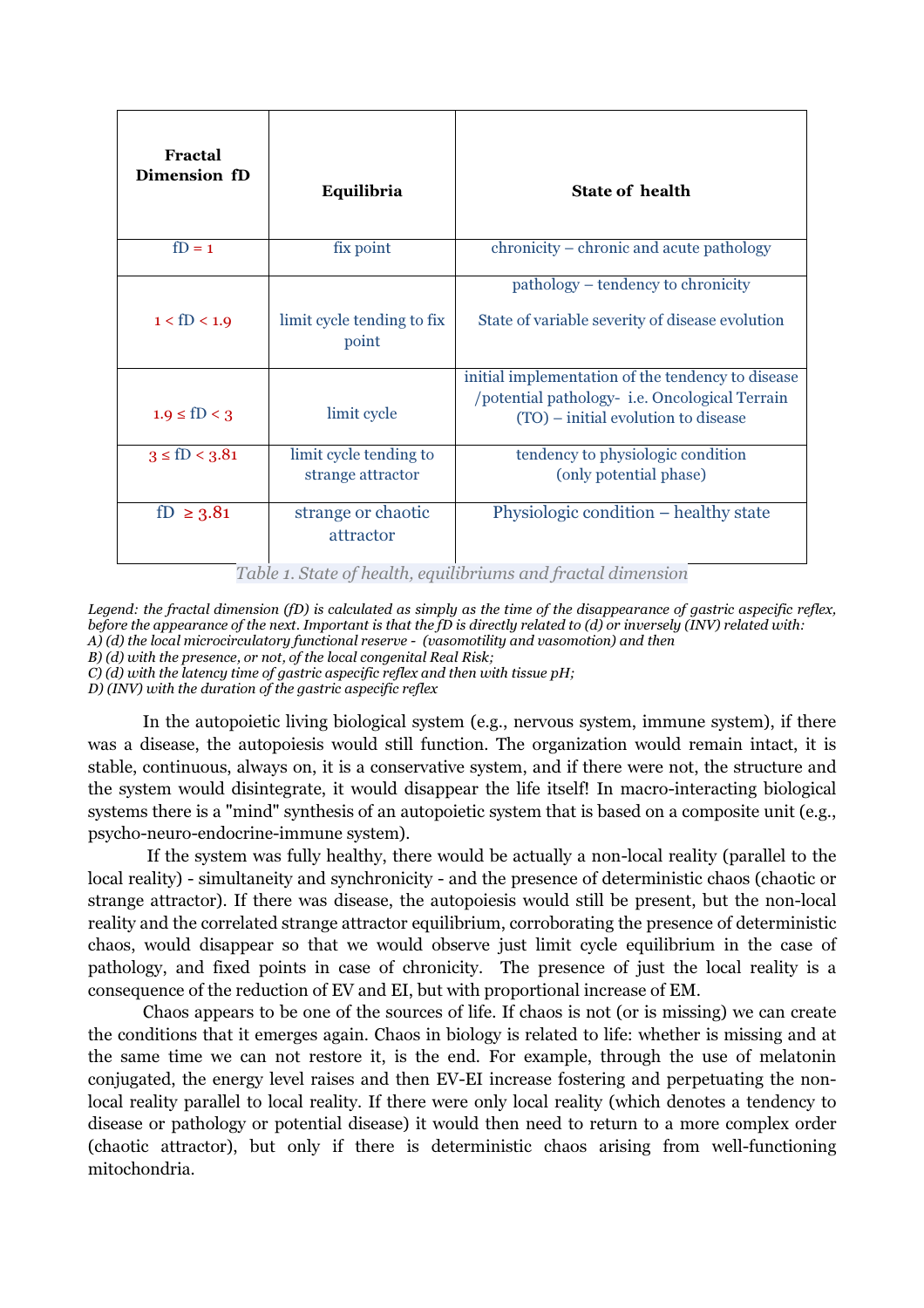# Quantum Biophysics Semeiotics and Psychokinetic Diagnostics

The term psychokinesis (from the Greek "psyche" and "kinesis", literally "movement from the mind"), also known as telekinesis, is a term referring to the direct influence of mind on a physical system that cannot be entirely accounted for by the mediation of any known physical energy. Examples of psychokinesis could include distorting or moving an object.

The study of phenomena said to be psychokinetic is notoriously an aspect of parapsychology.

According to the causal interpretation of quantum theory, Bohm (1980) introduced the idea of implicate order, a particular kind of hidden enfolded order that guides the explicate order, which corresponds to a world view in which the basic notion is one of separate objects moving on trajectories in Cartesian coordinates, through a dual movement of enfoldment and unfoldment called holomovement<sup>25</sup>. The whole implicate order is present at any moment, in such a way that the entire structure growing out this implicate order can be described without giving any primary role to time. Particles are no longer considered as autonomous and separately existent: everything implicate everything in an order of undivided wholeness.

The holomovement includes not just physical reality, but life, consciousness and cosmology. As Bohm sums it up: "Our overall approach has thus brought together questions of the nature of the cosmos, of matter in general, of life, and of consciousness. All of these have been considered to be projections of a common ground. This we may call the ground of all that is".

According to Bohm, the intrinsic unity of consciousness and matter, can offer a possible explanation of the phenomena of psychokinesis. On this basis, psychokinesis could take place if the thought processes of one or more persons are refocusing on the meanings which are in harmony with those basic processes that drive the material systems in the framework of which this psychokinetic should be triggered. Psychokinesis is not the result of causality and cause-effect, but is the result of a 'resonance of meaning' with non-local features. This non-locality is a more profound and complex quantum non-locality, so it is better to call it 'super non-locality'. Psychokinesis and telepathy can therefore be understood according to the holographic model.

According with the work of David Bohm, Karl Pribram (1993) developed of the holonomic brain model of cognitive function and his contribution to ongoing neurological research into memory, emotion, motivation and consciousness.

Pribram's holonomic model of brain processing states that, in addition to the circuitry accomplished by the large fiber tracts in the brain, processing also occurs in webs of fine fiber branches (for instance, dendrites) that form webs. This type of processing is properly described by Gabor quanta of information, wavelets that are used in quantum holography, the basis of fMRI, PET scans and other image processing procedures (Pribram, 1991).

Gabor wavelets are windowed Fourier transforms that convert complex spatial (and temporal) patterns into component waves whose amplitudes at their intersections become reinforced or diminished. Fourier processes are the basis of holography. Holograms can correlate and store a huge amount of information - and have the advantage that the inverse transform returns the results of correlation into the spatial and temporal patterns that guide us in navigating our universe.

David Bohm suggested the idea of a universe as a hologram (Bohm, 1990). Pribram extended this insight by noting that were we deprived of the lenses of our eyes and the lens like processes of our other sensory receptors, we would be immersed in holographic experiences.

Furthermore, Lory's experiment provided by Stagnaro proved the existence of non-local reality and entanglement not just in sub-quantum fields, but even in biological systems, so that there is the theoretical and experimental bases to test the 'zero hypothesis' whether or not there is the possibility that quantum entanglement can link distant people, i.e. to verify if the doctors can remotely visit their patients with the quantum-biophysical tools of QBS.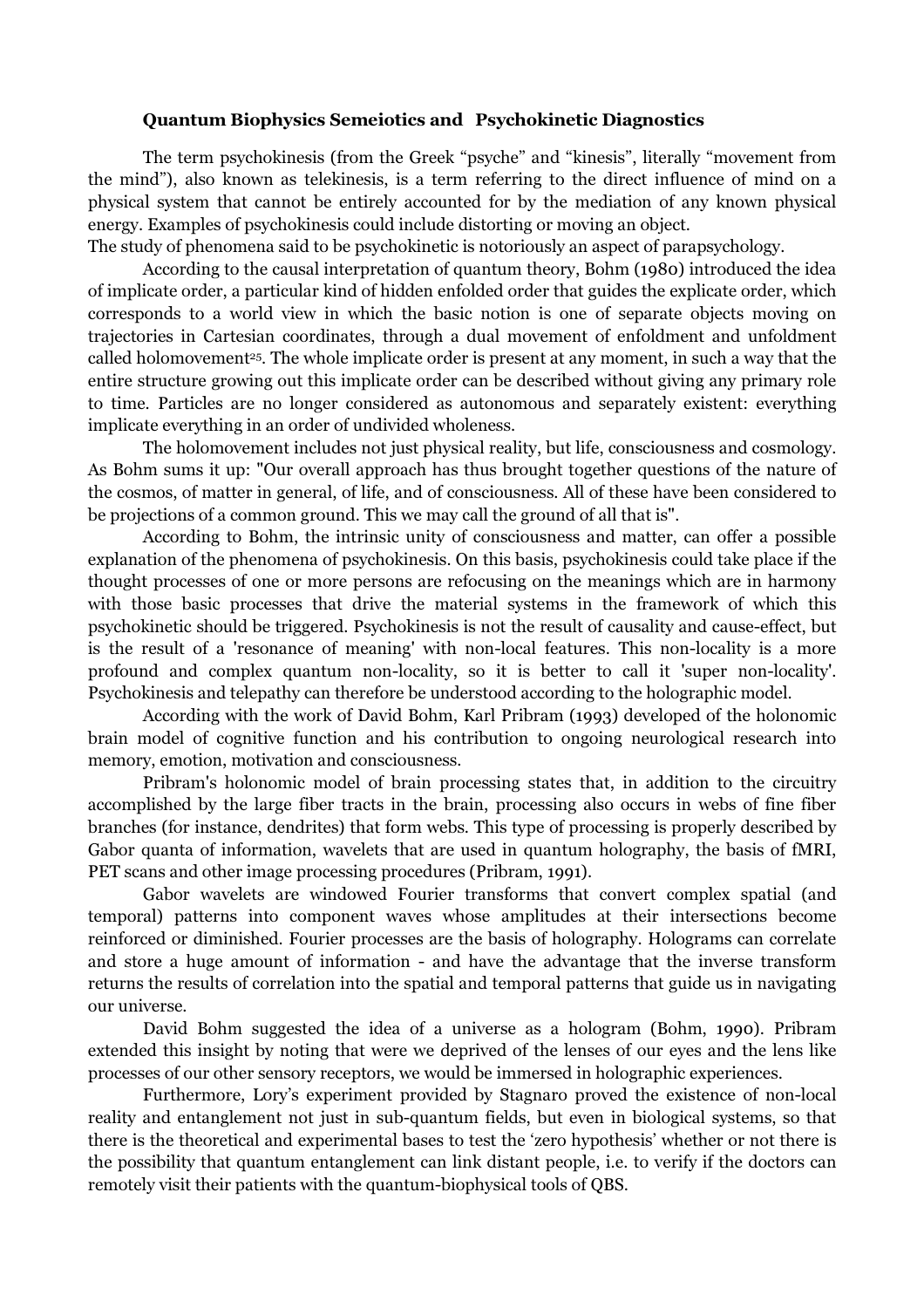In other words, Stagnaro try to visit a known patient far away from his office in a strict manner, in order to see if trigger-points modifications in the patient would bring about identical modification in the trigger points of the doctor and vice versa, according to the results of Lory's Experiment. To do this, he stimulates 'with the thought' the body of another person using his own body. This is the key-point of Psychokinetic Diagnostics, because in such a way the doctor connects remotely with the patient. The doctor connects through the will and the thought with the patient using the properties of entanglement and non-local reality. The patient may be unaware of this visit, but it is important that there is a good degree of empathy and love between the two entities so that the experiment succeeds. In fact, if there were no such requirements, it would not be possible to connect: impossibility of entanglement.

For instance, "intense" digital pressure upon patient's precordium, i.e., heart skin projection area, even far away thousands of kilometres from the doctor, brings about "simultaneously" heart gastric aspecific reflex (H.A.G.R.) also in the later, exclusively when the first is involved by any cardiac disorders, e.g., by CAD. This QBS diagnosis is called Caotino sign and will be explained deeply in next chapter.

As a consequence, we are authorized to consider such as fact, psychokinetic in nature, in the sense that doctor's heart trigger points were "simultaneously" stimulated in the same way as patient' ones, causing heart-gastric aspecific reflex - H.A.G.R. also in the doctor, but showing parameter values identical to those of the subject away (generally different from those of the doctor): latency time, duration, intensity, and so on.

As a matter of facts, what happens under such as experimental condition is really complex, but completely enlightened by QBS. Starting from these theoretical bases – zero hypothesis, to confute – Stagnaro did a large number of experiments, in order to study what happens in "his" body, when he stimulates different trigger points with the thought, i.e., done by the mind, on a well defined subject, both healthy or ill, even lots of kilometres far away from him, at the condition that he knows the patient, at least per picture, ignoring completely his (her) health condition. Obviously, he carried out such experiments also on known ill patients, but without knowledge about their precise diagnosis.

Interestingly, he subsequently applied the "mental" stimulation also on exact point of inner part of well-defined biological system, and this proved to be more precise, obviously. For instance, he suffered from outcome of lower myocardial infarct; exclusively when he stimulate just "by thinking" the precise site of left ventricle involved by infarct scar, H.A.G.R. shows a pathological latency time of 3 seconds. Otherwise, latency time of H.A.G.R. results normal, i.e., 8 seconds, when he 'mentally' applies digital pressure upon all diverse part of his heart. In fact, all other coronaries, both macro- and micro-coronary vessels, are normal, according to coronagraph examination, and, more precisely, to QBS results, which are the only ones able to give information about coronary micro-circulatory bed.

Despite some human errors and late diagnoses, at least at initial stages of disorders, like those of Stagnaro's colleagues working in famous hospital, the interesting diagnoses, subsequently corroborated by means of direct examination, and then through laboratory and image diagnostics, were. i.e., flu, pleurisies, pneumonia, Oncological Terrain, breast cancer, arthrosis, and so on. In other words, Stagnaro examined at distance, utilising the psychokinetic diagnostics, 120 subjects, and he provided their clinical diagnoses, corroborated subsequently by laboratory and image diagnostics, as the same individuals can readily confirm.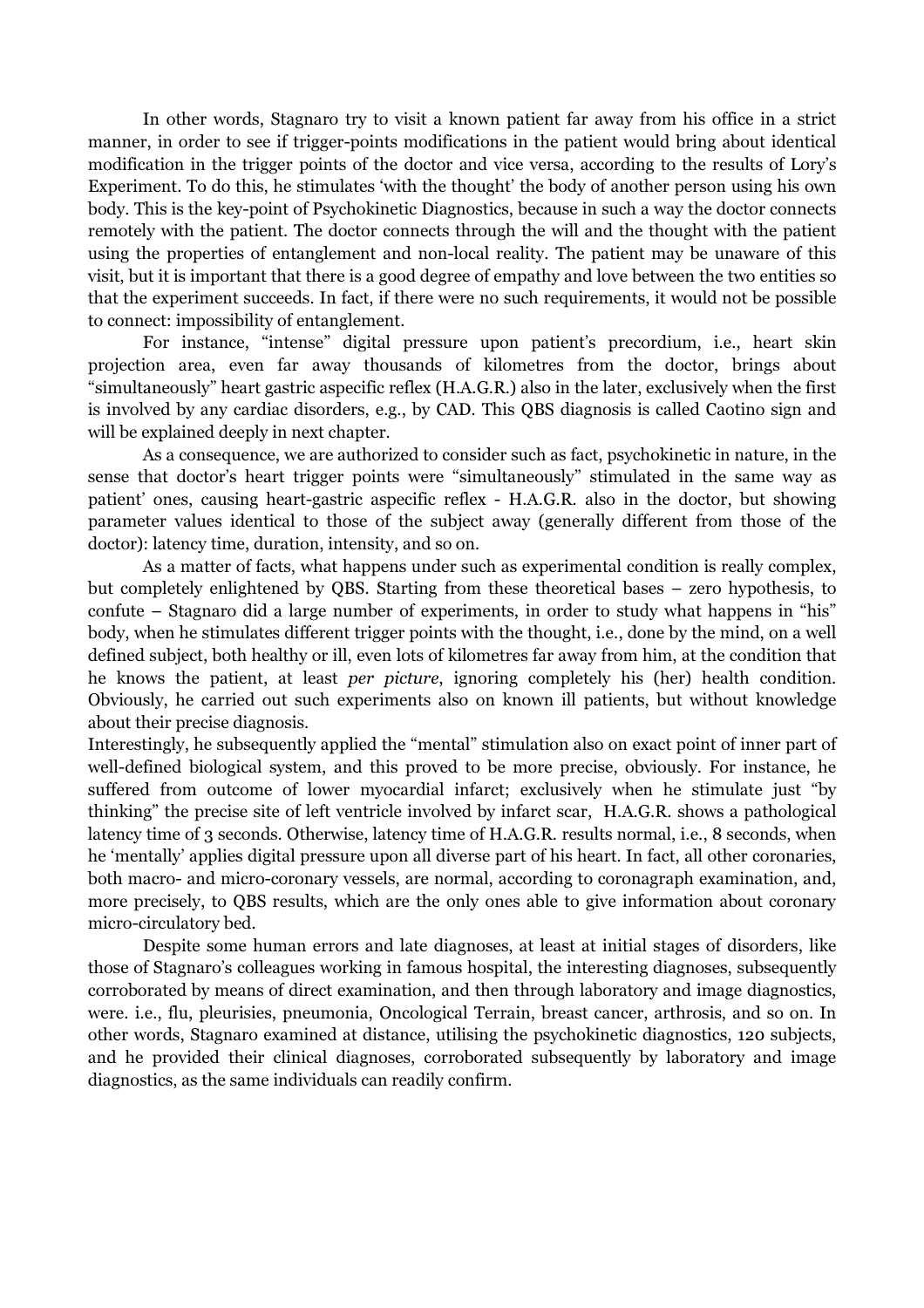# 2. Clinical Evidences and Psychokinetic Diagnostics in CAD

# QBS and Microcirculatory Functional Reserve

Alterations of mit-DNA and n-DNA cause CAEMH in myocardial area, a parenchymal gene mutation which induces, in case of intense CAEMH-'a', a local microcirculatory remodeling (LMR). LMR is a congenital microvascular remodeling which is possible to evaluate and investigate getting information about heart parenchymal cells through several QBS signs and behavior. For instance, through the observation of EBD and their structure and functioning on coronary microvessels, we can study the LMR and investigate if there is CAD or inherited real risk of CAD and endothelial dysfunctions.

A lowering microcirculatory blood flow induces a LMR due to EBD type 1 subtype b), aspecific, synonymous of reduced tissue oxygenation (Scheme 5). Through biophysics semeiotics we can measure and evaluate the Microcirculatory Functional Reserve (MFR) activity of related coronary microvessels. MFR is correlated with microcirculatory bed or Tissue Microvascular Unit (T.M.U.) and is possible to evaluate it through the observation of myocardial oxygenation, myocardial pH, T.M.U. structure and function, local metabolic situation, myocardial preconditioning and EBD investigation (Scheme 8).

# Quantum Biophysical Semeiotics and Microcirculatory Functional Reserve – MFR -



Scheme8. Microcirculatory Functional Reserve

*Legend: MFR (Microcirculatory Functional Reserve); EBD (Endoarteriolar Blocking Device); fD (fractal Dimension); H.A.R.G. (Heart Aspecific Gastrix Reflexes); M.U.R. (Middle Urethral Reflexes); T.M.U. (Tissue Microvascular Unit); M.O. (Myocardial Oxygenation); \* (Table 2); \*\* (Scheme 9); \*\*\* (Table 3)*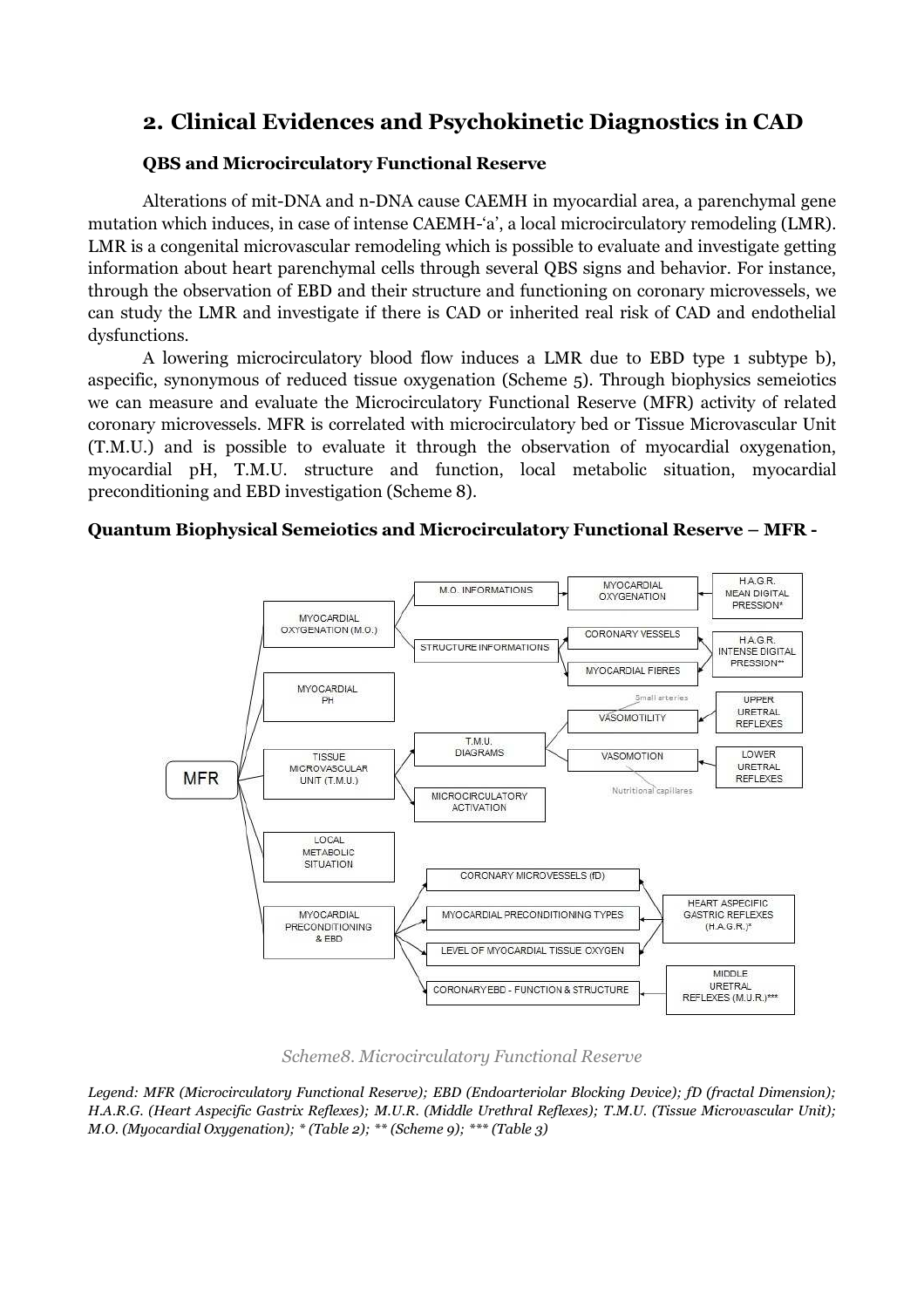#### Myocardial Oxygenation

Myocardial oxygen supply can be assessed clinically in a precise way (Stagnaro, 1996). In healthy, digital pressure of "mean" intensity, applied upon skin projection area of the heart (precordium), brings about heart aspecific gastric and caecal reflexes (H.A.G.R.) after a latency time (Lt) of 8 seconds (Table 2), informing on myocardial oxygenation at rest, as well under stress situations, such as Valsalva's Maneuver - which allows doctor to assess bed-side endothelial function - lasting about 7 seconds (Stagnaro, 1994). In fact, primary reduction in myocardial blood flow rather than increase in demand seems to be responsible for many angina episodes, even clinically silent.

In addition, Lt of both caecal and aspecific gastric reflexes (i.e., caecal and gastric dilation) increases significantly (negative Caotino sign), raising to 16 seconds (Scheme 9), when digital pressure becomes "intense", because it stimulates, directly or even lots of kilometers away from the patient in the case of Psychokinetic Diagnostics, coronary vessels and myocardial fibers, hence inducing local metabolic regulation of tissue-microvascular-units (T.M.U.), i.e. activating microvascular functional reserve - MFR (Goldberger, 1987).

In pathological states such as overt CAD, digital pressure of "mean" intensity on precordium brings about H.A.G.R. after a Lt less than 7 seconds (Table 2), while a Lt between 7 and 8 seconds informs us about a CAD inherited real risk in evolution.

Furthermore, Caotino sign is positive in case of intense digital pression (Lt =  $o$ ) revealing a CAD real risk if the reflex intensity is less than 1 cm, and an overt CAD if the reflex intensity is 1 cm or more (Scheme 9). In this last case H.A.G.T. is simultaneous and its intensity is correlated to the numbers of EBD type 1, subtype b), aspecific, pathological neo-formed in small coronary arteries, accurate assessment on the basis of the parametric values of middle urethral reflexes (Table 3).

# Heart Aspecific Gastric Reflex (H.A.G.R.) intense digital pression on cardiac trigger points (precordium) – Caotino sign



Scheme 9. Caotino Sign

*Legend. H.A.R.G. (Heart Aspecific Gastric Reflex); CAD (Coronary Artery Disease); Lt (Latency time)*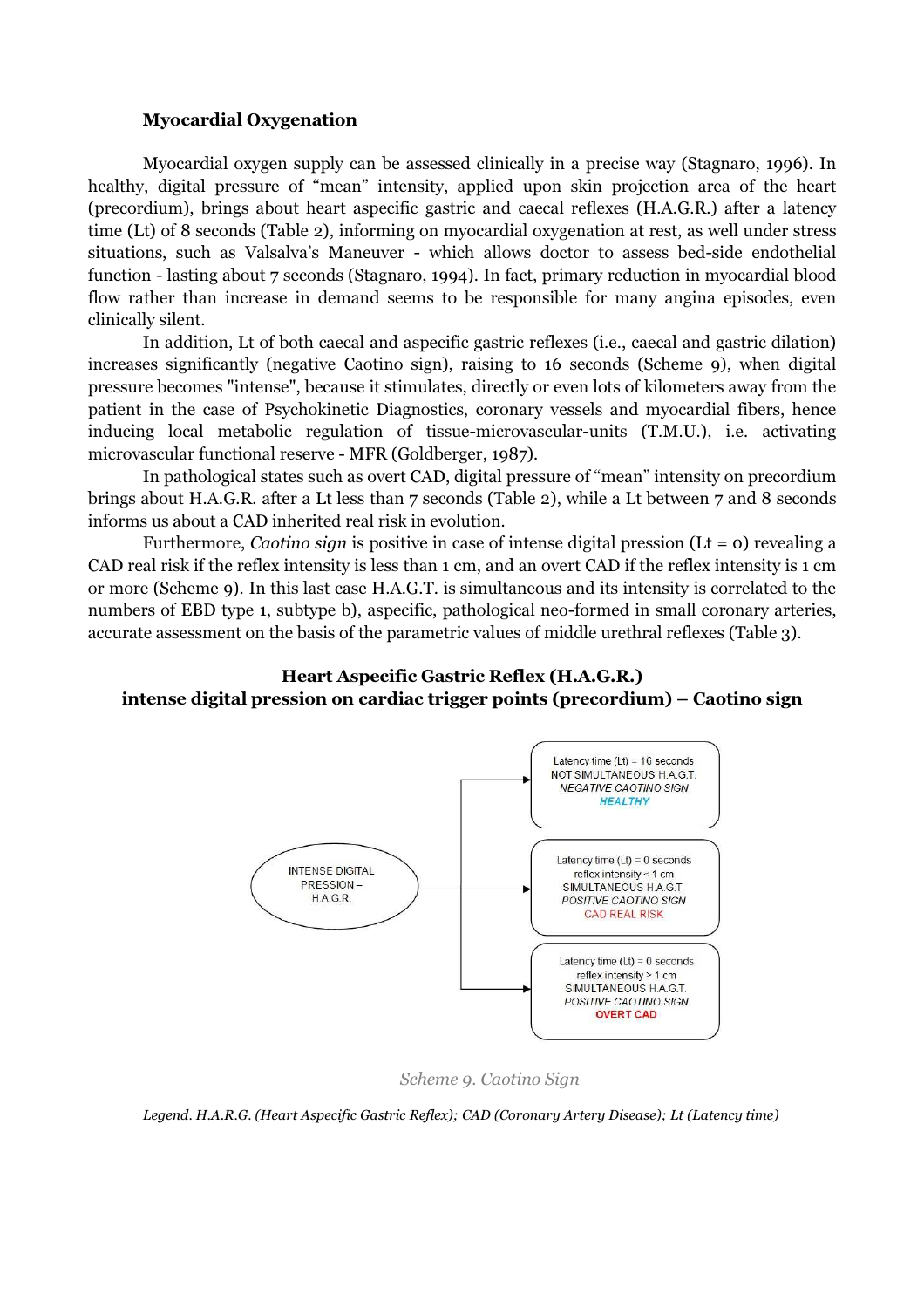# Heart Aspecific Gastric Reflex (H. A. G. R.) mean intensity digital pression on cardiac trigger points (precordium)

| Latency<br>time (Lt) in<br>seconds | Latency time<br>after<br>preconditioning<br>(pause of 5 sec.) | MFR in seconds                                                                                                          | fD <sub>&amp;</sub><br>equilibria                               | <b>EBD</b>                                                                                                            | Preconditioning                                                                  | <b>Diagnosis</b>                                     |
|------------------------------------|---------------------------------------------------------------|-------------------------------------------------------------------------------------------------------------------------|-----------------------------------------------------------------|-----------------------------------------------------------------------------------------------------------------------|----------------------------------------------------------------------------------|------------------------------------------------------|
| $Lt = 8$                           | $Lt = 16$                                                     | 3< MFR <4 normal<br>MFR, associated<br>activation, outcome<br>$\ddot{}$                                                 | $fD \geq 3$ (ideal<br>value<br>$fD=3.81$<br>stange<br>attractor | <b>Normal EBD</b><br>phisiological<br>function                                                                        | Type I Physiological<br>tissue microvascular<br>unit                             | Health                                               |
| $Lt = 8$                           | Lt < 16                                                       | $MFR = 4$<br>compromised MFR,<br>dissociated<br>activation, outcome<br>$\pm$                                            | 2 <fd<3 limit<br="">cycle</fd<3>                                | Normal, slightly<br>modified EBD<br>function, small<br>number of<br>pathological<br>EBD                               | Type II A Intermediate<br>tissue microvascular<br>unit                           | <b>CAD Inherited</b><br><b>Real Risk</b>             |
| 7 < Lt < 8                         | Lt < 16                                                       | 4< MFR≤ 5 growing<br>compromised MFR,<br>dissociated<br>activation, outcome<br>$\pm$                                    | 1 <fd≤2 limit<br="">cycle</fd≤2>                                | <b>Modified EBD</b><br>function,<br>increasing<br>number of<br>pathological<br>EBD                                    | Type II B Intermediate<br>tissue microvascular<br>unit                           | CAD<br><b>Inherited Real</b><br>Risk in<br>evolution |
| $Lt \leq 7$                        | Lt < 14<br>$-77$                                              | MFR>5<br>absent<br>MFR, dissociated<br>activation, outcome<br>$-$ (MFR $\approx$ 8 angina<br>pectoris)<br>$\sim$ $\sim$ | $fD=1$<br>fix<br>point<br>$\sim$ $\sim$                         | <b>Normal EBD</b><br>function<br>pathological,<br>large number of<br>pathological<br>EBD<br>Δ<br>$\sim$<br>$\sqrt{2}$ | <b>Type III Pathological</b><br>tissue microvascular<br>unit<br>$\sim$<br>$\sim$ | Overt CAD                                            |

Table 2. Heart Aspecific Gastric Reflex (H. A. G. R.)

*Legend: MFR (Microcircular Functional Reserve); EBD (Endoarteriolar Blocking Device); CAD (Coronary Artery Disease; fD (fractal Dimension); Lt (Latency time)* 

# Myocardial pH

According to clinical and experimental evidences (Stagnaro, 2004a), tissue myocardial pH is related to the reduction of latency time (Lt) and to the extension of the duration of the H.A.G.R., which expresses the local MFR - microcirculatory functional reserve. MFR is inversely proportional to fractal dimension (fD), calculated as simply as the disappearing time of H.A.G.R. before the appearance of the next one (Scheme 10).

Summarizing, fD is directly (d) or inversely (INV) related to:

- A) (d) the local MFR (vasomotility and vasomotion);
- B) (d) the presence, or not, of CAD or inherited Real Risk of CAD (Scheme 12);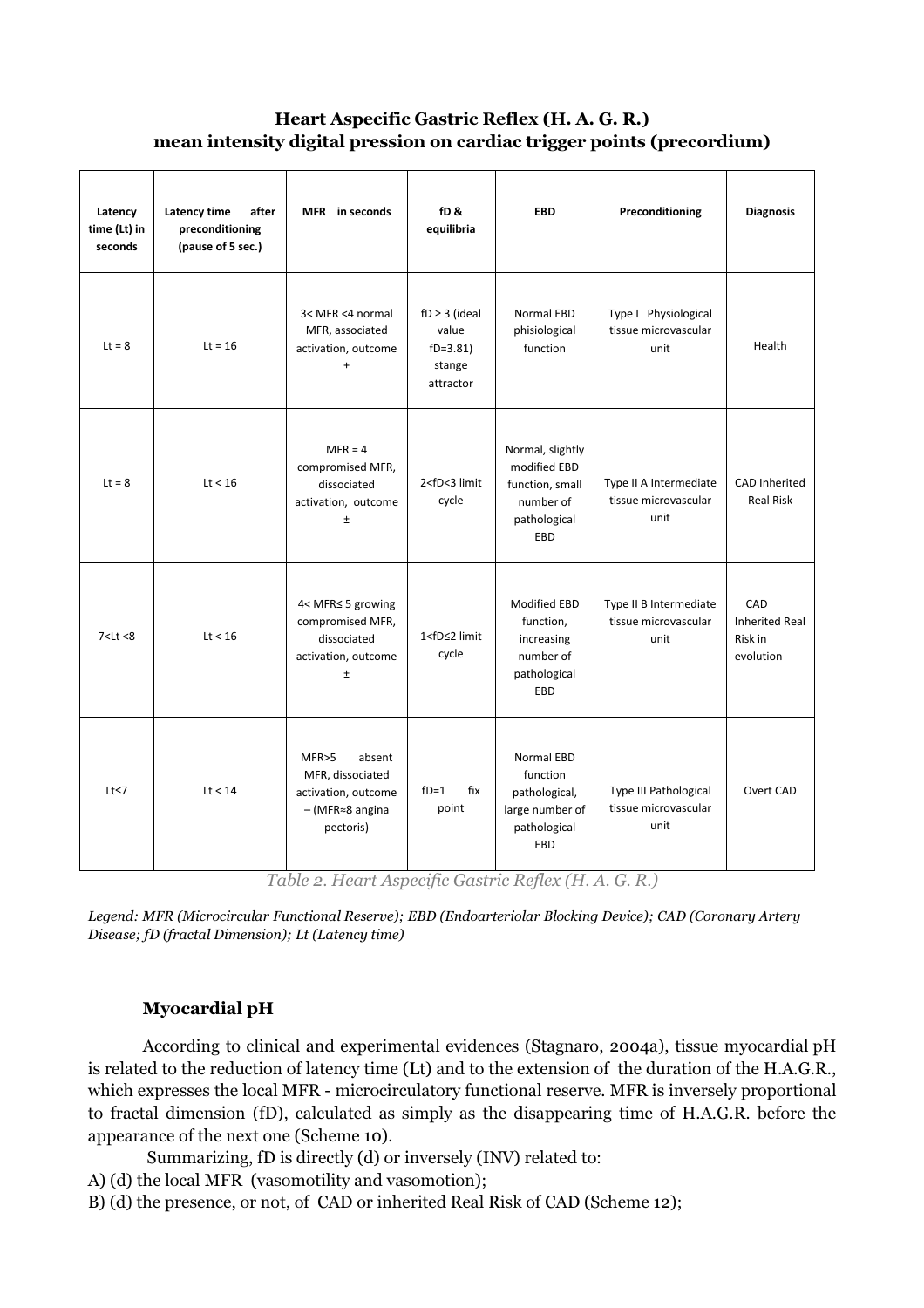# C) (d) the Lt of H.A.G.R. and then to tissue myocardial pH (Table 2); D) (INV) H.A.G.R. length (Scheme 11, Scheme 13).



*Scheme 10. MFR and fD are inversely correlated Scheme 11. Physiological MFR – healthy state* 







*Scheme 12. "Angina pectoris" and related fD Scheme 13. An optimal MFR and physiological fD* 

# Tissue Microvascular Unit

According to Tischendorf's concept of Angiobiotopie (Curri, 1986), biological tissuemicrovascular system can be described as formed by single units: the tissue-microvascular units.

 In its turn, the tissue-microvascular unit (T.M.U.) is made up by three fundamental components:

1) microvessels, diameter < 100 µ,

2) the blood, flowing in them,

3) perivascular connective, periangium, interstices or "environment" in which microvessels are placed, formed by water, free- and bound- water, cells and connective fibers, and interstitial matrix, glucosamino-glycanes.

Microvessels can be subdivided as follows (Pratesi, 1990):

1) Para-microcircle: small arteries and arterioles, according to Hammersen, venules of I, II, III order, shunts or Arteriovenous Anastomoses (AVA), functionally speaking (Bucciante, 1949);

2) Microcircle: nutritional capillaries, post-capillaries venules, "meta"- arterioles.

With the aid of QBS, doctor is able to evaluate, in dynamic manner, T.M.U. of every biophysical system, from both structural and functional view-point, according to a synergistic<sup>26</sup> pattern, i.e. the clinical evaluation of microvascular dynamics.

Notoriously the microvessels carry on a motor activity, autochthonous and deterministic chaotic, which represents one of the most remarkable manifestations of microcirculatory hemodynamic, characterized by a *flow-motion* and hematocrit rhythmically fluctuating due to the particular behaviour of both *vasomotility* and *vasomotion<sup>27</sup>.* 

A biological system, as the tissue-microvessel system, so much highly evolved and well differentiated, as regards anatomy and physiology, can not react to attacks, different in origin, which involve it, by a lot of ways.

As far as tissue-microvessel unit is concerned, cells, transformed in smooth muscle cells and in ramified smooth muscle cells, when stimulated, either contract or dilate, although there is a residual possibility of further response.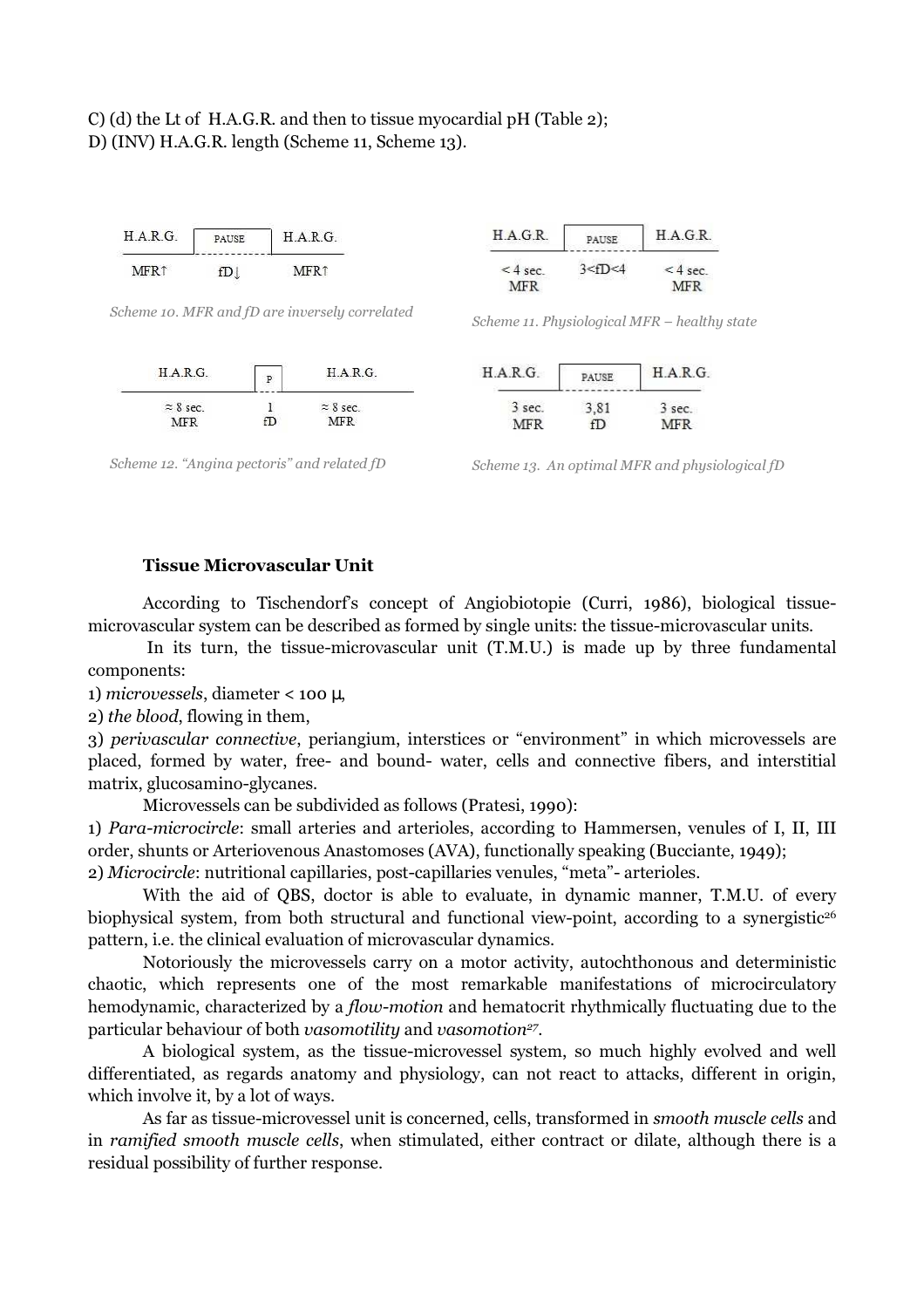On the contrary, smooth muscle cells of the media of great arteries – elastic and muscular – which are less differentiated, react to various stimuli, even, de-differentiating and, then, evolving towards cells with secretory activity (Simonescu 1990, Gimbrone 1997).

These concepts account for the reason of the restricted number of tissue-microvascular unit reactions, doctor can observe at the bed-side by biophysical semeiotics and Clinical  $Microangiology<sup>28</sup>$ .

According to biophysical semeiotics, in a supine healthy subject, psycho-physically relaxed, with his (her) open eyes, aiming to inhibit melatonin secretion, digital pressure of "low-mean" intensity, applied upon the skin projection area of heart, brings about upper, middle, low-urethral-, gastric aspecific-, caecal-, and choledocic- reflexes, i.e., upper-, mean, low-urethra as well as stomach, caecum, and choledocus dilate, the latter three after a latency time of 8 seconds.

In health, the dilation of upper and low urethral reflexes, appears after 6 seconds and lasts for 6 seconds, while all other reflex duration is less than 4 seconds. The latter parameter value proved to be of paramount importance, from diagnostic viewpoint, informing precisely about local microvascular structures and function, as well as microvessel remodeling. In fact, such as digital pressure brings about "low-mean" stimulation of coronary trigger-points, inducing "rapidly" oscillations of upper and choledocic reflexes (small arteries, according to Hammersen) and subsequently those of lower urethral (arterioles, nutritional capillaries), which parallel fluctuations of the related microvessel structure, according to a synergetic model (Stagnaro, 1994).

The oscillations of "upper" reflexes define the vasomotility – the general dynamics of microcirculatory vessels, while those of "lower" one express the vasomotion – capillary- venules dynamics (Figure 1).



Figure 1: *Physiology fluctuations of upper and lower urethral reflexes, at rest (vasomotility and vasomotion); HS stands for Highest Spike or highest oscillation* 

In Figure 1 we can see how are practically evaluated vasomotility and vasomotion. Drawing a Cartesian diagram, in the x-axis is represented the reflex's duration (in seconds), while in y-axis is represented the reflex's intensity (dilation of parenchyma, in cm). Interestingly, the period of oscillations is not fixed or constant: under physiological condition, it varies from 9 seconds to 12 seconds showing 6 cycles per minute. The average duration of fluctuations is 10.5, i.e., a fractal number. Furthermore, the intensity of "normal" oscillation is variable in a unpredictable manner, varying in health from 0.5 cm to 1.5 cm. Physiologically, after two normal, different in intensity, unpredictable fluctuations, we observe an highest oscillation - highest spike (HS) – that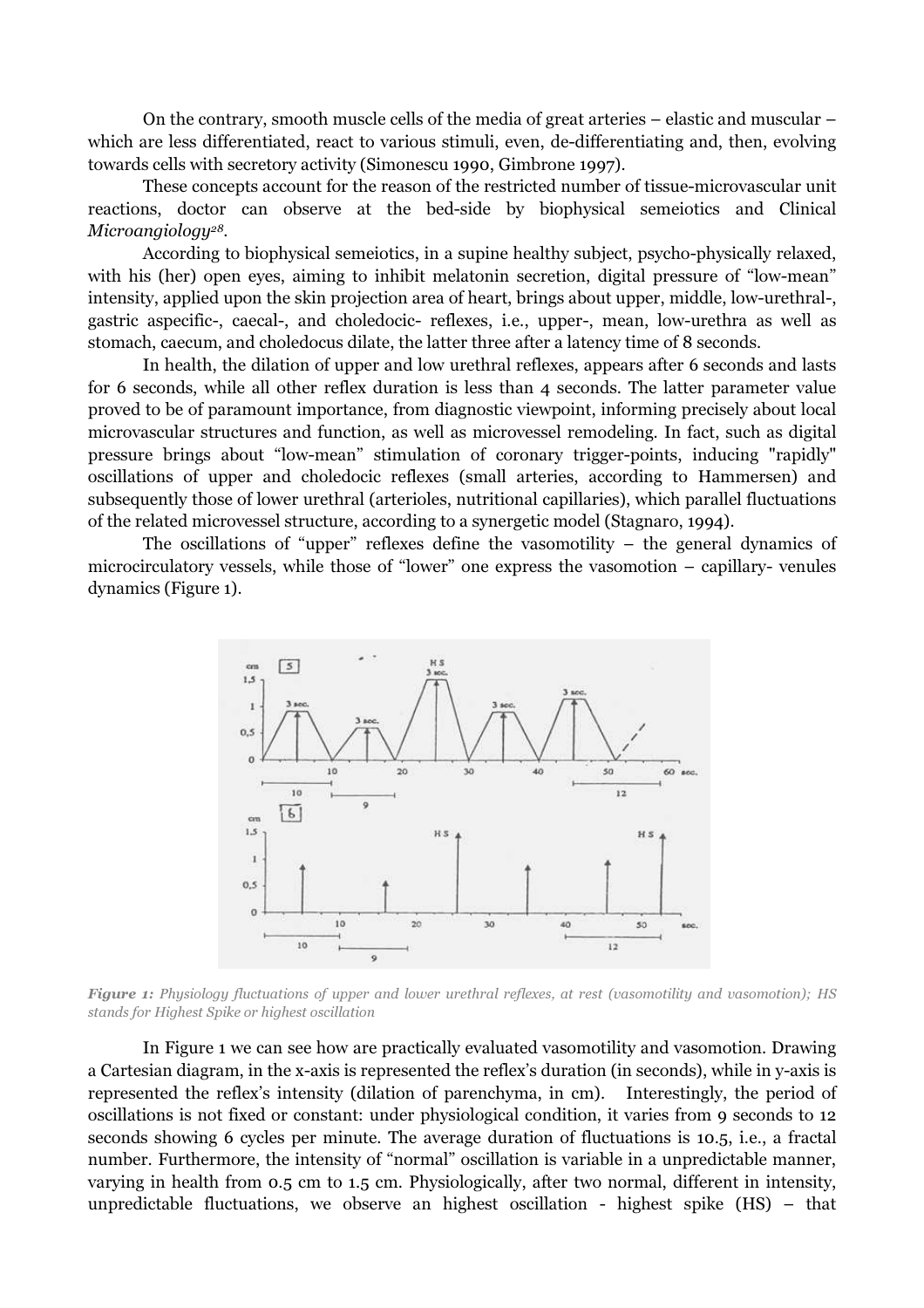corresponds to "quantum", maximal, periodic adrenalin and nor-adrenalin discharge from autonomic nervous system endings, which occurs exactly every 25 seconds. Finally, these signs can usefully be evaluated under stress tests (Stagnaro, 1996).

 In health, either mean-intense digital pressure or skin pinching, lasting for the duration of manoeuvre, pancreatic trigger-points, brings about fluctuation of both upper and lowers urethral reflex: vasomotion and respectively vasomotility. Transferred the parameter values of these fluctuations, even mentally, on Cartesian axes system, doctor obtains diagram and 'tachogram', very rich of information (Figure 1).

On the contrary, in individuals involved by initial diabetes, even by diabetic constitutiondependent inherited real risk, under above-mentioned experimental condition, "simultaneously" occurs gastric aspecific reflex, showing intensity related to underlying disorder.

It is easy to understand that this behaviour of gastric aspecific reflex is identical when are stimulated either directly or by "thinking" the trigger points of all other biological systems.

In all tissues really exists also non-local reality, so that, for instance, "intense" digital pressure upon radius or vertebra bone is simultaneous to pancreas size increasing as response to endogenous osteocalcin. The second phase, different in nature, is brought about by the contact of osteocalcin with relate receptors on beta-cell outer membrane in Langherans's islets (Caramel, 2010b). At this point, in a few words, Stagnaro emphasises here the unavoidable role of "intense" stimulation, which is followed by rising in cell free energy (ATP), bringing about consequently quantum entanglement (Stagnaro et al, 2007e).

 As a matter of fact, in a healthy individual to examine, even if the examiner stimulates exclusively by "thinking", e.g., pancreas trigger-point pancreatic "simultaneously" appears in Langherans's islets microcirculatory activation type I, associated.

 As a consequence, in health, "intense", virtual, stimulation only by "thinking" of the doctor, does not bring about any gastric size increasing -pancreas pH persists normal (Caramel, 2010b).

Vasomotility and vasomotion of every T.M.U. physiologically show a highly complex type of variability, "constrained randomness", reminiscent of chaos (Goldberger, 1991; Murry, 1986), which may be evaluated nowadays at the bed-side with the aid of biophysical-semeiotics, as demonstrated for the first time clinically (Stagnaro, 1994).

QBS allows doctor to detect the chaotic behavior of both intensity and period of urethral (and choledocic) oscillations, i.e. vasomotility (upper urethral reflex: small arteries) and vasomotion (low urethral reflex: nutritional capillaries) of the microcirculatory bed of all organ and tissue, including the heart (Figure 1).

In addition, more intense stimulation provokes numerous, pressure-dependent, middle urethral reflexes, informing respectively on different types of EBD and AVA, according to Bucciante (1949). Middle urethral reflexes are correlated with EBD both physiological and newbornpathological (Table 2). Furthermore, low urethral reflex oscillations give information on nutritional capillaries. Interestingly, mean digital pressure upon Th-1 – Th-2 dermathomeres stimulates cardiac β-adrenal-receptors. Physicians assess the capillary diameter as intensity of low urethral reflex. Highest spike (HS) intensity divided for minimal oscillation gives a ratio 3/1 under physiological condition. This value is unavoidable in calculating biophysical-semeiotic fractal Dimension (fD) of microvascular deterministic chaotic systems. It is perfectly identical to the value of differential latency time of heart-aspecific gastric and –caecum-reflex, surely easier to be evaluated (Table 2).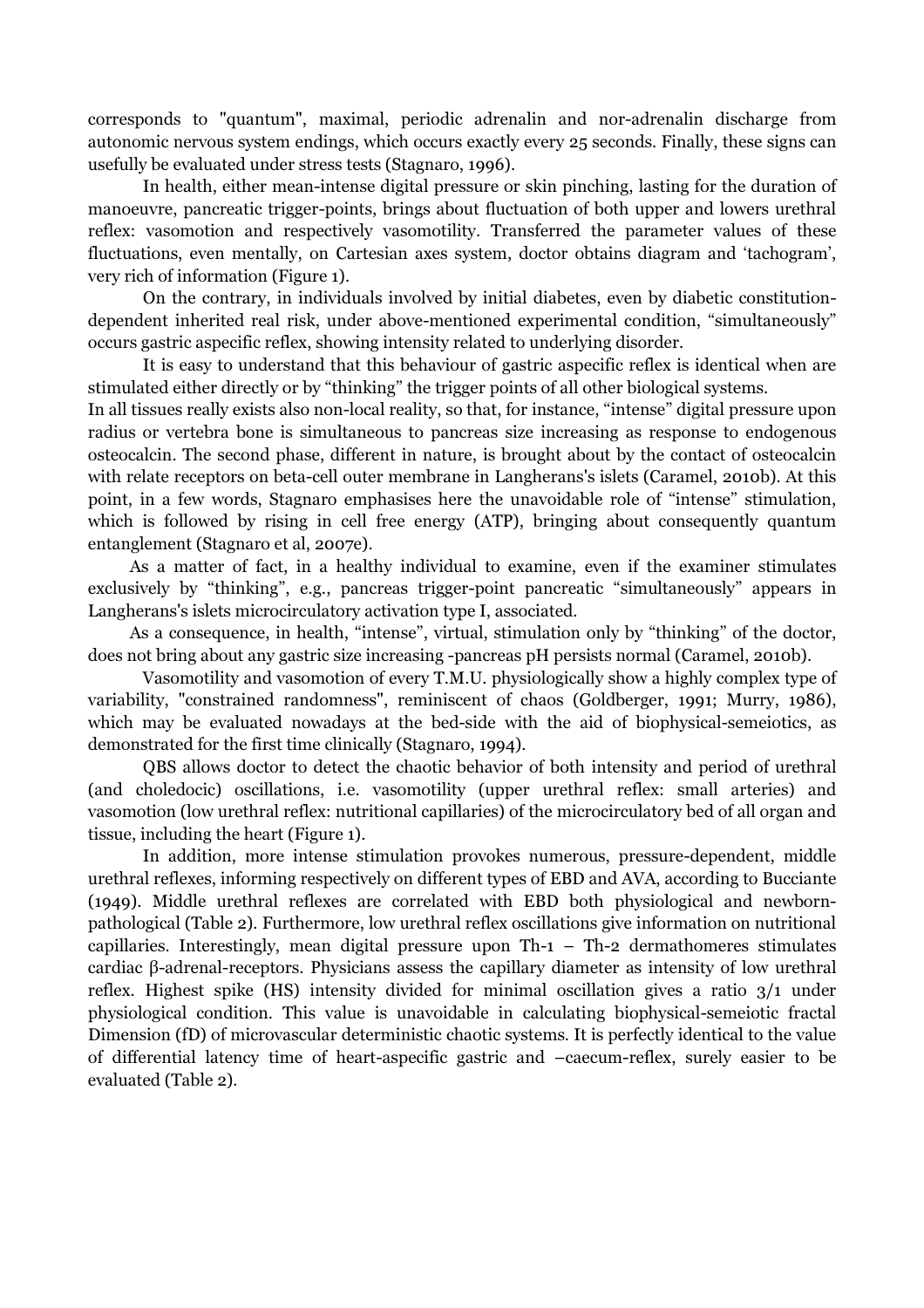#### Middle ureteral reflexes

Low intense stimulation: 1 cm.; 7 sec. duration; 6 sec disappearing time. = type II EBD.

Mean-moderate intense stimulation: 1,5 cm.; 15 sec. duration; 6 sec. disappearing time = type I, A, AVA

Moderate-intense stimulation: 2 cm.; 20 sec. duration; 6 sec. disappearing time = type I normal and newborn-pathological, subtype b) EBD.

> Mean intense stimulation: 1,5 cm.; 15 sec. duration; 6 sec. disappearing time = type II, AVA.

Intense stimulation: 2,5 cm.; 20 sec. duration; 6 sec. disappearing time = type I, newborn-pathological, subtype a) EBD.

*Table 3. Parametric values of different middle urethral reflexes as well as their significances* 

Several conditions, physiological and pathological, bring about "rapidly" modifications of deterministic-chaotic fluctuations of the small arteries, arterioles, nutritional capillaries, postcapillaries venules, and AVA, functionally speaking, in particular EBD, ubiquitous structures, essential in causing flow-motion in the microcircle of biological systems. It is easy to understand that such microcirculatory modifications aim to adapt in a better way the biological system to new conditions. Obviously, the activation of "peripheral heart" aims to realize and maintain a sufficient flow-motion in nutritional capillaries in relation to actual functional situations of local parenchyma, whose local microcircle has to supply material-energy-information in a perfect way.

The normal microcirculation at rest can become physiologically active when the parenchyma starts to work. The important set of microvascular dynamic events, related to microcirculatory activation - M.A., can be subdivided in three types (Scheme 14):

- **-** type I or "associated", "physiological", in which both the vasomotility and vasomotion result increased and consequently blood-flow in nutritional capillaries and post-capillaryvenules is augmented, due also to right AVA reaction; (e.g. during parenchyma work);
- **-** type II or "dissociated", "pathological", in which the vasomotility shows increasing of both intensity and oscillation duration, while the vasomotion shows a highly differentiated behaviour, in relation to the presence of microcirculatory "compensation" or "decompensation" (failure), as we will say later on. (e.g. during pathological conditions);
- **-** type III or "intermediate", when vasomotility is activated, while vasomotion shows basal activity, and hemoderivative structures are not activated. The transition from type I to type II goes through numerous intermediate stages, which from the compensation reach the total irreversible decompensation of microcirculation, showing a large variety of different and significant forms.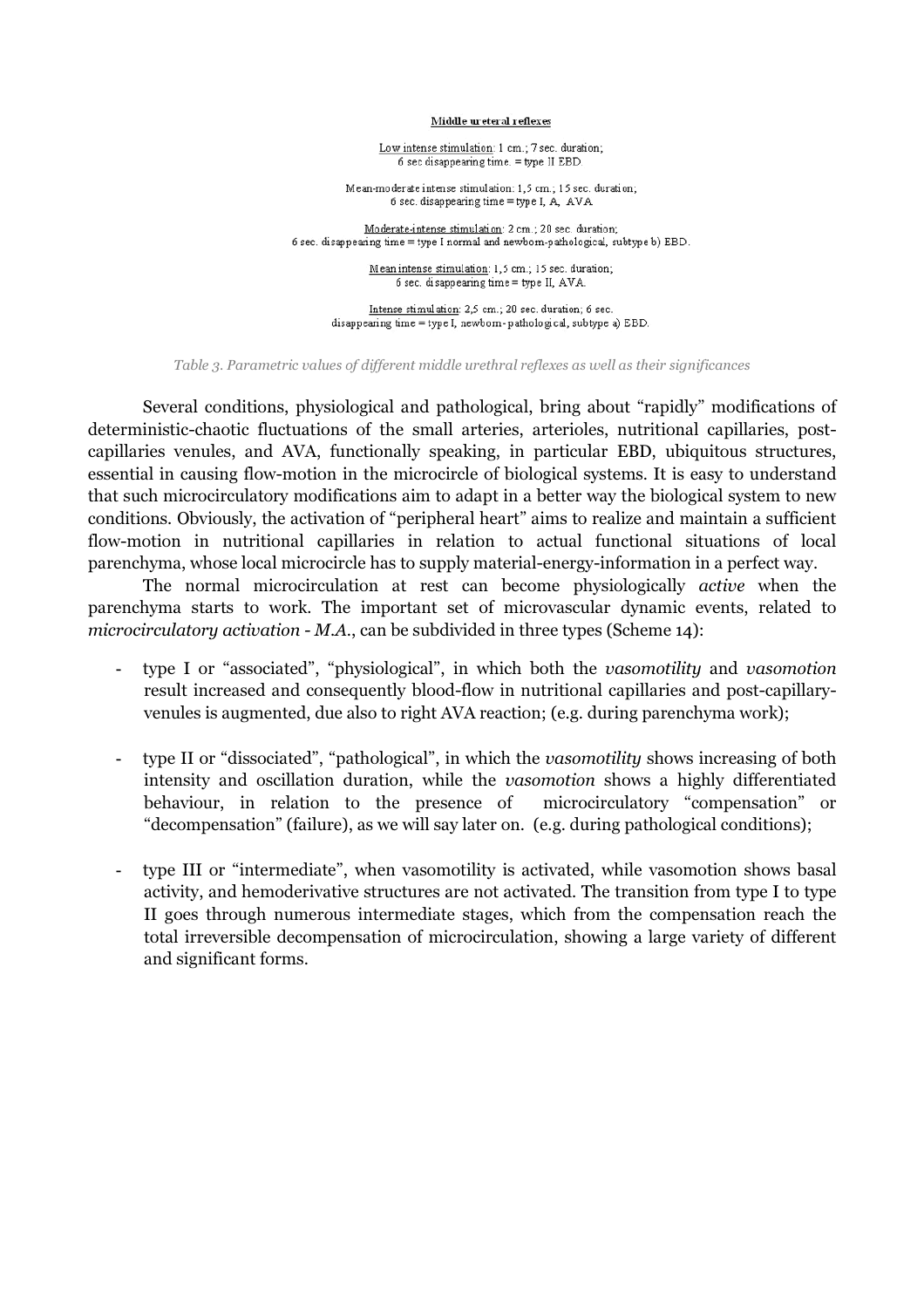

*Scheme 14. Vasomotility and vasomotion. Microcirculatory activation types* 

M.A. - type I shows the increasing of oscillation waves: the sum of AL<sup>29</sup> (ascending line) and PL<sup>30</sup> (plateau line) duration is equal to 7-8 seconds, maximal intensity (1.5 cm) as well as a period of 10 seconds. Arrows indicate the activation<sup>31</sup> of both vasomotility and vasomotion. Consequently, fractal dimension appears clearly reduced (Scheme 14). The under curve area "shows" microvessel sagittal surface during their highest and prolonged opening phase so that, under such condition, microcirculatory blood-flow is greatest.

In healthy, who is invite, e.g., to bend and extend repeatedly homolateral foot or, more easily and refined, to "think" of perform such movements, adventitial arterial microcircle of common femoral artery moves rapidly from basal microcirculatory condition, characterized by microvessels deterministic-chaotic oscillations, revealed by upper and lower urethral reflex fluctuations (Figure 1), where fD is 3,81, to the typical type I, associated, activation, in which all fluctuations show the same, greatest, intensity (highest spikes) and fractal dimension lowers from 3.81 to 1.5 (Figure 2).



*Figure 2* 

Figure 2 illustrates the "at far column" type of Fourier's transformation of oscillations observed in the M.A., type I, associated, in which capillary as well as arteriolar fluctuations intensity are all identical and highest, showing value of about 1.5, as conventional measure.

Among microcirculatory structures, a primary role in the microvessel blood-flow is played by Endoarteriolar Blocking Devices (EBD), which are largely present in human body (Scheme 12).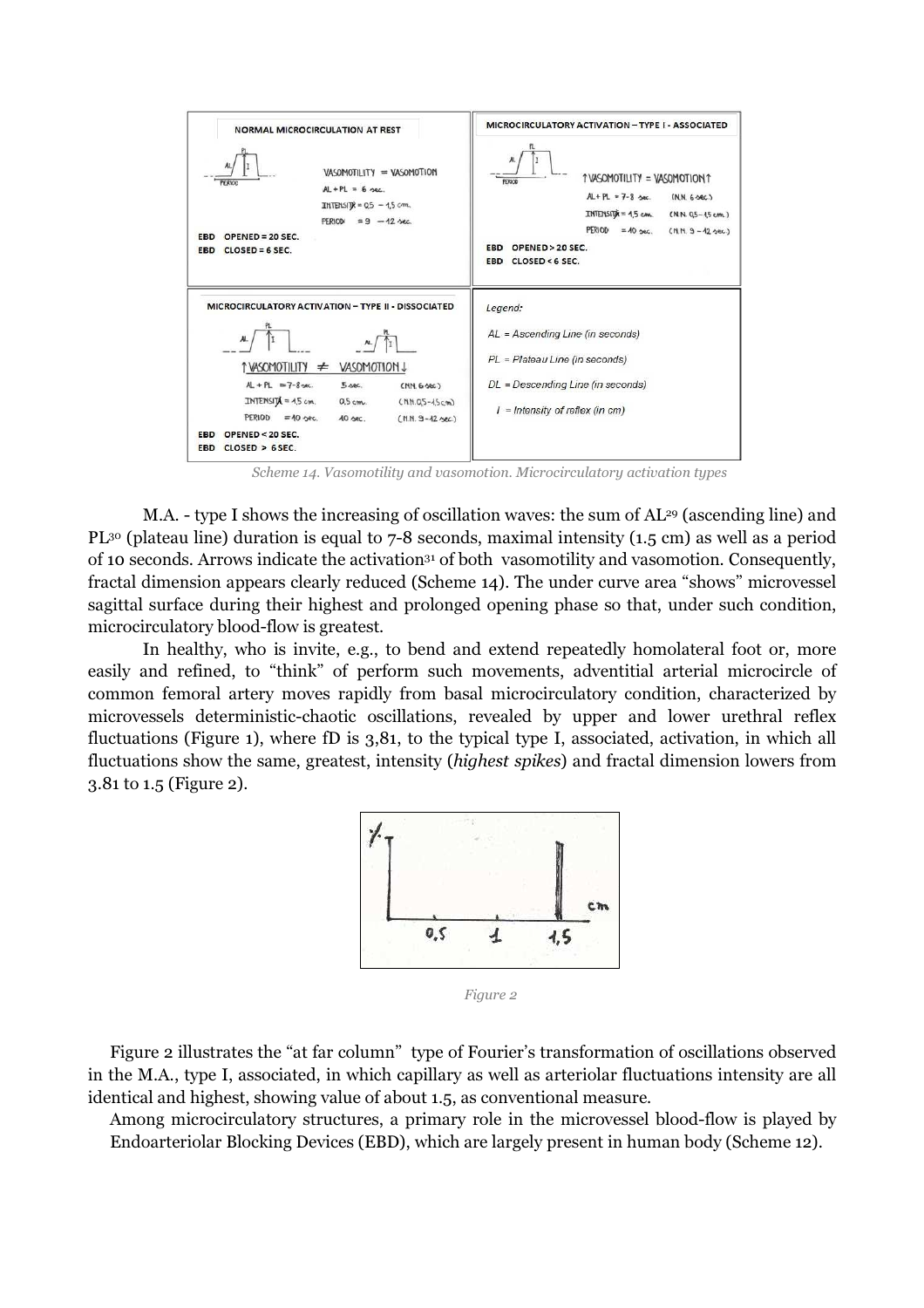# Physiological Endoarteriolar Blocking Devices Type and Type II: location Type I and Type II: Skelatal Muscle, right cerebral hemisphere (individuals positive for CAEMH-alpha), etc. Type II: really UBIQUITOUS Brain (without CAEMH-alpha), Heart, Lung, Stomach, Duodenum, Liver, Gall-Bladder, Prostate, Womb and Ovaries, Endocrine Glands, e.g., Adrenal, Pituitary, Thyroid Glands, Diencephalic NeuroneCenters, Adipose Tissue, etc.

*Scheme 15. Physiological EBD – type I and II* 

Doctor who knows the exact location of physiological type I EBD (skeletal muscle, right hemisphere of individuals CAEMH-positive, conjunctival mucosa) can recognize in easier way the type I pathological DEB, that play a pivotal role in diagnosing QBS real risk of most common and serious human disorders (Scheme 15).

Both physiology and anatomy of EBD, evaluated "clinically" for the first time, play a primary and pivotal role in diagnosis and prevention of the most common and serious human diseases, including diabetes, hypertension, ATS, CVD, and cancer, permitting, for the first time "clinically", to define the link existing between genetic factor and phenotype, according to the theory of Angiobiopathy (Stagnaro, 2004a).

EBD, derived from arteriolar medial layer, and located in a single point of vascular wall with two (arterioles) or more (small arteries, according to Hammersen) layers of smooth muscle cells, protruding to the lumen, show very different structure and form, under physiological and pathological conditions: small cushions with wide base, polyploidy formations, generally pedunculated, sphincteric formations, intimal contractile architectures (Figure 3).



*Figure 3. For kind permission of Curri S.B. (1986), the figure shows a refined imagine of EBD with a large base of the type "proboscides"* 

They are ubiquitous since they are located in all biological systems; more precisely speaking, only type II, normal, EBD, localized in arterioles, according to Hammersen, are ubiquitous. EBD are playing a primary role in the regulation of local microcirculatory flow-motion, as the following clinical evidence demonstrates: when abnormal, at least from functional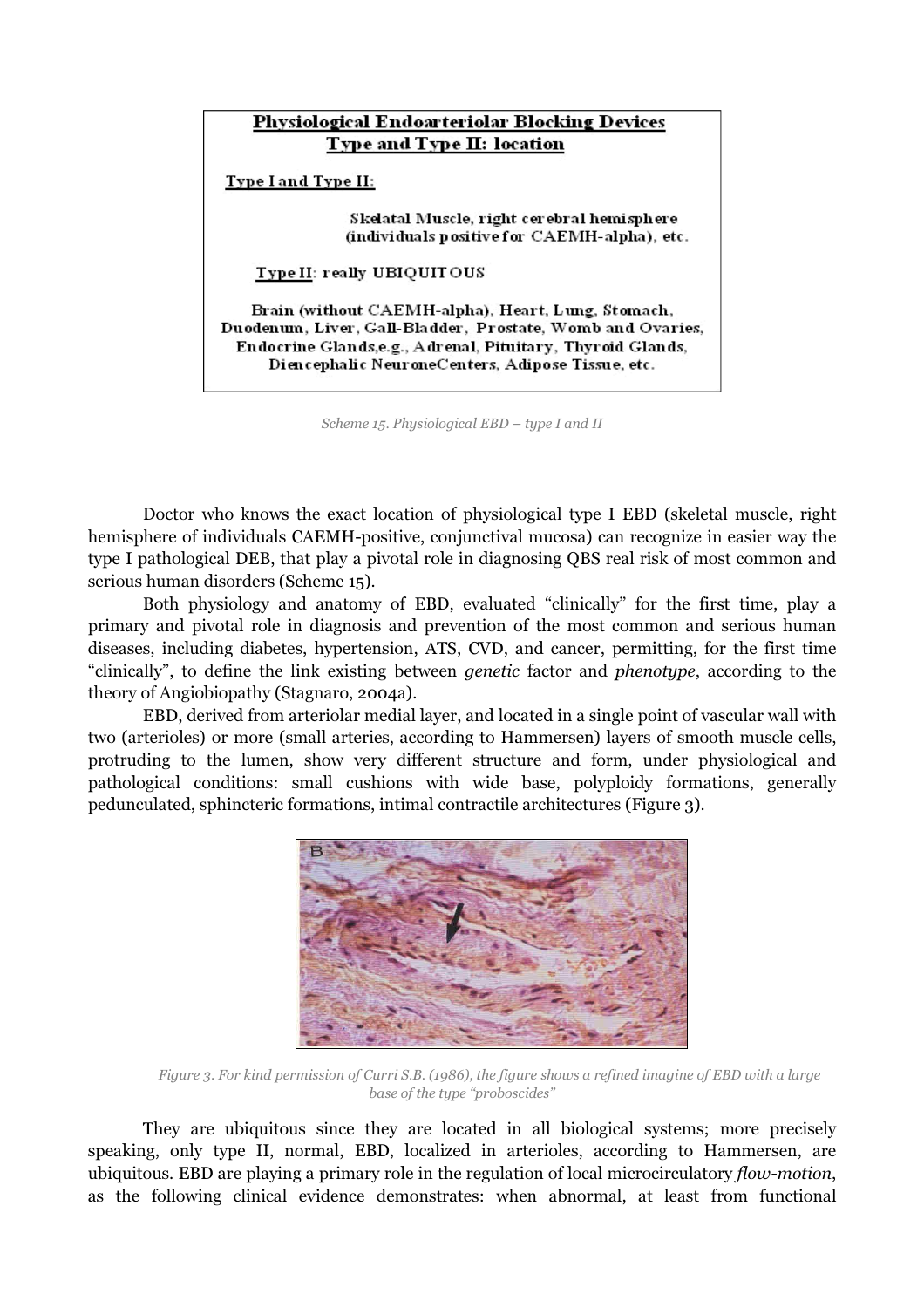biophysical-semeiotic viewpoint, EBD bring about impairment of MFR, which contribute to conditioning the "real risk" of disorders, like CAD, whose onset will possibly occur after years or decades.

EBD contraction, i.e. the contraction of its muscular cells, at the base of mean urethral reflex (arteriolar opening), brings about blood flow increase in the capillaries, microcirculatory stasis and, then, if lasting, possible hypertensive damage of related capillary net, and subsequently dilation at first, and, thereafter, basal membrane thickening. In case of microcirculatory activation type I, associated, EBD contribute significantly to increasing matter-energy-information supply to parenchyma, according to the physiological behaviour.

During M.A, type I, associated, EBD are "open" mean urethral reflex, brought about by "middle" digital pressure on the artery, lasts for  $>$  20 seconds (NN = 20 seconds), i.e., for a time longer than that observed at baseline, and, moreover, reflex disappearing (EBD de-contraction, expressed by reflex cessation from biophysical-point of view) is  $\lt 6$  sec. (NN = 6 seconds). These functional "vasomotion" modifications aim to increase the blood-flow in nutritional capillaries of arterial wall external, outward third and, consequently, to remove efficaciously  $H^+$  as well as various catabolites.

On the contrary, M.A., type II, dissociated, in which vasomotion is reduced, is always associated to EBD dysfunction, indicating pathological local microcirculation: microcirculatory *bad distribution of blood flow<sup>32</sup>,* according to S.B. Curri (1986).

In M.A., type II, dissociated, pathological, in which occurs the microcirculatory phenomenon of the so-called "blood-flow centralization", due to the greater opening of AVA, and subsequent removal of capillary blood, we observe an insufficient blood-flow to parenchyma, that flows mostly in AVA, shunting therefore it away from parenchymal cells.

For instance, in case of chronic arteriopathy, arteriosclerotic as well as of other origin, it is present the dissociated type of activation, which brings about tissue acidosis, recognized at the bed-side by caecal, gastric aspecific and upper urethral reflexes.

From the above-referred remarks M.A., type I, associated, physiological, event secondary to the increased demand of blood supply from the related tissue in a stage of activity greater than normal, indicates an emergency or stress situation, as regards the biological system in a precise moment.

 Symptomless obstruction of a large arterial vessel (50%), for example, represents an emergency situation as far as biological system downstream is concerned, even at rest, which worsens obviously during physical activity, also slight.

In practice, such as condition influences favourably both the diagnosis and the prevention. For instance, in a patient "at rest", involved by "silent coronary artery disease", who does not present any clinical phenomenology, the "light" digital pressure, applied on skin projection area of right or left ventricle, allows doctor to recognize the microcirculatory activation, type I, associated, by urethral reflexes evaluation (table 2), indicating the symptomless coronary pathological condition.

# Myocardial preconditioning and EBD

In healthy individuals – in supine position – digital pressure of mean intensity, applied on skin heart projection area, brings about heart gastric aspecific reflex<sup>33</sup> (H.G.A.R.) after a latency time (Lt) of 8 seconds. H.G.A.R. lasts less than 4 seconds, soon thereafter disappears for 3-4 seconds. Disappearing time corresponds to *fractal dimension – fD* (Scheme 10). Afterwards, a second reflex occurs. The duration of H.G.A.R. unfolds the microcirculatory functional reserve (MFR) activity of related coronary microvessel, thus correlated with the function and anatomy of the microcirculatory bed, or microvascular tissular-unit - M.T.U.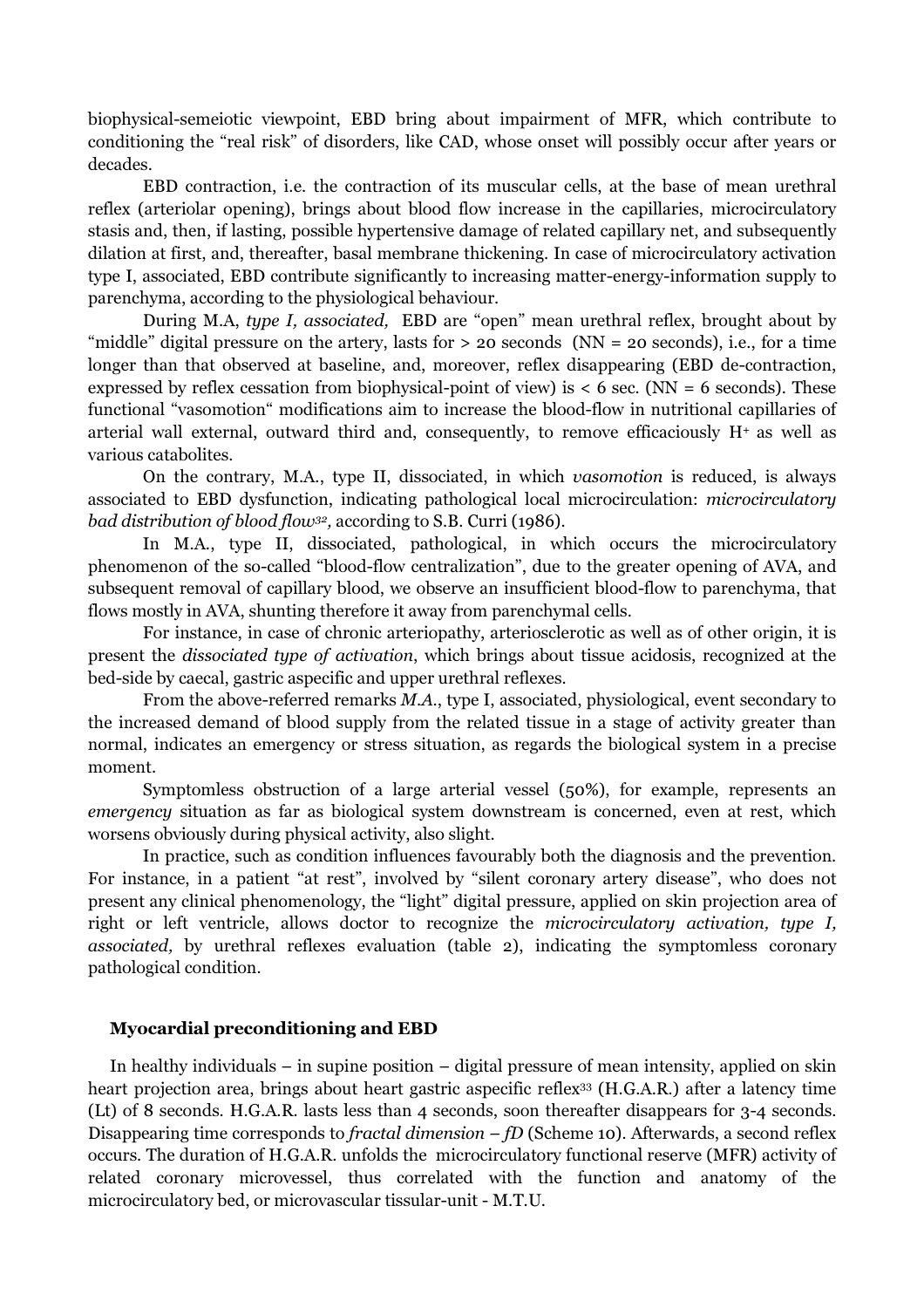At this point of investigation, the physician quickly interrupts the digital pressure for a length of exactly 5 seconds. Than, Lt and H.G.A.R. are evaluated again: Lt raises to 16 seconds, H.G.A.R. lasts less than 4 seconds, disappearing after roughly 4 seconds: these values evidence a physiological preconditioning.

At this point, if doctor apply really, for the first time, directly, "mean-intense" digital pressure on his (her) own heart skin projection, after precise 5 seconds, namely performing heart preconditioning, the second latency time raises physiologically to 16 seconds, former corroborating heart distant stimulation, due to psychokinetic event: the psychokinetic diagnostic theory is thus corroborated.

To summarize in a few words, stimulating patient's trigger-points only "by thinking", i.e., "mentally", despite the real distance between doctor and individual to be examined, brings about the possibility of physician's preconditioning of every biological system, demonstrating thus the truth as well as the scientific significance of such diagnostics, made for the first time.

In summary, physiological Lt of H.G.A.R. is 8 seconds at the first evaluation (basal-line value), but increases clearly in the second (is double) as well as in the third one, due to the physiological activation of MFR.

In individuals at risk of CAD, Lt at *base-line* is physiological during the first evaluation (8) seconds). However, H.G.A.R. lasts 4 seconds or more and disappears for less than 3 seconds: lowering of fractal dimension<sup>34</sup>. Moreover, preconditioning results "pathological", as Lt is less then 16 seconds: these values evidence a pathological preconditioning.

Interestingly, in patients with coronary heart disorder, even clinically silent, the basal value of latency time of gastric aspecific reflex appears to be less than 7 seconds at first evaluation and becomes lower in the second one, in relation to the seriousness of underlying disorder.

Another note-worthy preconditioning permits to discover subjects at "real" risk of arteriosclerosis, as well as arteriosclerotic patients, even clinically silent: digital pressure of mean intensity, applied upon femoral (or other) artery of healthy individuals provokes gastric aspecific reflex, after a latency time of 8 sec. or more, that increases in successive evaluations as far as 12 sec.: *physiological preconditioning*. On the contrary, in subjects, even apparently healthy, but at risk of, or already involved by ATS - arteriosclerosis, preconditioning results pathological, in relation to the degree of disorder or of its risk.

The above-described QBS method is proper for clinical preconditioning of almost every organs, it is proved to be useful and suitable for mass preventing or detecting ischemic heart disease, kidney disorders (including future stones), arteriosclerosis, even clinically silent, arterial hypertension, diabetes mellitus, and so on.

In healthy the preconditioning brings about, as natural consequence, an optimal tissue supply of material-information-energy, by increasing local flow-motion as well as flux-motion preconditioning, type I. On the contrary, if real risk is present, preconditioning data are almost the same as the basal ones, but Lt is a little shorter than physiological one - preconditioning, type II. Finally, in overt disease, preconditioning shows an altered and shorter Lt of reflex in relation to seriousness of underlying disorders - preconditioning, type III (Table 2).

At this point, we come back to the former example: in the initial phase of coronary heart disease, which evolves very slowly toward successive phases, "basal" QBS data can "apparently" result normal. However, under careful observation, the duration of H.G.A.R. is equal or more than 4 seconds (NN < 4 seconds), indicating a local microcirculatory disorder.

Really, in these conditions, EBD function is clearly compromised, but for some time the increased vasomotility counterbalances efficaciously the impaired supply of normal blood amount to parenchyma: also the vasomotion, at rest, shows parameter values oscillating in physiological ranges, due to the augmented arteriolar sphygmicity; such a condition can be "technically" defined peripheral heart compensation.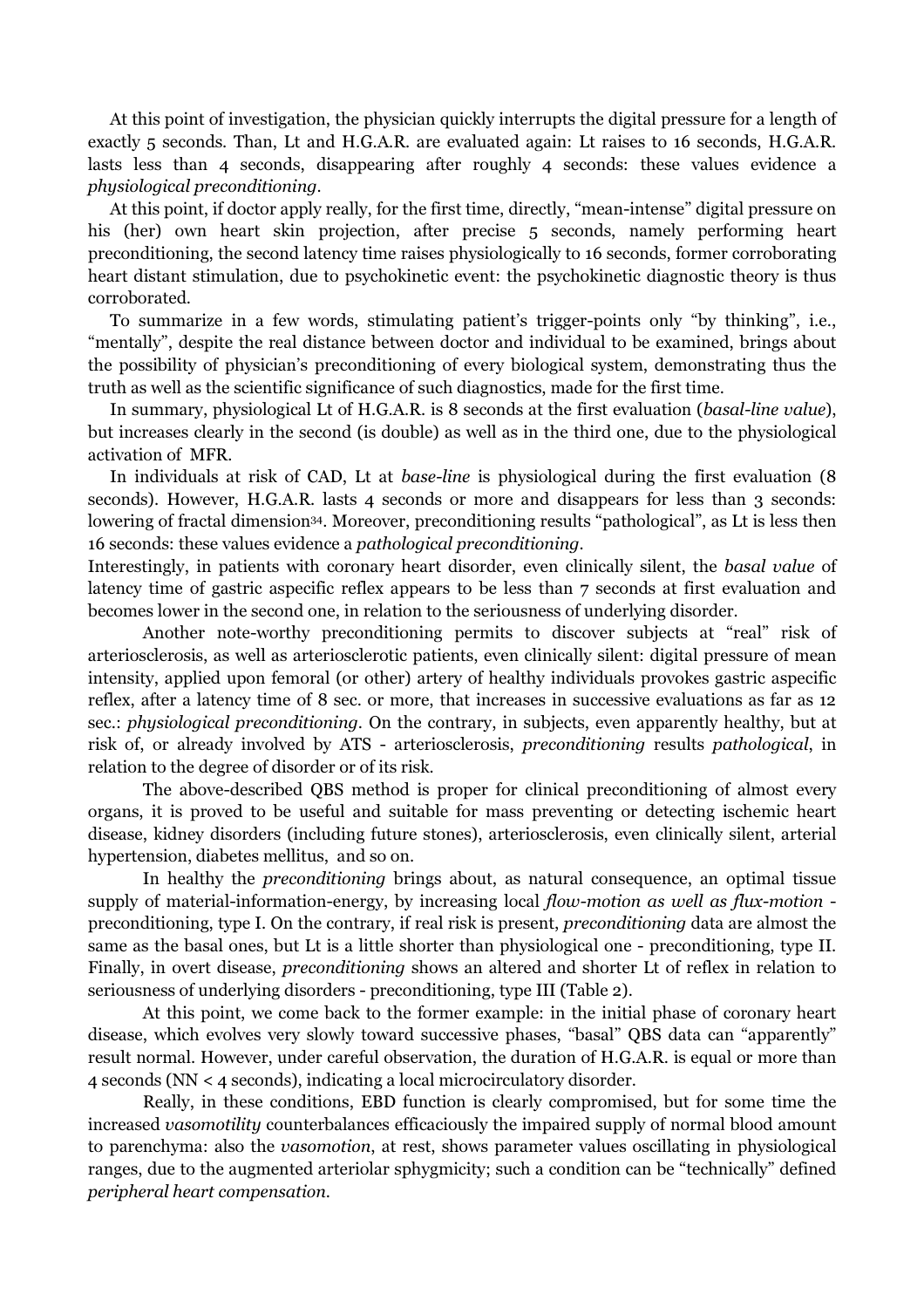Noteworthy, from the diagnostic point of view, are also the cardio-caecal and -gastric aspecific reflexes, when accurately assessed: after a Lt still normal (8 seconds), doctor observes a reflexes duration, before the successive one initiates, of 4 seconds  $(NN < 4$  seconds), and a differential Lt (fD or duration of reflex disappearing before the beginning of the following) of just 3 seconds  $(3 < NN < 4)$ .

Clinical recognizing of these "slight" abnormalities, really useful in diagnosing initial and/or symptomless disorders, although not difficult to perform, requests a good knowledge, a steady experience and a precise performance of the new semeiotics.

In these cases, preconditioning allows in simple and reliable manner to recognize the pathological modifications, mentioned above, which indicate the altered physiological adaptability, even initial or slight, of the biological system to changed conditions as well as to increased tissue demands. The various parameters of caecal, gastric aspecific and choledocic reflex, type of activation and, then, EBD function, related to a defined biological system, parallel and are consistent with the data of preconditioning.

## Summary and conclusions

Quantum Biophysics Semeiotics – QBS, an extension of classical semiotics, uses chaos and quantum theory in order to interpret deeply the qualitative and quantitative signs and information that gives us the human body, allowing diagnosis, prevention and treatment of serious diseases that humans can suffer today such as diabetes mellitus, cancer, and cardiovascular diseases, long before the onset of their clinical expression.

There is a significant theoretical coherence between deterministic chaos and causal interpretations of quantum theory provided by David Bohm, as both relate to the apparently probabilistic behavior of deterministic nonlinear dynamical systems. The interpretation of Bohm corroborates aspects of non-locality (tested in sub-quantum world by Alan Aspect) and of entanglement, and QBS in practice highlights the importance of these joint and of quantum chaotic behavior in biological systems.

To better understand this aspect is useful to recall the theory of autopoiesis proposed by Maturana and Varela, which defines the scheme of organization of living systems, typically conservative, which may give rise to different structures whose behaviors are typical of dissipative systems far from equilibrium as defined by Ilya Prigogine. That which links scheme of organization to structure is the process of cognition, whose principle, identified by Stagnaro, is the Energy Information (EI) which has got catalytic nature. Similarly, according to Bohm, the scheme of organization can be explained as the implicate order, characterized by a non-local reality and by the entanglement, which unfolds the explicate according with an incessant feedback enfoldmentunfoldment (different possible structures, that billions of times per second become active, they are 'structured' from the implicate potential order) by the process of holomovement.

According with the research of Stagnaro, it turns out that in biological systems, in their physiological state, there is the parallel co-presence of local and non-local reality, quantified by the presence of fractal dimension, above a certain threshold, that identifies the chaos deterministic and complex dynamical equilibriums of the type 'strange' or chaotic attractor, while in the trend or evolution to disease, in the potential disease, disease itself or chronicity, non-local reality locally decades, so there remains just the local reality (energy consumption in space-time) quantified by a reduced fractal dimension, demonstrating the mere existence of equilibriums such as limit cycle and / or fixed point (i.e., the loss of physiological conditions typical of a healthy biological system, associated with the deterministic chaos).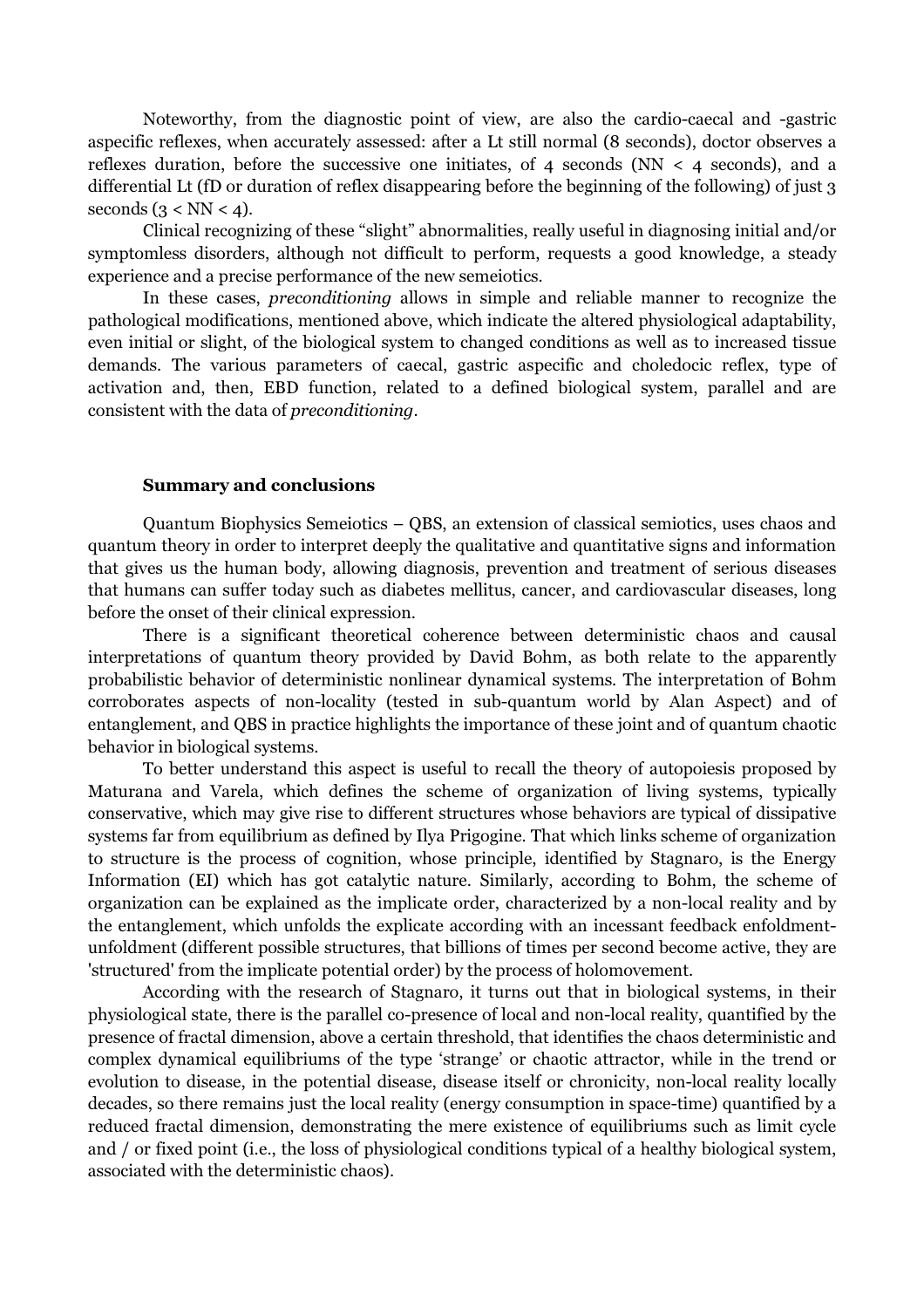In non-local reality, space-time is not that one of the local reality characterized by three dimensions of space and the one-way arrow of time (3D-1T), since it is a four-dimensional  $2D - 2T$ , where time and space take on a different meaning. This allows the existence of the phenomena of simultaneity according to the concept of space, and time following the concept of synchronicity, i.e., entanglement, telepathy, psychokinetic, simultaneous transmission of information and synchronous resonance in the human body through DNA that acts like an antenna with its receptors which are present in us.

For instance, we are able to understand why the first phase of hormone action is simultaneous with very beginning of whatever stimulation (i.e., intense digital pressure upon a bone, e.g., radius, is simultaneous to pancreas size increasing as response to endogenous osteocalcin). The second phase of hormone action mechanism, different in nature, is brought about by the contact of osteocalcin with relative receptors on beta-cell outer membrane of Langherans's islets (Stagnaro, 2004a; Stagnaro et al, 2007a; Stagnaro, 2007c; Stagnaro, 2008h). The existence of non-local reality in biology is demonstrated by the experiment of Lory.

What does the sentence 'to measure the quantum-chaotic behavior of a biological system' mean exactly? The behavior of biological systems in the human body is generally non-linear and under physiological conditions, as just discussed, is strictly deterministic chaotic. These systems are dissipative systems far from equilibrium, which however raises the question of how to measure quantitatively and qualitatively their behavior. Stagnaro's insight is to study the behavior of microvessels, intimately connected with their parenchyma, so that if it met any functional and/or structural abnormal behavior in them, this would also indicate a real or potential malfunction of their parenchyma, everything in these cases due to the genome, or more exactly, to the genetic alterations of mit-DNA, present from the moment of birth. The study of microvessels is appropriately stimulating the trigger-points of a well-defined parenchyma, i.e., of the stomach, so that by QBS the doctor induces the particular biological system observed, i.e., coronary microvessels, at a certain phase coherent local behavior that causes, i.e., one or more gastric aspecific reflexes well classified and characterized mainly by three factors such as wellquantitatively measurable latency time, duration and intensity of the reflection.

Based on these data we can draw a very detailed case studies by which it can be said if the investigated biological system is healthy (physiological), in pathological conditions or chronic, and moreover, thanks to the QBS only, if there is a tendency or progression to disease, potential or real risk of diseases such as cancer, diabetes or CAD, i.e. as shown by mean of Caotino sign.

In summary, the microvessels behave as dissipative systems far from equilibrium, and, if properly stimulated, they lead to consistent local behaviors giving important qualitative and quantitative information about their structural and functional state of health, and indirectly they inform about their relative parenchyma. In physiological conditions there is the co-presence of local and non-local reality, supported by equilibriums of type 'chaotic attractor', which diminish to equilibrium such as limit cycle in case of illness or even fixed point in case of chronicity. Energy Information – EI plays important role: this is a thin and catalytic energy dense of information, similar to the quantum potential of Bohm, who directs and facilitates, locally and globally, all biological processes and their networking systems. EI then catalyzes and rules the cognitive process that links the conservative autopoietic scheme of organization to the dissipative structures which constantly create and renew.

Treatment and prevention, according to the QBS, must be geared to the increase in EI, restoring or bringing it to a sufficiently high level in order to ensure a lasting non-local reality and the presence of deterministic chaos, by mean of improving the breath of mitochondria, e.g. through diet etymologically intense, electro-stimulation with infrared low frequency (i.e., NIR-LED) histangioprotectors (i.e., conjugated-melatonin), prayer, meditation, appropriate lifestyles (i.e., sport activities, walks).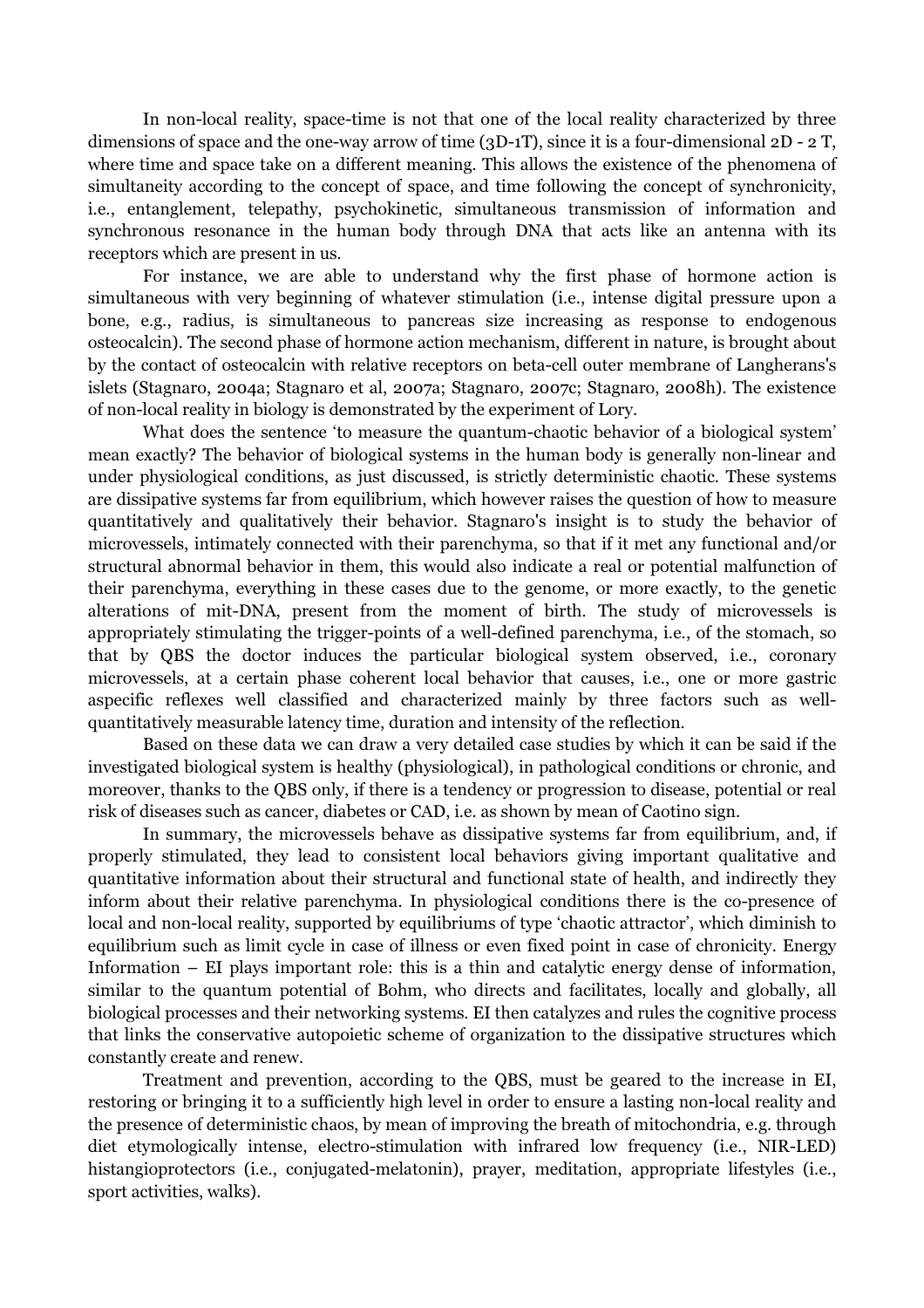Stagnaro term the original diagnosing method as 'Psychokinetic Diagnostics' (Stagnaro 2008a, Stagnaro 2008b, Stagnaro 2009b), which represents the paramount advancement of QBS: when physician is "thinking" about a well-known subject (analogously, to turn on a radio), i.e., having the subject on own mind, due to quantum entanglement, both peoples become part of a cosmic hologram, and can communicate each other, exchanging information.

Importantly, at this point, if Vibratory Energy (ATP) – strictly connected with EI - is lowering in one or both communicating individuals, any exchange of information immediately stops. In addition, if examining doctor "imagines" the other subject as not lovely, even hateful, communication is not possible, in my opinion, demonstrating that Information Energy EI is linked with LOVE!

As a consequence, in spite of the distance between them, when doctor is stimulating "by thinking" some trigger points of an individual to be examined, the related visceral reaction, e.g., aspecific gastric reflex, appears also in doctor's stomach, showing identical value parameters.

Interestingly in order to understand quantum nature of these events is the fact that if either doctor or subject to examine does not breath (Apnoea test), lowering significantly tissue energy level, subsequently worsening mitochondrial respiratory chain activity, above-illustrated events stop quickly, after only one second, indicating the real nature of these events: reducing body Vibratory Energy (ATP), also Information Energy EI lowers rapidly, so that quantum entanglement interrupt suddenly (disentanglement), after only one second (Stagnaro, 2007d).

The appearance of quantum non-locality inherent in biological systems is demonstrated by the 'Experiment of Lory', where it has been scientifically demonstrated the entanglement between two twins, strongly, holistically and intertwined together coming from a single embryo, even if thousands of kilometers away from each other. This experiment inspired the fact that the distance communication may be possible not only between twins, but also between doctor and patient, even separated by several kilometers apart.

 Is Energy-Information - EI - simultaneous and not transmitted spending time and wasting energy, as it happens throughout biological systems, identical from embryogenesis view-point, both in the same individual and from subject to subject (not necessarily twin, as in Lory's Experiment), regardless the distance between them (Stagnaro, 2007d)?

The clinical and experimental evidence provided by Stagnaro demonstrate the existence of 'Quantum Entanglement' between doctor and patient, making possible distance visits according to QBS, provided however that exists between them a degree of empathy and love. This is explained by the fact that only a sufficiently high level of EI (upgradeable and through meditation, a good life, etymologically intensive diets, etc.) allows physiological states of health, or i.e., the presence of non-local reality. If there were not non-local reality, which is essential for the entanglement, it would mean that the EI would have fallen below a certain threshold, but the EI is directly related to meditation, prayer, love, empathy, harmony between people: if these factors lost significance this mean that non-local reality 'collapses', it is not possible the entanglement (dis-entanglement), and therefore even psychokinetic diagnostics.

Promising trials about diagnostic psychokinetic are ongoing, taking into account the twodimensional space - time and 2D - 2T typical of non-local reality, which justifies regressive diagnosis (the doctor goes mentally back in time, 'carrying' with him the patient), and progressive diagnosis (forward in time) over time taking into account the sensitive dependence on initial conditions and free will, and furthermore, diagnosis localized in space 2D.

Thanks to Psychokinetic Diagnostics, physical examination has profoundly improved, showing an epochal amelioration and paramount efficaciousness. In addition, such unavoidable medical procedure can be applied in very short time, helping doctor to make until now impossible diagnoses. As a matter of fact, physicians facing patients ask themselves, first of all, in what biological system the disorder is located.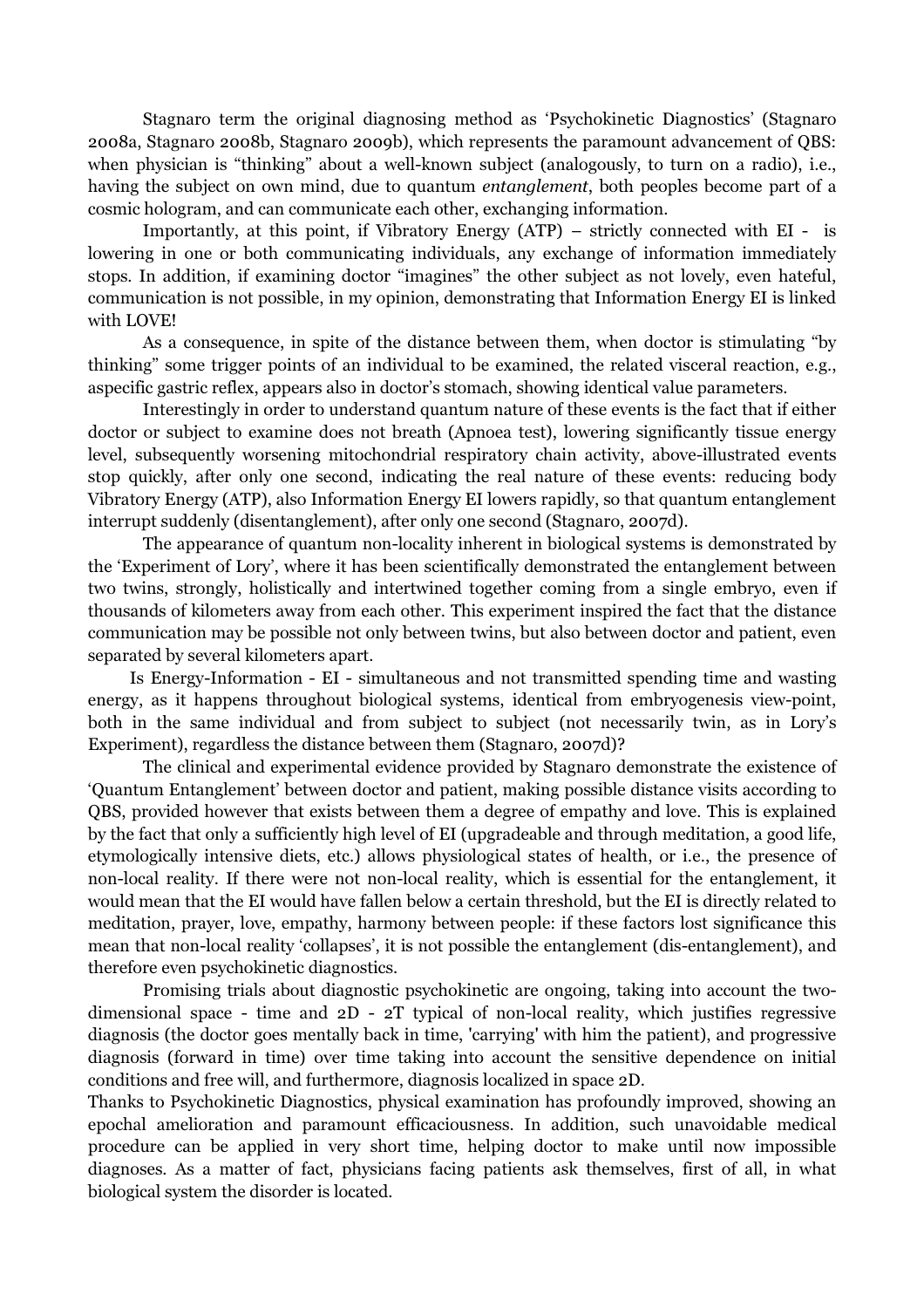For instance, when a patient is acutely suffering from abdominal colic-like pain, doctors want to know, as soon as possible, if it is brought about by hepatic, renal, pancreatic, gastro-intestinal, and so on. In Stagnaro experience the new begin of physical investigation, described as follows, proved to be reliable, useful and precious in making quickly the correct diagnosis.

Due to no local reality in biological systems, beside the local reality, "intense" stimulation, even by thinking, of a single trigger-point of whatever apparatus, allows doctor simultaneously to gather information about the entire system. As a consequence, at begin of physical examination, it is advisable to apply "intense" stimulation upon a "unique" trigger-point of brain (skull), lung (thorax), heart (precordium), gastro-intestinal tract (upper oesophagus skin projection area), urinary apparatus (lateral abdominal quadrant), endocrine glands, and so on.

In healthy state, such as intense stimulation, even realized by thinking, does not bring about gastric aspecific reflex, simultaneously with "intense" stimulation beginning.

On the contrary, in case of a disorder of whatever nature, located in investigated biological system, gastric aspecific reflex occurs "simultaneously", whose intensity parallels the seriousness of underlying disorder. Interestingly, the behaviour of reflex can sometimes give precious information on the real nature of disease: for instance, in case of appendicitis, the reflex, simultaneous with upper oesophagus stimulation, is followed rapidly by the characteristic Gastric tonic Contraction, as in case of gastro-intestinal malignancy. In addition, Gastric tonic Contraction is typical of renal cancer, even very initial or in its stage of renal cancer Inherited Real Risk, caused by "intense" stimulation of urinary tract single trigger point: Pollio's Sign (Stagnaro, 2009f).

When the disorder has been correctly localized, before utilizing every sign a manoeuvre of the original semeiotics, doctor has to assess all QBS constitutions: in healthy, the "intense" stimulation of related trigger-points does not cause gastric aspecific reflex. On the contrary, in presence of related constitution as well as constitution-dependent inherited real risk, simultaneously occurs the reflex, showing intensity directly correlated with underlying disorder seriousness (Stagnaro, 2009c).

Finally, if microcirculation of a biological system can be activated according type I, associate, physiological, doctor may exclude the presence of newborn-pathological, type I, sub-type a) Oncological, and b) Aspecific Endoarteriolar Blocking Devices - EBD, and thus the inherited real risk of whatever diseases, according to Angiobiopathy theory (Stagnaro, 2008h), facilitating the diagnostic procedure.

# References

Aspect A, Grangier P, Roger G. Experimental Realization of Einstein-Podolsky-Rosen-Bohm Gedankenexperiment: A New Violation of Bell's Inequalities. Physical Review Letters 1982; 49: 91-94.

Auwerx J. PPARgamma, the ultimate thrifty gene. Diabetologia 1999; 42: 1033-1049.

Baron AD, Steinberg H, Brechtel G, Johnson A. Skeletal muscle blood-flow independently modulates insulin-mediated glucose uptake. Am I Physiol 1990; 266: 248-253.

Bohm D. Causality and chance in modern physics. UPA press, 1961.

Bohm D. Wholeness and the Implicate Order. Ed Routledge, 1980.

Bohm D. Quantum Theory. Ed Dover Publications New York, 1989.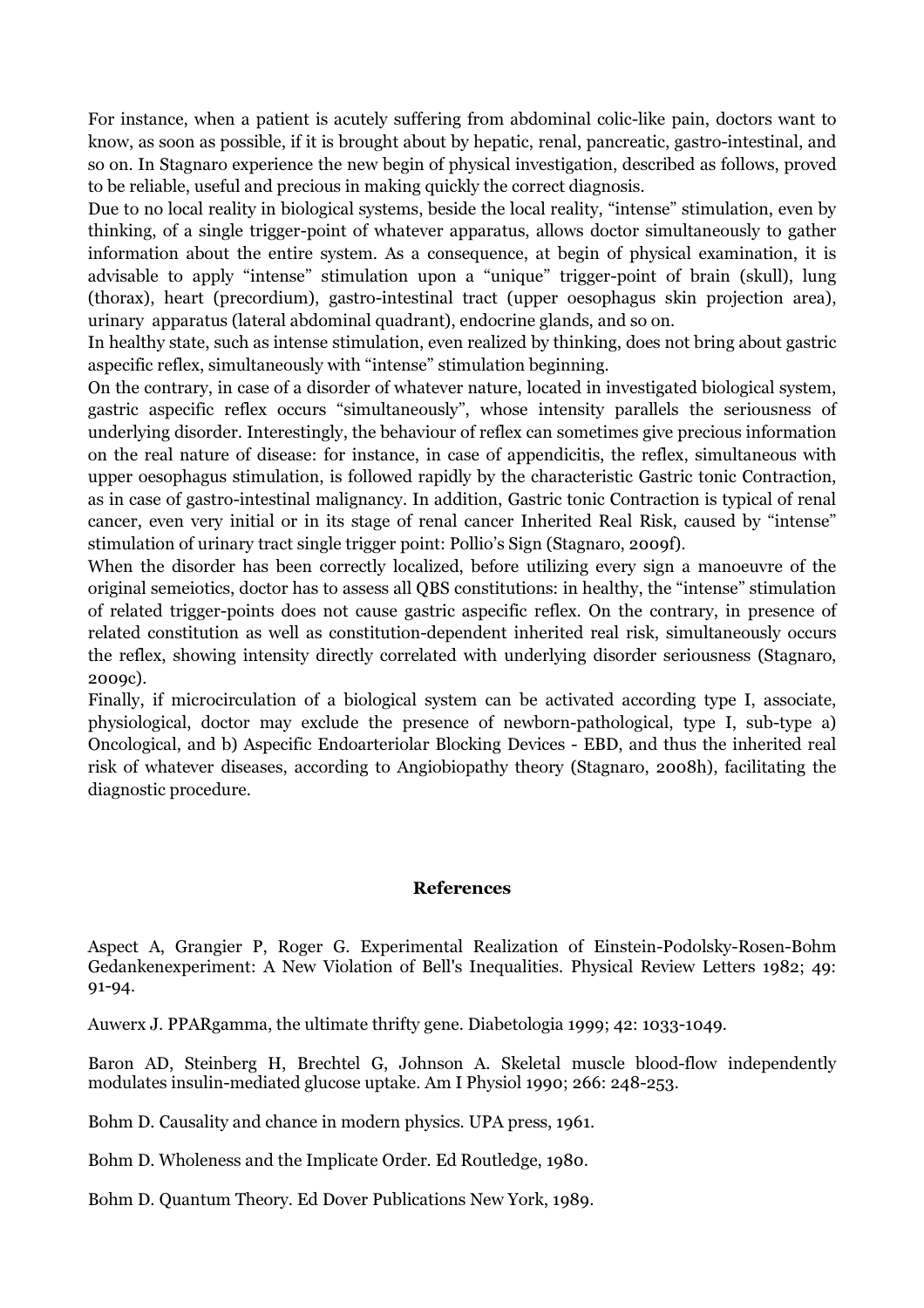Bohm D, Peat D. Science, order and creativity. Ed Routledge, 1989.

Bohm D. A new theory of the relationship of mind and matter. Philosophical Psychology 1990; 3 (2): 271-286.

Bucciante L. Anastomosi arterovenose e dispositivi regolatori del flusso sanguigno. Mon zool it 1949; 57 : 3-10.

Capra F. The Web of Life. Random House, 1997.

Caotino, Stagnaro S. Il fattore C. http://ilfattorec.altervista.org/fcindice.html Access date: September, 2009.

Caramel S. CAD and Inherited Real Risk of CAD. http://ilfattorec.altervista.org/cad.pdf Access date: July, 2010.

Caramel S. Primary prevention of T2DM and inherited real risk of type 2 diabetes mellitus. http://ilfattorec.altervista.org/T2DM.pdf Access date: August, 2010.

Caramel S, Stagnaro S. The role of mitochondria and mit-DNA in oncogenesis. Quantum Biosystems 2010; 2(1): 250-281.

Cheatham B, Kahn CR. Insulin action and the insulin signaling network. Endocr Rev 1995; 16:117- 142.

Cramer F. Chaos and Order: The Complex Structure of Living Systems Foreword by I Prigogine. Wiley-VCH, 1994.

Cucimetieri P, Eschwege E, Papoz L, et al. Relationship of plasma insulin levels to the incidence of myocardial infarction and coronary heart disease mortality in middle-aged population. Diabetologia 1980; 19: 205-210.

Curri S.B. Le Microangiopatie. Ed Inverni della Beffa Milano, 1986.

Cvitanovic P, et al., Classical and Quantum Chaos Chaosbook. http://chaosbook.org/ Access date: 1986.

Dekker J. The fractal genome. http://www.wired.com/wiredscience/2009/10/fractal-genome/ Access date: October, 2009.

Ditzel J. Functional Microangiopathy in Diabetes Mellitus. DIABETES 1968; 17 : 388.

Ditzel J, Standl E. The problem of tissue oxygenation in diabetes mellitus I. Its relation to the early functional changes in the microcirculation of diabetic subjects. Acta Med Scand Suppl 1975; 578:49-58.

Eigen M. The hypercicle: A principle of natural self-organization. Ed. Springen, 1979.

Feener EP, King GL. Endothelial dysfunction in diabetes mellitus: role in cardiovascular disease. Heart Fail Monit 2001; 1(3):74-82.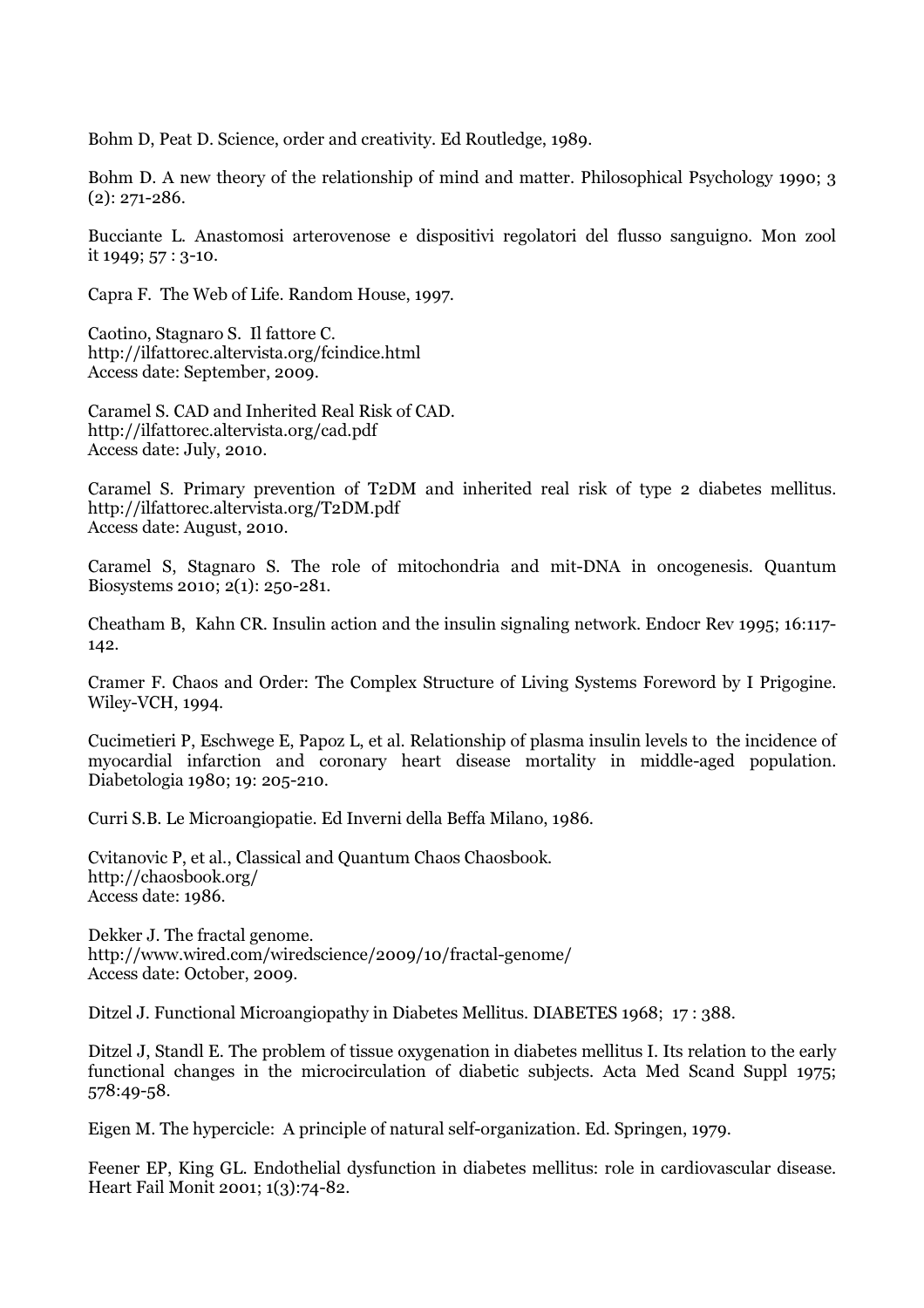Gadaleta MN, Lezza A, Saccone C. Patologie mitocondriali a eredità materna non mendeliana. Agg Med 1986; 10(5).

Germine TJ. The Quantum Metaphysics of David Bohm. http://www.goertzel.org/dynapsyc/1995/TGERMINE.html Access date: 1995.

Gimbrone MA, Resnick N, Nagel T, et al. Hemodynamics, Endothelial gene expression and atherogenesis. Atherogenesis IV NYAS 1997; 1-7.

Goldberger AL. Is the normal heart-beat chaotic or homeostatic? NIPS 1991; O:87.

Goldberger AL, West BJ. Applications of non-linear dynamics to clinical cardiology. ANN NY Acad Sci 1987; 504:195.

Haffner SM, D'Agostino RJr, Saad MF, et al. Increased insulin resistance and insulin secretion in non-diabetic African-Americans and Hispanics compared to non-Hispanic whites: the Insulin Resistance Atherosclerotic Study. Diabetes 1997; 46:63-69

Harris MI. Undiagnosed NIDDM: Clinical and public health issues. Diabetes Care 1993; 16:642- 652

Hayden P. (1998) Intimal Redox Stress: Accelerated Atherosclerosis in Metabolic Syndrome and Type 2 Diabetes Mellitus. ATHEROSCLEROPATHY 1998; Journal of Cardiovascular Diabetology.

Hayden P, Hayden MR, Tyagi SC. Islet redox stress: the manifold toxicities of insulin resistance, metabolic syndrome and amylin derived islet amyloid in type 2 diabetes mellitus. JOP Jul 2002;3(4):86-108.

Hayden MR. (2002) Islet amyloid, metabolic syndrome, and the natural progressive history of type 2 diabetes mellitus. JOP Sep 2002; 3(5):126-38.

Hayek VF. The Sensory Order. Chigago University Press, 1952.

Haken H. Laser theory. Ed Springen, 1983.

Hammersen F. Zur ultrastruktur der arterio-venoesen anastomosen. In: Hammersen F, Gross D (eds). Die Arterio-venoesen Anastomosen Anatomie, Physiologie, Pathologie, Klinik. Verlag Hans Hubert Bern und Stuttgart, 1968:24–37.

Hoeppener VWM, Ahren B. Islet Amiloid and Type 2 Diabetes Mellitus. N Engl J Med 2000; 6:411- 419.

Horwitz LP, Katz N, Oron O. Could the classical relativistic electron be a strange attractor? http://www.emis.de/journals/HOA/DDNS/8c3d.pdf Access date: 2004.

Hotamisligil GS, Shargill NS, Spiegelman BM. Adipose expression of tumour necrosis factor-alpha: direct role in obesity-linked insulin resistance. Science 1995; 259 (5091): 87-91.

Hsueh WA, Law ER. (1997) Pharmacological Treatment and Mechanisms of Insulin Resistance. In: Lipids and Syndromes of Insulin Resistance. From Molecula Biology to Clinical Medicine. Eds I Klimes, SM Haffner, E Sebokovà, BV Howard and LH Storlien. Annals of the New York Academy of Sciences 1997; 827.

Huikuri HV, Mäkikallio TH. Heart rate variability in ischemic heart disease. Autonomic Neuroscience Basic & Clinical 2001; 90(1):95-101.

Jung CG. La sincronicità. Ed Bollati Boringhieri, 1976.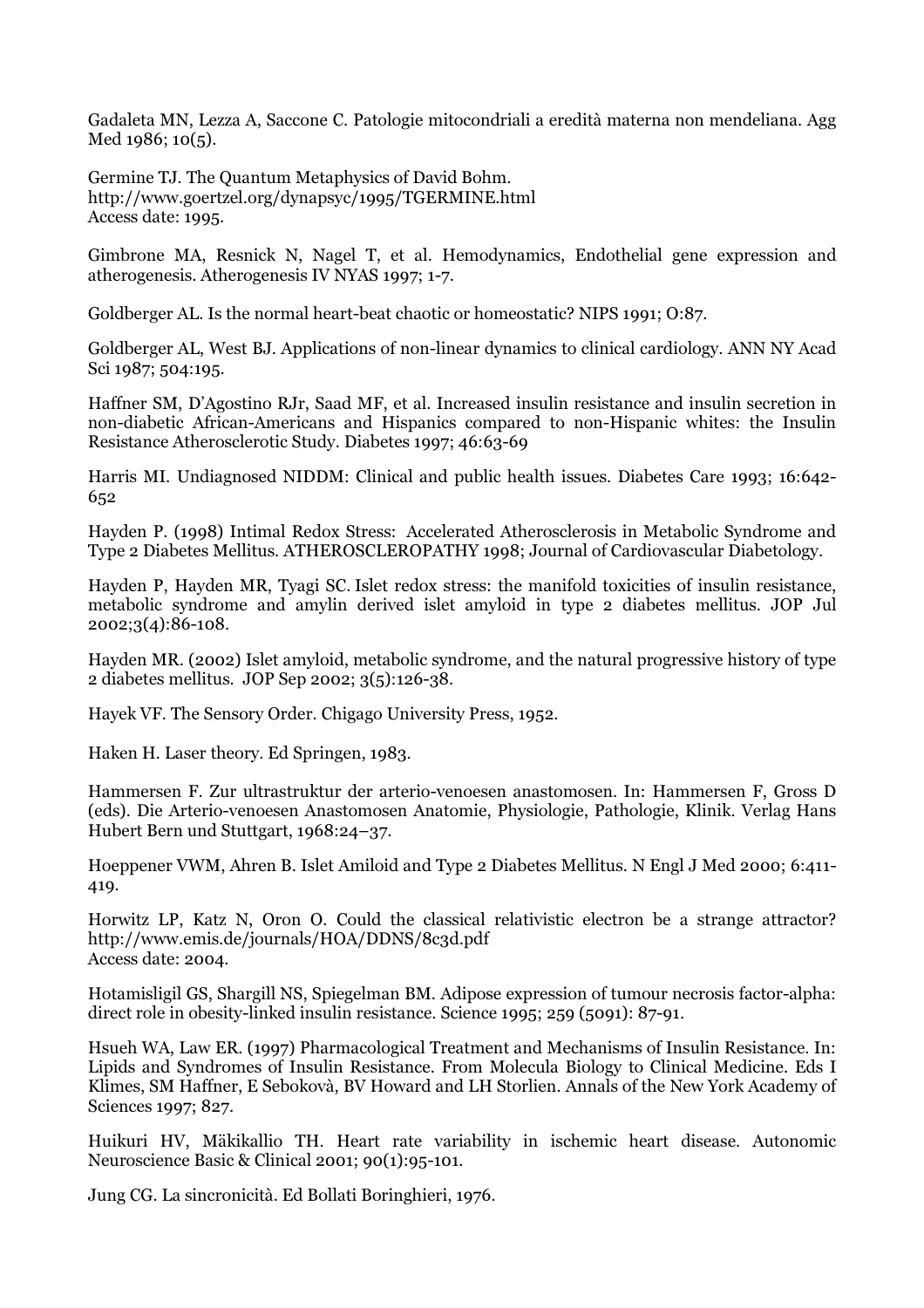Kauffman S. The Origins of Order. Oxford University Press New York, 1993.

Kiesselbach A, Peiris AN, Evans DJ. Mechanisms associating body fat distribution to glucose intollerance and diabetes mellitus: window with a view. Acta Med Scand 1988; 723: 79-89.

Knowler WC, Barrett-Connor E, Fowler SE, et al. Diabetes Prevention Program Research Group. Reduction in the incidence of type 2 diabetes with lifestyle intervention or metformin. N Engl J Med 2002; 346:393-403

Luft R, Ikkos D, Palmieri G. A case of severe hypermetabolism of non thyroid origin with a defect in the maintenance of mitochondrial respiratory control; a correlated clinical, biochemical and morphological study. J Clin Invest 1962; 41:1776.

Lorenz EN. Deterministic non periodic flow. J Atmosferic Sciences 1963; 20.

Mandelbrot B. The fractal geometry of nature. Ed Freeman, 1982.

Mandelbrot B. How long is the coast of Britain? Science 1967; 156.

Manzelli P. DNA/RNA as an information Energy catalyst's of life system Information Energy. http://www.edscuola.it/archivio/lre/bioquantum\_physics.htm Access date: 2009.

Margulis L. Symbiosis in cell evolution. 2 Ed Freeman San Francisco, 1993.

Maturana HR, Varela FJ. The tree of knowledge: The biological roots of human understanding. Shambhala Publications Boston, 1987.

Medio A. Chaotic Dynamics. Cambridge University Press, 1992.

Medio A, Lines M. Nonlinear dynamics. Cambridge University Press, 2001.

Mitchell E. Quantum Holography: A Basis for the Interface Between Mind and Matter in: Bioelectromagnetic Medicine, Eds Paul JMD Rosch, Marko S Markov, Library of Congress USA, 2004.

Mohamed-Ali V, Goodrick S, Rawesh A, et al. Subcutaneous adipose tissue releases interleukin-6, but not tumor necrosis factor, in vivo. J Clin Endocrinol Metab 1997;82:4196-4200.

Monod J, Jacob F. General conclusions: teleonomic mechanisms in cellular metabolism, growth, and differentiation. Cold Spring Harbor Symposium on Quantitative Biology 1961; 26: 306-329.

Morgan-Hughes JA, Hayes DJ, Clark GB, et al. Mitochondrial encephalo-myoathies: biochemical studies in two cases revealing defects in the respiratory chain, Brain 1982; 105:553.

Murry CE, Jennings RB, Reiner KA. Preconditioning with ischemia: a delay of Iethal cell injury in ischemic myocardium. Circulation 1986; 74:1124.

Olefsky JM, Kolterman OG, Scarlet A. (1982) Insulin action and resistance in obesity and noninsulin-dependent type II diabetes mellitus. Am J Physiol 1982; 243:15-30.

Opie EL. (1901) The relation of diabetes mellitus to lesions of pancreas: hyaline degeneration of the islands of Langherans. J Exp Med 1901; 5:52-40.

Pan XR, Li GW, Hu YH, Wang JX, Yang WY, An ZX, Hu ZX, Lin J, Xiao JZ, Cao HB, et al. Effects of diet and exercise in preventing NIDDM in people with impaired glucose tolerance. The Da Qing IGT and Diabetes Study. Diabetes Care 1997; 20:537-544.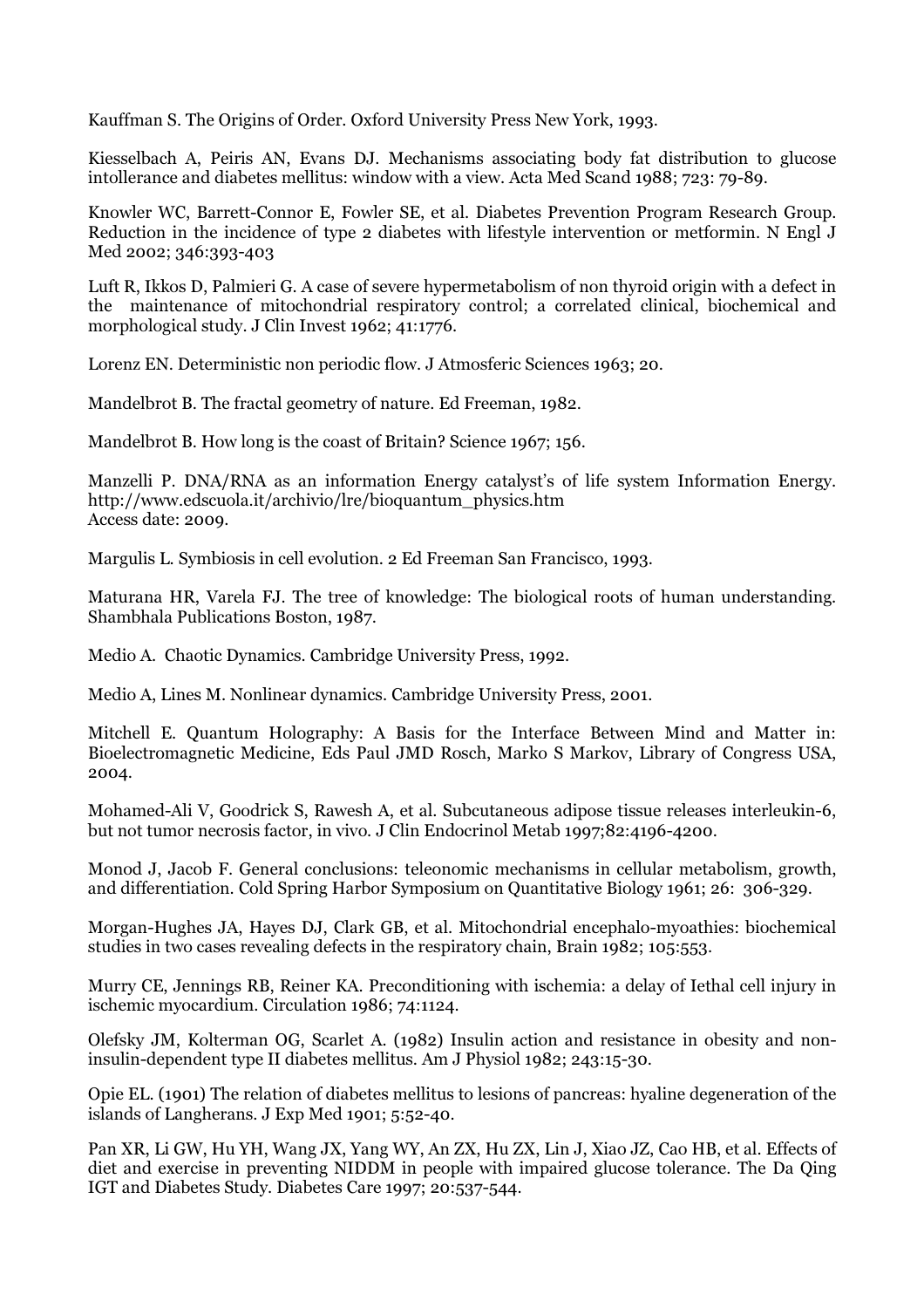Pavlov AN, Janson NB, Anishchenko VA, Gridnev VI, Dovgalevsky PY (2008) Diagnostic of cardio-vascular disease with help of largest Lyapunov exponent of RR-sequences, cmpbjournal 2008; 92(2):198-204.

Peat D. Infinite Potential: The Life and Times of David Bohm. Perseus Publishing, 1993.

Philippe P, Mansi O. Nonlinearity in the Epidemiology of Complex Health and Disease Processes. Theoretical Medicine and Bioethics; 2004.

Poincaré JH. Science and Method, Chapter 3. Mathematical Discovery 1914; 3:58.

Pratesi F. Microcircolazione e Microangiologia. Fisiopatologia, Clinica e Terapia. Ed Minerva Medica Torino, 1990.

Pribram, KH. Brain and perception: holonomy and structure in figural processing. Hillsdale, N J Lawrence Erlbaum Associates, 1991.

Pribram KH. Rethinking Neural networks: Quantum fields and Biological data in: "Proceeding of the First Appalachian Conference on Behavioral Neurodynamics". Lawrence Erlbaum Associates Publishers, Hillsdale, New Jersey, 1993.

Prigogine I. Dissipative structures in chemical systems. In: Fast reactions and primary processes in chemical kinetics by S. Claesson, Interscience, New York, 1967.

Prigogine I, Stengers I. (1984) Order out of chaos, Ed. Flamingo, 1984.

Prigogine I. End of certainty. The Free Press, 1997.

Ristimäe T, Juhani Airaksinen KE, Peng CK, Goldberger AL, Huikuri HV. Heart Rate Dynamics in Patients With Stable Angina Pectoris and Utility of Fractal and Complexity Measures. The American Journal of Cardiology 1998; 81(1):27-31.

Ruelle D. Chance and chaos. Princeton University Press, 1991.

Rosing HS, Hopkins LC, Wallace DC, et al. Maternally inherited mitochondrial myopathy and myoclonic epilepsy. Ann Neurol 1985; 17:228.

Sandeman DD, Shore AC, Tooke JE. Relation of skin capillary pressure in patients with insulindependent diabetes mellitus to complications and metabolic control. JAMA 1992; 327 (11):760- 764.

Schick F, Eismann B, Jung W-I, Bongers H, Bunse M, Lutz O. Comparison of localized proton NMR signals of skeletal muscle and fat tissue in vivo: two lipid compartments in muscle tissue. Magn Reson Med 1993; 29:158-167.

Shaw PJ, Bates D, Kendall-Taylor P. Hypertyroidism presenting as pyramidal tract disease. Br Med J 1988; 297:1395.

Simionescu N, Mora R, Vasile E, et al. Prelesional modifications of the vessel wall in hyperlipidemic atherogenesis. Atherogenesis II NYAS 1990; 1-6.

Stagnaro S. Rivalutazione e nuovi sviluppi di un fondamentale metodo diagnostico: la percussione ascoltata. Atti Accademia Ligure di Scienze e Lettere 1978; XXXIV.

Stagnaro S. Istangiopatia Congenita Acidosica Enzimo-Metabolica. Una patologia mitocondriale ignorata. Gazz Med It Arch Sci Med 1985; 144-423.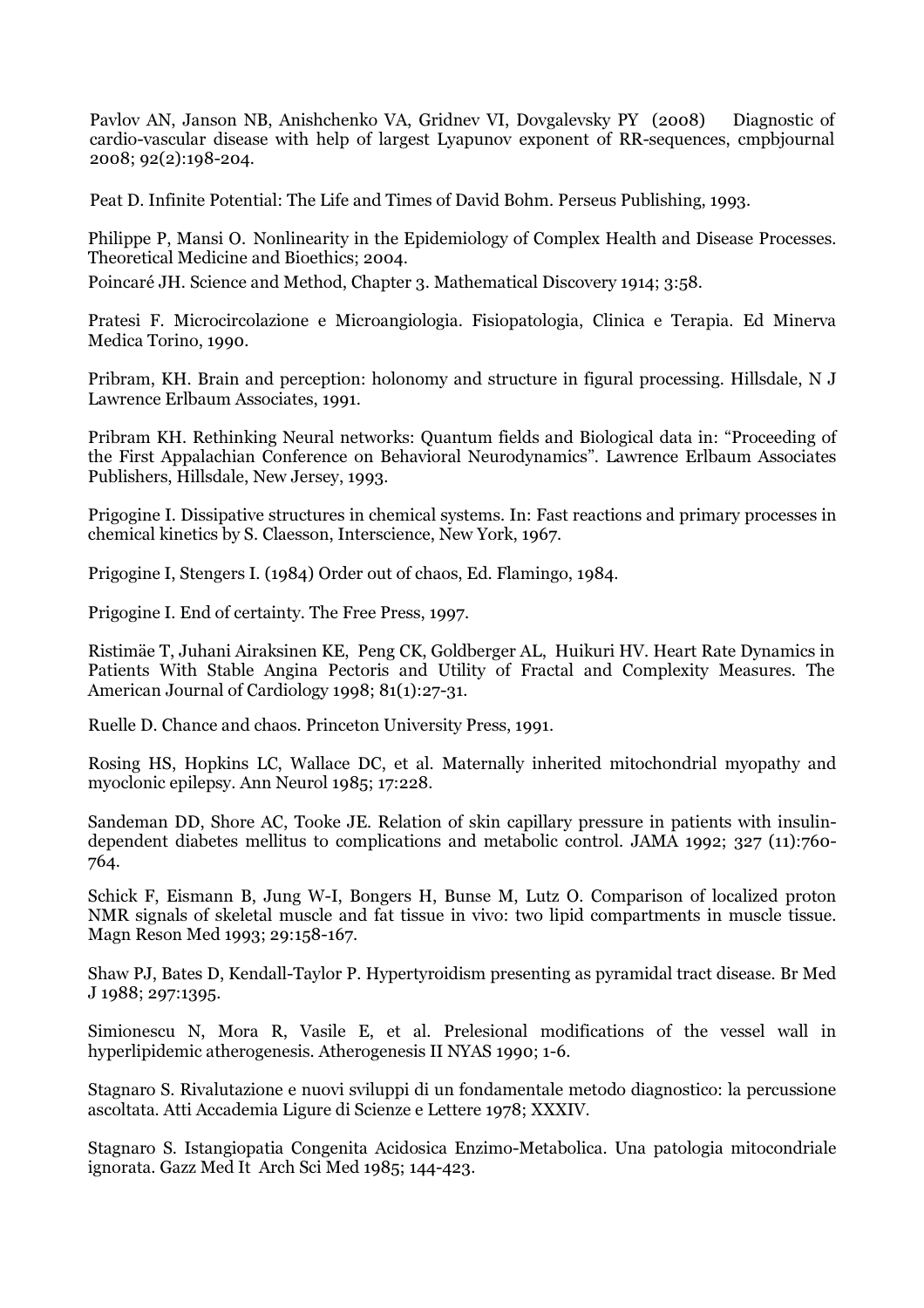Stagnaro S, Stagnaro-Neri M. Valutazione percusso-ascoltatoria del Diabete Mellito. Aspetti teorici e pratici. Epat 1986; 32-131.

Stagnaro S. Valutazione percusso-ascoltatoria della microcircolazione cerebrale globale e regionale. Atti, XII Congr Naz Soc It di Microangiologia e Microcircolazione, 13-15 Ottobre, Salerno , e Acta Medit 1986; 145-163.

Stagnaro S, Stagnaro-Neri M. Indagine clinica percusso-ascoltatoria delle unità microvascolotessutali della plica ungueale. Acta Med Medit 1988; 4:91.

Stagnaro S, Stagnaro-Neri M. Auscultatory Percussion Evaluation of Arterio-venous Anastomoses Dysfunction in early Arteriosclerosis. Acta Med Medit 1989; 5:141.

Stagnaro S, Stagnaro-Neri M. Stadio pre-ipertensivo e monitoraggio terapeutico della ipertensione arteriosa. Omnia Medica Therapeutica Archivio 1990; 1990:1-13.

Stagnaro S, Stagnaro-Neri M. Il Segno di Bilancini-Lucchi nella diagnosi clinica del diabete mellito. The Pract Ed It 1993; 176: 30.

Stagnaro S, Stagnaro-Neri M. Radicali liberi e alterazioni del microcircolo nelle flebopatie ipotoniche costituzionali. Min AngioL 1993; 18(4-2): 105.

Stagnaro S, Stagnaro-Neri M. Sindrome di Reaven, classica e variante, in evoluzione diabetica. Il ruolo della Carnitina nella prevenzione del diabete mellito. Il Cuore 1993;6:617.

Stagnaro S, Stagnaro-Neri M. Deterministic chaotic biological system: the microcirculatory bed. Gazz Med It-Arch Sci Med 1994; 153:99.

Stagnaro S, Stagnaro-Neri M. Semeiotica Biofisica: valutazione della compliance arteriosa e delle resistenze arteriose periferiche. Atti del XVII Cong Naz Soc Ital Studio Microcircolazione, Firenze Ott. 1995, Biblioteca Scient. Scuola Sanità Militare; 2: 93-95.

Stagnaro S, Moscatelli G. Biophysical Semeiotics, Deterministic Chaos and Biological System. Gazz Med It Arch Sci Med 1996; 155:125.

Stagnaro S, Stagnaro-Neri M. Semeiotica Biofisica: la manovra di Ferrero-Marigo nella diagnosi clinica della iperinsulinemia-insulino resistenza. Acta Med Medit 1997;13:12.

Stagnaro S, Stagnaro-Neri M. Semeiotica Biofisica: valutazione clinica del picco precoce della secrezione insulinica di base e dopo stimolazione tiroidea, surrenalica, con glucagone endogeno e dopo attivazione del sistema renina-angiotesina circolante e tessutale. Acta Med Medit 1997; 13: 99.

Stagnaro S, Stagnaro-Neri M. Deterministic Chaos, Preconditioning and Myocardial Oxygenation evaluated clinically with the aid of Biophysical Semeiotics in the Diagnosis of ischaemic Heart Disease even silent. Acta Med Medit 1997; 13:109-14.

Stagnaro S, Mayer S. Grew Zone or Pre-morbid, Pre-Metabolic Stage. http://www.semeioticabiofisica.it/microangiologia/common\_eng.htm Access date: 1998.

Stagnaro S. Diet and Risk of Type 2 Diabetes. PubMed letter Indexed for MEDLINE N Engl J Med Jan 24 2002;346(4):297-298.

Stagnaro S, Stagnaro-Neri M. Introduzione alla Semeiotica Biofisica. Il Terreno Oncologico. Travel Factory, Roma, 2004.

Stagnaro S, Stagnaro-Neri M. La Melatonina nella Terapia del Terreno Oncologico e del "Reale Rischio" Oncologico. Travel Factory, Roma, 2004.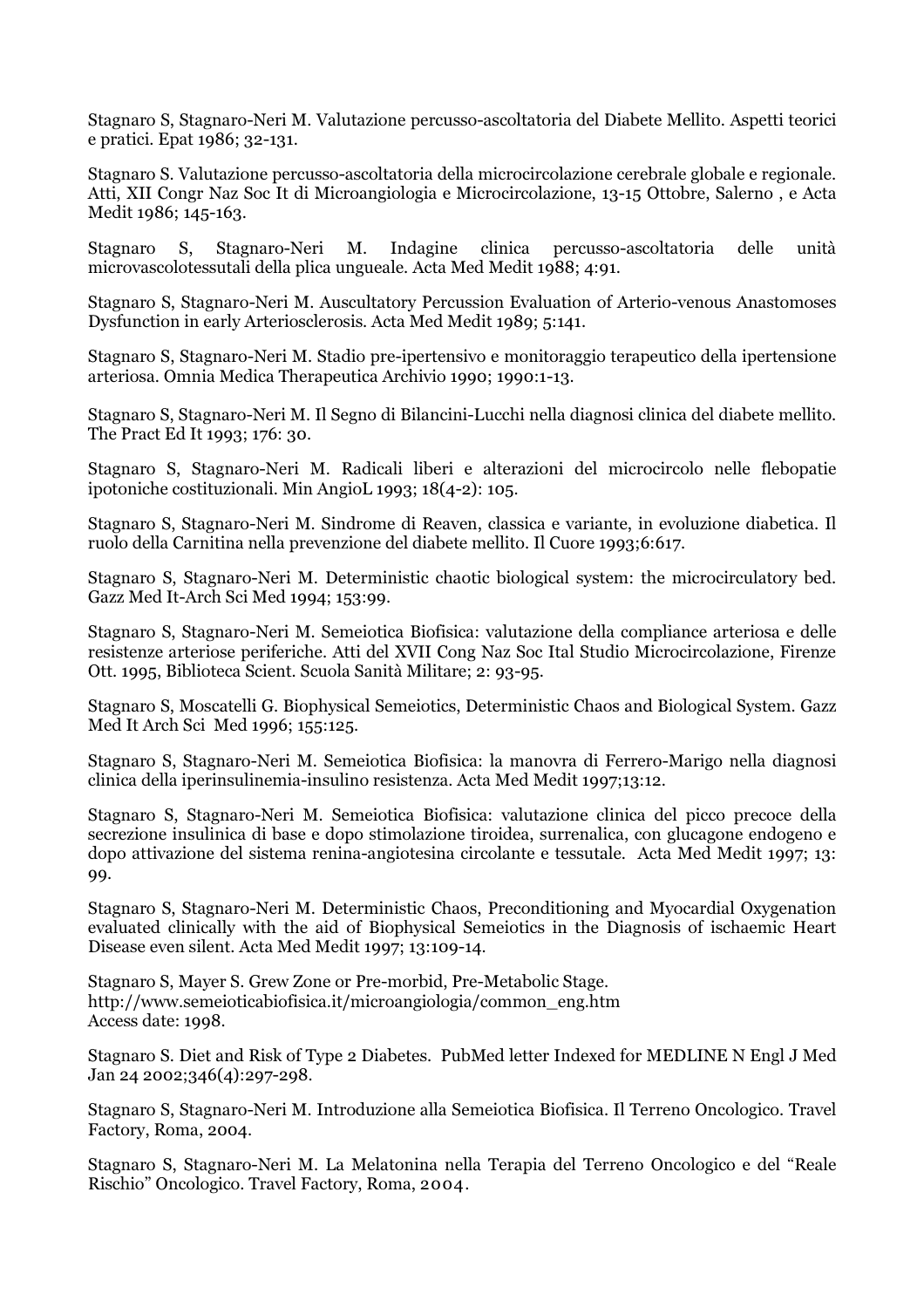Stagnaro S, Stagnaro-Neri M. Le Costituzioni Semeiotico-Biofisiche. Strumento clinico fondamentale per la prevenzione primaria e la definizione della Single Patient Based Medicine. Travel Factory, Roma, 2004.

Stagnaro S, Stagnaro-Neri M. Single Patient Based Medicine. La Medicina Basata sul Singolo Paziente: nuove Indicazioni della Melatonina. Travel Factory, Roma, 2005.

Stagnaro S. Teoria Patogenetica Unificata. Travel Factory, Roma, 2006.

Stagnaro S. Mitochondrion-Dependent Biophysical-Semeiotic Constitutions. http://www.the-scientist.com/2007/12/1/36/1/ Access date: 2007.

Stagnaro S. Role of Coronary Endoarterial Blocking Devices in Myocardial Preconditioning. Lecture c007i. at V Virtual International Congress of Cardiology. http://www.fac.org.ar/qcvc/llave/c007i/stagnaros.php Access date: 2007.

Stagnaro S. Newborn-pathological Endoarteriolar Blocking Devices in Diabetic and Dislipidaemic<br>Constitution and Diabetes Primary Prevention. The Lancet. Constitution and Diabetes Primary Prevention. The Lancet. http://www.thelancet.com/journals/lancet/article/PIIS0140673607603316/comments?totalcom ments=1

Access date: March 06, 2007.

Stagnaro S, Manzelli P. Semeiotica Biofisica: Realtà non-locale in Biologia. http://www.ilpungolo.com/leggi-tutto.asp?IDS=13&NWS=NWS5217 Access date: December, 2007.

Stagnaro S., Manzelli P. Semeiotica Biofisica Endocrinologica: Meccanica Quantistica e Meccanismi d'Azione Ormonali. http://www.fcenews.it/index.php?option=com\_content&task=view&id=816&Itemid=45 Access date: December, 2007.

Stagnaro S. Role of Coronary Endoarterial Blocking Devices in Myocardial Preconditioning - c007i. Lecture, V Virtual International Congress of Cardiology. http://www.fac.org.ar/qcvc/llave/c007i/stagnaros.php Access date: December, 2007.

Stagnaro S. Role of NON-LOCAL Realm in Primary Prevention with Quantum Biophysical Semeiotics. http://www.nature.com/news/2008/080130/full/451511a.html Access date: May 17, 2008.

Stagnaro S, Manzelli P. L'esperimento di Lory. http://www.scienzaeconoscenza.it//articolo.php?id=17775 Access date: March 13, 2008.

Stagnaro S, Manzelli P. Semeiotica Biofisica Quantistica. http://www.ilpungolo.com/leggi-tutto.asp?IDS=13&NWS=NWS5243 Access date: 2008

Stagnaro S, Manzelli P. Semeiotica Biofisica Quantistica: la manovra di attivazione surrenalica jatrogenetica. http://www.fcenews.it/index.php?option=com\_content&task=view&id=161&Itemid=63

Access date: January 9, 2008.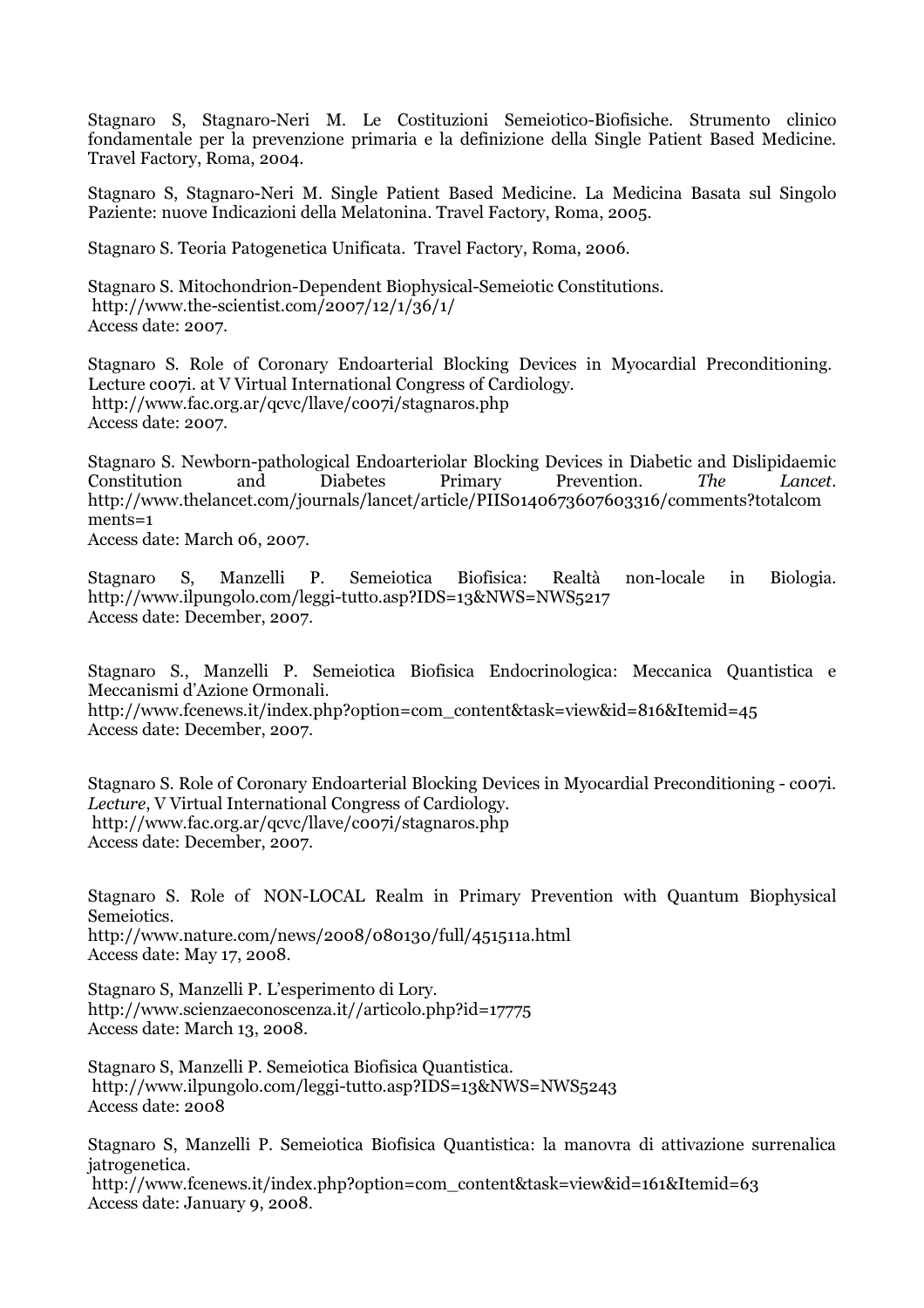Stagnaro S. La Diagnosi Clinica nella Semeiotica Biofisica Quantistica. http://www.fcenews.it/index.php?option=com\_content&task=view&id=1285&Itemid=47 Access date: May 2, 2008.

Stagnaro S. Semiotica Biofisica Quantistica: Diagnosi di Cuore sano in un Secondo in paziente distante 200 KM!

 http://www.fcenews.it/index.php?option=com\_content&task=view&id=1316&Itemid=47 Access date: May 7, 2008.

Stagnaro S, Manzelli P. Semeiotica Biofisica Quantistica: Livello di Energia libera tessutale e Realtà non locale nei Sistemi biologici.

 http://www.fcenews.it/index.php?option=com\_content&task=view&id=1421&Itemid=47 Access date: May 29, 2008.

Stagnaro S. Il test Semeiotico-Biofisico della Osteocalcina nella prevenzione primaria del diabete mellito.

http://www.clicmedicina.it/pagine-n-32/diabete-semeiotica.htm Access date: February, 2008.

Stagnaro S. Bedside Biophysical-Semeiotic Osteocalcin Test in Diagnosing and Monitoring Diabetes.

http://www.thelancet.com/journals/lancet/article/PIIS0140673608601014/comments?action=vie w&totalComments=2; See http://www.fceonline.it/docs/stagnaro.pdf Access date: January 28, 2008.

Stagnaro S. Ruolo Dell'Angiobiopatia Nella Semeiotica Biofisica Quantistica. http://www.ilpungolo.com/leggitutto.asp?IDS=13&NWS=NWS5609 Access date: May 29, 2008.

Stagnaro S. Bedside Evaluation of CAD biophysical-semeiotic inherited real risk under NIR-LED treatment. EMLA Congress, Laser Helsinki August 23-24, 2008. "Photodiagnosis and photodynamic therapy", Elsevier, Vol. 5 suppl 1 August, 2008

Stagnaro S. Semeiotica Biofisica Quantistica: La Teoria dell'Angiobiopatia. http://www.fcenews.it/index.php?option=com\_content&task=view&id=1451&Itemid=47 Access date: 2009.

Stagnaro S. Quantum Biophysical Semeiotics: The Theory of Angiobiopathy. http://wwwshiphusemeioticscom-stagnaro.blogspot.com/ Access date: May 11, 2009.

Stagnaro S. Reale Rischio Semeiotico Biofisico. I Dispositivi Endoarteriolari di Blocco neoformati, patologici, tipo I, sottotipo a) oncologico, e b) aspecifico. Travel Factory, Roma, 2009.

Stagnaro S. Without CAD Inherited Real Risk, All Environmental Risk Factors of CAD are innocent Bystanders. Canadian Medical Association Journal; CMAJ 2009.

Stagnaro S. Diagnostica Psicocinetica, Evoluzione della Semeiotica Biofisica Quantistica. http://www.semeioticabiofisica.it/semeioticabiofisica/Biografia.htm Access date: May 30, 2009.

Stagnaro S. Pollio's Sign in bedside Recognizing renal Cancer, since its initial Stage of Inherited, Oncological Real Risk.

http://www.fcenews.it/index.php?option=com\_content&task=view&id=1316&Itemid=47 Access date: March 22, 2009.

Stagnaro S. Pre-Metabolic Syndrome and Metabolic Syndrome: Biophysical-Semeiotic Viewpoint. http://www.athero.org/commentaries/comm904.asp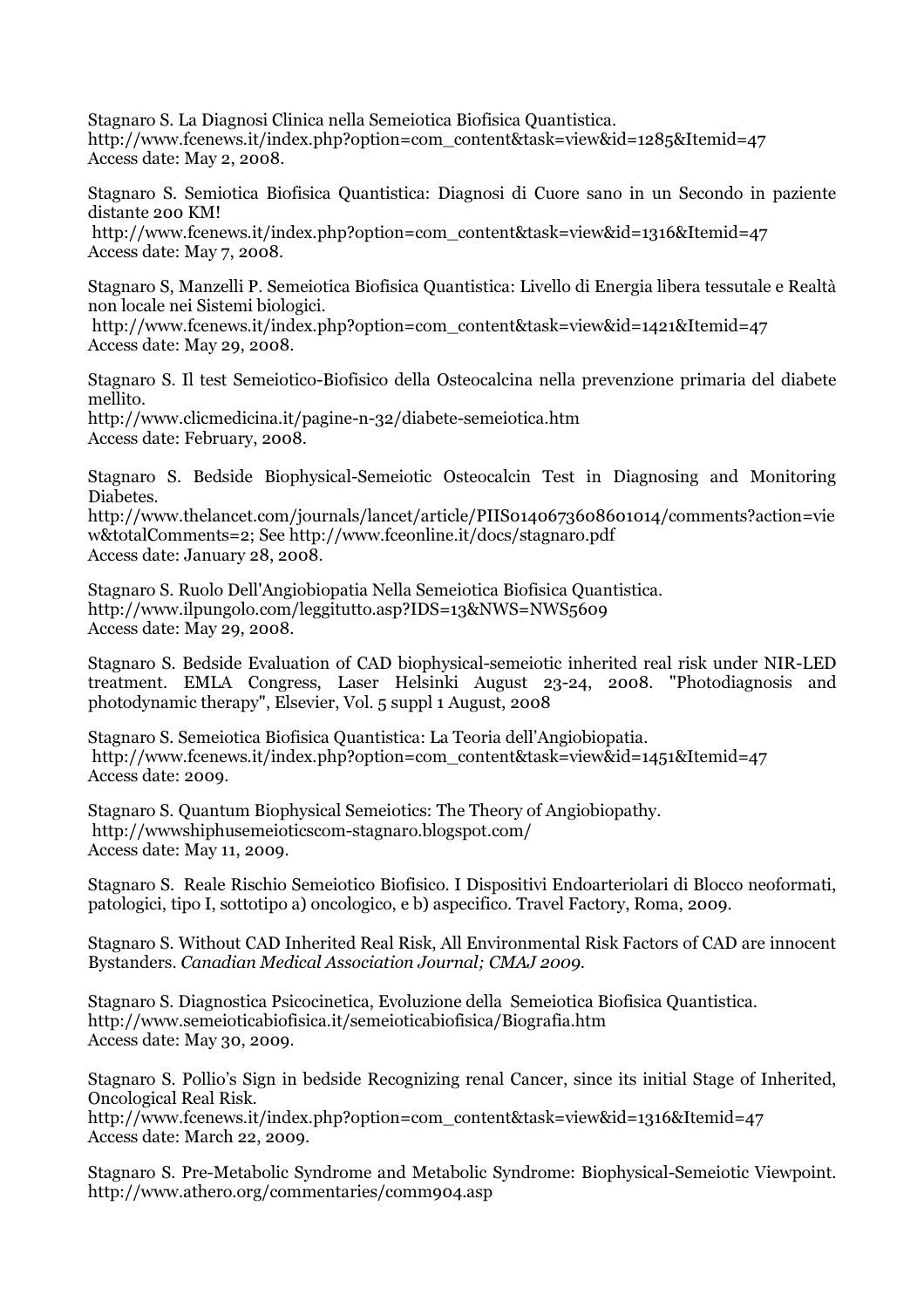Access date: April 29, 2009.

Stagnaro S. CAD Inherited Real Risk, Based on Newborn-Pathological, Type I, Subtype B, Aspecific, Coronary Endoarteriolar Blocking Devices. Diagnostic Role of Myocardial Oxigenation and Biophysical-Semeiotic Preconditioning. http://www.athero.org/commentaries/comm907.asp

Access date: April 29, 2009.

 $\overline{a}$ 

Stagnaro S. Primo neonato negativo per il Terreno Oncologico nato da genitori positivi per la variante residua in trattamento con Melatonina-Coniugata, secondo Di Bella-Ferrari. http://www.fceonline.it/images/docs/neonato.pdf Access date: April 13, 2010.

Trial Research Group The Diabetes Control and Complications. The effect of intensive treatment of diabetes on the development and progression of long-term complications in insulin-dependent diabetes mellitus. N Engl J Med 1993; 329:977-986.

Varela FJ, Maturana HR, Uribe R. Autopoiesis: the organization of living systems, its characterization and a model. Biosystems 1974; 5:187–196

Wallace DC, Singh G, Hopkins LC, Novotny EJ. Maternally inherited diseases of man. In: Quagliarello E., Slater E.C., Palmieri F., Saccone C., Kroon A.M., eds. Achievements and perspectives of mitochondrial research. Vol. II, Biogenesis, Amsterdam: Elsevier Science Publishers, 427, 1985.

Wallace DC. Geni e malattie mitocondriali. Minuti Menarini 5 marzo, 1987.

Walter GF, Tassin S, Brucher JM. Familial mitochondrial myopathies, Acta Neuropathol 1981; 7.

Welborn TA, Wearne K. Coronary heart disease, incidence, cardiovascular mortality in Busselton with references to glucose and insulin concentrations. Diabetes Care 1979; 2: 154-160,.

Westermark P, Wernstedt C, Wilander E, Sletten A. A novel peptide in the calcitonin gene related peptide familyas an amyloid fibril protein in the endocrine pancreas. Biochem Biophys Res Commun 1986; 140:827-831

Williams RR, Hunt SC, Hopkins PN, et al. Evidence for single gene contribution to hypertension and lipid disturbances: definition, genetics, and clinical significance. Clin Genet 1994; 73: 1158- 1163.

Wingard DL, Barret-Connor EL, Ferrara A. Is insulin really a heart disease risk factor? Diabetes Care 1995; 16: 1299-1304.

Zenda T, Murase Y, Yoshida I, Muramoto H, Okada T, Yagi K. Does the use of insulin in a patient with liver dysfunction increase water retention in the body, i.e. cause insulin oedema? Eur J Gastroenterol Hepatol 2003 May;15(5):545-9.

<sup>&</sup>lt;sup>1</sup> Mendel (1822-1884), studying the behavior of chromosomes in the nucleus, showed that the hereditary characters are transmitted as a unit. Chromosomes are located in individual hereditary characteristics of these units, then called genes. The transmission of characteristics from parents to offspring is called heredity: the majority of such characters of an organism passes from parents to children when organisms reproduce. But he had no knowledge of the existence of mitochondria described by Altmann in 1894 and rediscovered by Benda in 1897, who baptized them with their current name.

 $^2$  The human mitochondrial DNA is inherited by matrilineal (not Mendelian inheritance) as during the process of fertilization of sperm mitochondria are marked with ubiquitin, a protein that binds to other proteins to be degraded. As a result, the mitochondrial genome of the offspring will be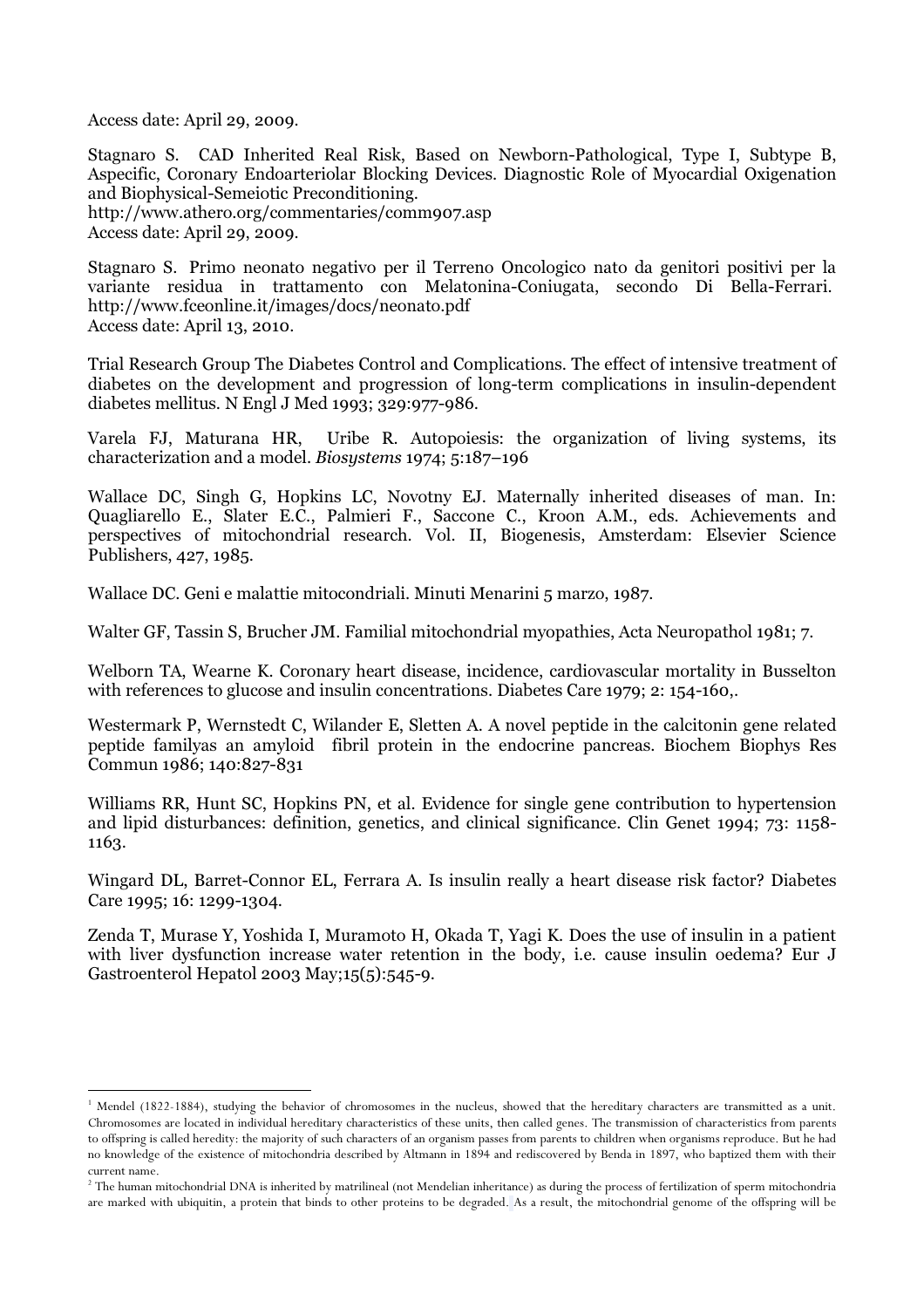almost equal to the mother (subject to possible mutations) and also if the mother is suffering from a mitochondrial disease transmission, then all children inherit. In literature there are very few reported cases in which the mitochondrial DNA seems to derive from the father or both parents.<br><sup>3</sup> Tl - Publishing the state of the children of the state of the mitochondr The Royal Society, London, 1986

4 Lyapunov Characteristic Exponents – LCE – is a statistic measure to test the presence of 'sensitive dependence on initial conditions' – SDIC – in a system. SDIC is at the root of the 'disorderly' behavior of deterministic dynamical systems and is responsible for their random appearance and unpredictability.

 $5$  Fractal dimension is a measure of the way orbits fill the phase space under the action of a flow or a map, suitable for fractal objects, characterized by a non-integer dimension.

 $^6$  Entropy is a measure of the uncertainty in deterministic dynamical systems, or equivalently is the amount of information we get on the average by making an observation. In particular, the presence of positive entropy indicates that the observation of the system continues to generate information for an arbitrary long interval of time. Consequently, unless the position of the system can be observed with absolute precision, there will forever remain uncertainty about its future course, even when the dynamical rule governing the system is known with precision. Zero entropy is interpreted as absence of chaotic or complex behavior, typical of linear or periodic systems with fixed point or limit cycle equilibrium, so that they are fully and exactly predictable: none new quality information emerges for an arbitrary long interval of time.

<sup>7</sup> The particle paths fluctuate chaotically, so that causal interpretation is not strictly deterministic as in Newton physics: unpredictability and uncertainty are intrinsic property of the deterministic dynamical systems observed, as in chaos theory, and not random or casual like in classical interpretation of N. Bohr.

 $8$  This electron turns out not to be a simple structureless particle but a highly complex entity that is effected by the quantum potential – QP - in an extremely subtle way. Indeed QP is responsible for some novel and highly striking features which imply qualitative new properties of matter that are not contained within the conventional quantum theory.

 $^9$  Unlike the particles of Newtonian physics, the electron is never separated from a certain quantum field which fundamentally affects it, and exhibits certain novel features. This quantum field satisfies Schrödinger's equation, it is therefore causally determined.

<sup>10</sup> The form of QP can dominate behavior: information contained within QP will determine the outcome of a quantum process. There is active information, a form having very little energy enters into and directs a much greater energy. There is an energy form acting to inform.

<sup>11</sup> In the local reality there are obviously 3 space dimensions and 1 time dimension –  $3S - 1T$ .

 $\overline{a}$ 

<sup>12</sup> Quantum entanglement, also called the quantum non-local connection, is a property of the quantum mechanical state of a system containing two or more objects, where the objects that make up the system are linked in a way such that one cannot adequately describe the quantum state of a constituent of the system without full mention of its counterparts, even if the individual objects are spatially separated. This interconnection leads to non-classical correlations between observable physical properties of remote systems, often referred to as nonlocal correlations. During the formation of quantum theory, this property of entanglement was recognized as a direct consequence. Quantum entanglement is at the heart of the EPR paradox that was developed by Albert Einstein, Boris Podolsk, and Nathan Rosen in 1935, and was experimentally verified for the first time in 1980 by the French physicist Alain Aspect.

<sup>13</sup> Information, from the latinum verb 'in-formare', which means 'to give a form' is a truly more primitive fundamental activity than energy and matter, is something that precedes every physical form (Aristotle). Information's action is therefore related to the potential codification plan of producing an objective form and in turn we can perceive an object as form's of information transmission.

<sup>14</sup> See the article about quantum-chaotic determinism in http://www.scienzaeconoscenza.it/articolo/la-semeiotica-biofisica-quantistica.php

<sup>15</sup> Manuel is born on February 28th, 2010, and he is negative for OT (Oncological Terrain) even if both mother and father are positive for OT, but they accepted to be under QBS treatment with Conjugate Melatonin by Di Bella-Ferrari, before having children, so that their Real Risk of Cancer became residual, and furthermore their son, Manuel, is living and will live without any risk of cancer forever. Stagnaro et al. (2004b) argued the chance to act directly on the mit-DNA in order to defeat cancer, and their theory and forecast became reality for the first time last April 2010. This fact demonstrates that the scheme of organization (alteration of mit-DNA) is reversible, giving real hope that cancer can be completely eradicated. Furthermore, in this sense causality is just potential, an ex-post interpretation, and it is legitimate the free will. Quantum-chaotic determinism is based on SDIC (sensitive dependence of initial conditions), quantum no locality and discontinuity, and free will, where this is possible.

<sup>16</sup> Metabolic syndrome is a combination of medical disorders that increase the risk of developing cardiovascular disease and diabetes. It is also known as metabolic syndrome X, syndrome X, insulin resistance syndrome, Reaven's syndrome. The pre-metabolic syndrome, as defined by Stagnaro, is the syndrome that precedes the metabolic one, and is linked with congenital real risks and their associated biophysical semiotics constitutions.

<sup>17</sup> Biophysical semeiotic constitutions, detectable since birth, are the inherited congenital ground or terrain of well defined potential diseases clinically hidden, which can last several years before appearing, in the slow transformation process from potential (pre-metabolic syndrome, preclinical stages) to effective pathology (metabolic syndrome)

<sup>18</sup> The parenchyma is a characteristic substance of the bodies such as the liver and the lung parenchyma.

<sup>19</sup> See Microangiology in http://www.semeioticabiofisica.it

<sup>20</sup> Metabolic syndrome is a combination of medical disorders that increase the risk of developing diseases. The pre-metabolic syndrome, as defined by Stagnaro, is the syndrome that precedes the metabolic one, and is linked with congenital real risks and their associated biophysical semiotics constitutions.

 $^{21}$  Melatonin is a natural substance that our body produces itself. It is produced by synthesis in the laboratory and placed in the body is to act on mitochondria, especially increases mitochondrial phosphorylation, it produces more EV and therefore greater EI and this must be for the benefit of the entire body, improves breathing (especially at night; we produce melatonin mainly from the early hours of the night until around dawn), and therefore this is a hormone that is universal and is good for the treatment of multiple diseases, or tendencies to pathology, and then to make the RR residual. It is also a good neurotransmitter.

<sup>22</sup> In therapy, based on what has been observed in patients with Oncological Terrain places on the nodes of Curry or Hartmann (worsening of PNEI - psycho-neuro-endocrine-immune system), these energies released will improve and normalize respectively, by their influence on the alignment device, the orbital motion of subatomic particles, including the mitochondrial respiratory chain, which first reacts.

<sup>23</sup> Lory's experiment is based on the fact that "all" subatomic components and then atomic and molecular structured to form a cell and the whole cell or parenchyma, are correlated between themselves and with "all" the other branch of the same embryological in a four-dimensional space, like they are just "plot" (entanglement) two electrons observed by Aspect in his famous experiment. The effect of' entanglement means that the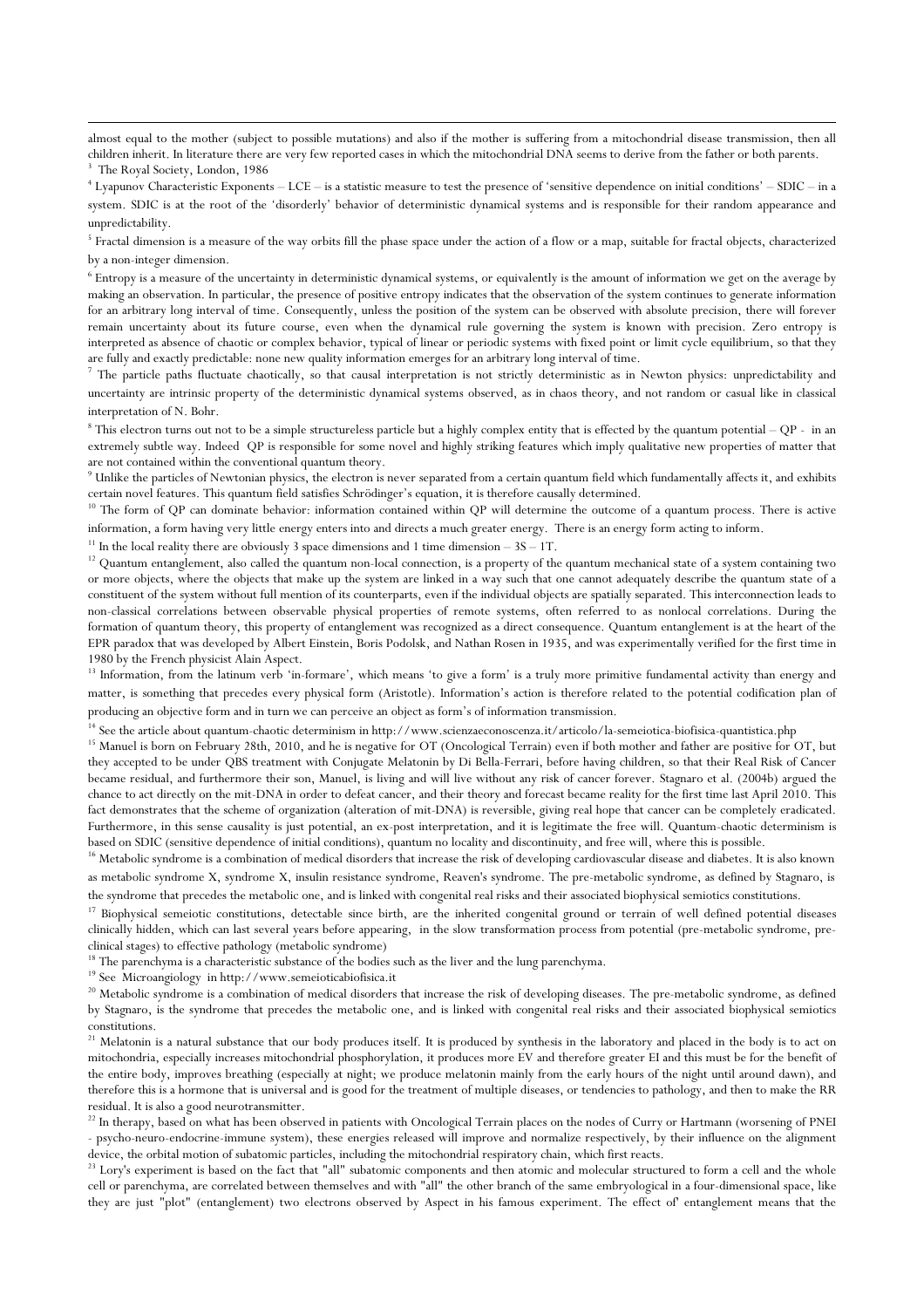information takes on a "non-local" dimension. Lory's experiment is as follows: if it is done a digital pressure applied over a parotid gland, or a salivary gland sublingual, of a "single ovular" twin sister, simultaneously it is observed microcirculatory activation type I associated in the pancreas of the other twin sister, regardless of the distance that separates them: meters or kilometers (see in the references Manzelli and Stagnaro).

 $\overline{a}$ 

<sup>24</sup> The micro-circulatory remodeling is directed by the way of living and working on the parenchyma: if the subject is healthy, is healthy the related parenchyma on the microcirculation (see angiobiopathy theory, dealing with diseases of blood and lymph vessels in accordance with the semiotics biophysics). Certainly a loss, rheumatism, immune, infectious, can act both directly and indirectly. See [http://www.semeioticabiofisica.it/microangiologia/common.htm]. It may be that in the long run re-organization becomes difficult or impossible because the flow decreases more, and then are built up of feedback mechanisms for which are to activate dormant cancer cells. Aging with free radicals that accumulate contributes to further damage both micro vascular and parenchymal: even endothelium (cell layers lining the inner surface of blood vessels and heart chambers) and smooth muscle cells possess mitochondria. Remodeling micro circulatory type cancer is an expression of mutations of genes within cells in that forum: any change in gene expression - cell finds its expression in the parallel alteration of its microcirculation (microvascular tissue units): the tissue here is around the vessels, interstitial, not the parenchyma! If these processes are blocked, stops the entire organization. Very important is that if there are congenital abnormalities, genetically transmitted through the mother (see CAEMH, mitochondrial cytopathy or mitochondrial functional pathology in the site www.semeioticabiofisica.it) amending the unfolding vital physiological processes occur the most serious human diseases, and not, now real epidemics. Autopoietic networks must therefore regenerate themselves continuously in normal and physiological way, to maintain its organization.

<sup>25</sup> The implicate order is fundamental while the explicate order is understood as having unfolded from the implicate order. The particles of physics are like dynamic structures which are always grounded in the whole from which they unfold and into which they enfold. There may be a further unknown set of entities, each having its implicate order which goes deeper and deeper without limit and is ultimately unknown and indescribable totality is called holomovement, which acts as the fundamental ground of all matter. The term holomovement is one of many neologisms which Bohm coined in his search to overcome the limitations of the standard Copenhagen interpretation of quantum mechanics. The new form of insight can perhaps best be called Undivided Wholeness in Flowing Movement. This view implies that flow is, in some sense, prior to that of the 'things' that can be seen to form and dissolve in this flow. He notes how each relatively autonomous and stable structure is to be understood not as something independently and permanently existent but rather as a product that has been formed in the whole flowing movement and what will ultimately dissolve back into this movement. How it forms and maintains itself, then, depends on its place function within the whole. For Bohm, movement is what is primary; and what seem like permanent structures are only relatively autonomous sub-entities which emerge out of the whole of flowing movement and then dissolve back into it an unceasing process of becoming. to emphasize undivided wholeness, we can say that the holomovement, which is an unbroken and undivided totality, 'carries' implicate order. In certain cases, we can abstract particular aspects of the holomovement (e.g. light, electrons, sound, etc.), but more generally, all forms of the holomovement merge and are inseparable. Thus in its totality, the holomovement is not limited in any specifiable way at all. It is not required to conform to any particular order, or to be bounded by any particular measure. Thus, the holomovement is indefinable and immeasurable. As the interconnected totality of all there is, the holomovement is potentially of an infinite order, and so cannot be pinned down to any one notion of order. The starting point for Bohm's articulation of what he means by a "new order in physics" is his notion of wholeness. Thus crucial for understanding the holomovement is his notion of how interconnected phenomena are woven together in an underlying unified fabric of physical law. In the following section, called "Law in the Holomovement", he takes up the question of order, and the laws of organization which relate the parts to each other and to the whole. This is what he calls the "law of the whole", or holonomy. Rather than starting with the parts and explaining the whole in terms of the parts, Bohm's point of view is just the opposite: he starts with a notion of undivided wholeness and derives the parts as abstractions from the whole. The essential point is that the implicate order and the holomovement imply a way of looking at reality not merely in terms of external interactions between things, but in terms of the internal (enfolded) relationships among things: "The relationships constituting the fundamental law are between the enfolded structures that interweave and inter-penetrate each other, through the whole of space, rather than between the abstracted and separated forms that are manifest to the senses (and to our instruments)".The implicate order has its ground in the holomovement which is, as we have seen, vast, rich, and in a state of unending flux of enfoldment and unfoldment, with laws most of which are only vaguely known.

<sup>26</sup> The synergetic enables us to study the relation between microscopic level and the macroscopic one, with the principle of "self-organization". This is possible exclusively if, at microscopic level, complex system can modify in qualitative manner; let's think about the fluids in Bènard's cells and the laser. Technically speaking, we define "order parameters" macroscopic observables, which describe the macroscopic behaviour of a system, and "enslavement principle" the behaviour of microscopic elements, according to which it becomes defined when originate "macroscopic observables".

The laser gives us the best example that illustrates the general rule: the casual emission of waves, under a defined current supply, becomes coherent; when it is exceeded, however, the emission moves toward a deterministic chaotic behaviour. The synergetic, therefore, studies the characteristics of "complex" systems, without considering the nature of their elements, outlining strict analogies between the macroscopic behaviour of the complex systems in spite of the fact that they are really different.

<sup>27</sup> In all tissues, a part from their local different architecture, microvessel diameter oscillates rhythmically during time. The term vasomotility refers to small arteries and arterioles sphygmicity, according to Hammersen, and vasomotion is the subsequent oscillation of capillaries and post-capillaries venules diameter.

 $^{28}$  Book in progress. See http://www.semeioticabiofisica.it/microangiologia/common\_eng.htm

<sup>29</sup> It is called ascending line because the reflex'intensity is growing for few seconds.

<sup>30</sup> It is called plateau line because reflex'intensity is steady for few seconds.

<sup>31</sup> Microvessels with diameter of 100  $\mu$  show a motor activity of 2-3 circles/min. and diameter oscillation intensity of 10-20%. As far as vascular diameter lowers, motor activity progressively becomes more intense and rapid; in terminal arterioles, the frequency is 10-20 circles/min. and the width can reach 100% of mean diameter, causing periodically opening and closure of the microvessel.